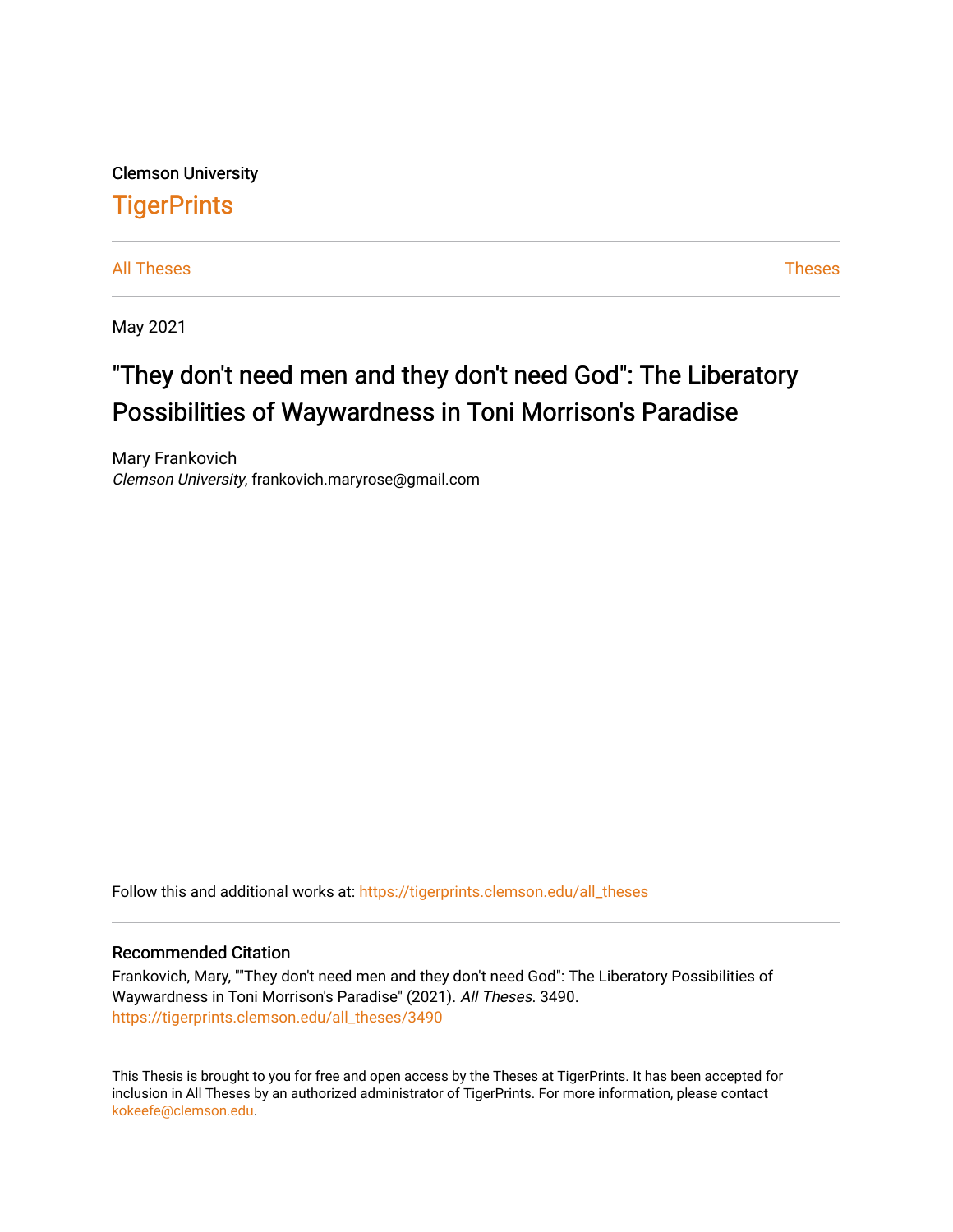# "THEY DON'T NEED MEN AND THEY DON'T NEED GOD": THE LIBERATORY POSSIBILITIES OF WAYWARDNESS IN TONI MORRISON'S *PARADISE*

A Thesis Presented to the Graduate School of Clemson University

In Partial Fulfillment of the Requirements for the Degree Master of Arts English

> by Mary Rose Frankovich May 2021

Accepted by: Dr. Rhondda Thomas Dr. Erin Goss Dr. Matthew Hooley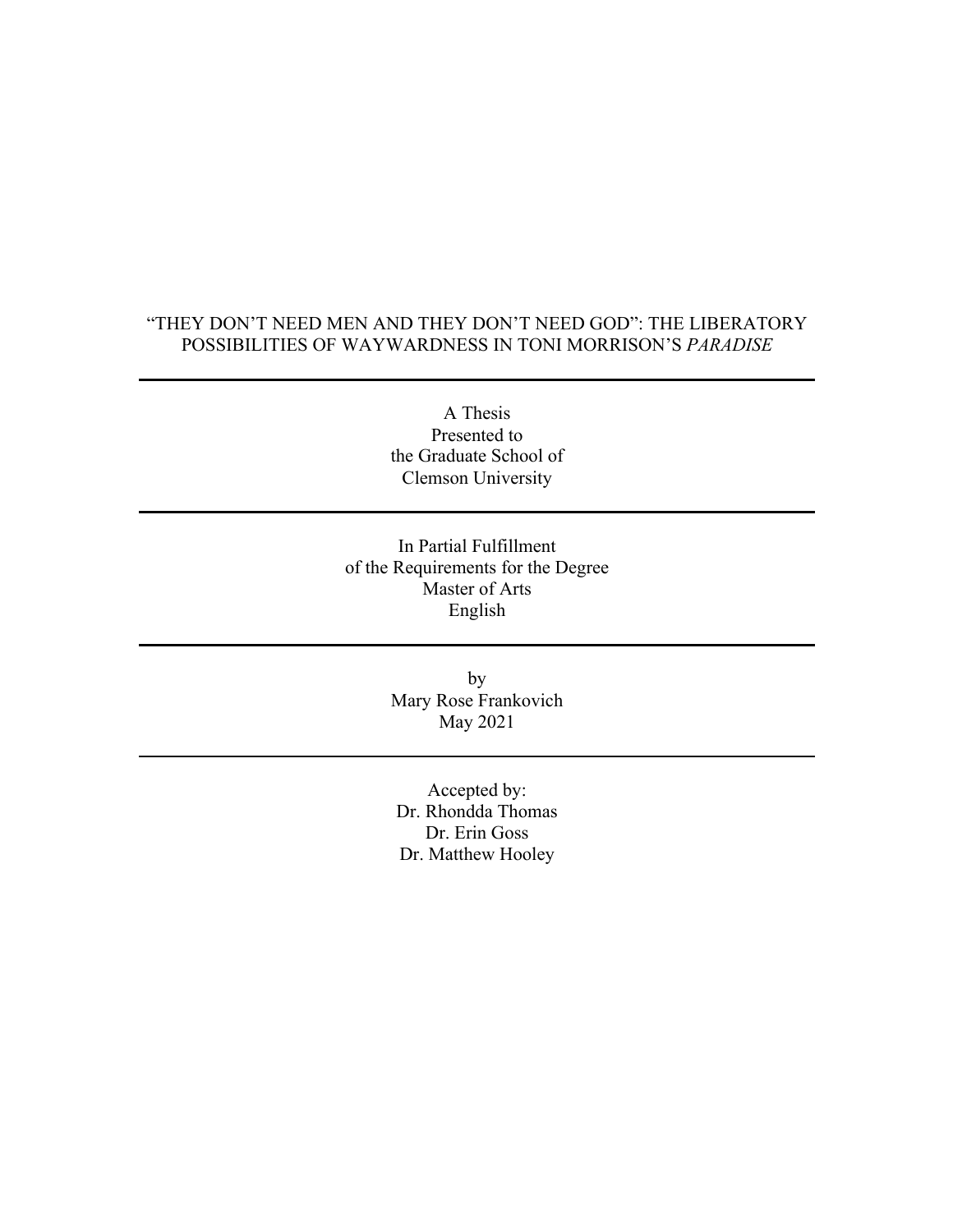#### ABSTRACT

While Toni Morrison's work is often a topic of critical conversations regarding race and gender in the United States, less attention is paid to her 1997 novel *Paradise*. Morrison's many-layered, multi-voiced work explores the tensions between the rigidly patriarchal, all-black town of Ruby, Oklahoma, and the wayward women who live in a nearby mansion known as the Convent. The women create an unlikely community at the Convent, and Ruby's patriarchs are so threatened by them that they murder the women. In this paper, I argue that the women in the Convent community enact alternative ways of being by claiming waywardness as a liberatory subject position. Saidiya Hartman's *Wayward Lives, Beautiful Experiments: Intimate Histories of Riotous Black Girls, Troublesome Women, and Queer Radicals* provides definitions of wayward and waywardness from which I contextualize the women's community as well as their relationship to Ruby. Drawing further on Elizabeth Spelman's work in "Woman as Body: Ancient and Contemporary Views," I connect the body/spirit dichotomy engendered by Plato, Christian, and Western philosophies to Ruby's rigid standards of womanhood which the Convent women defy. The body/spirit binary relegates women to the object position of waywardness when they are perceived to be lacking virtue. However, when the Convent women claim waywardness as a liberatory subject position, they reject the body/spirit binary altogether and unite the two through a spirit work ritual in the Convent's cellar. I contend the women's waywardness, the Convent, and their ritual are interlocking facets of their transformation. Waywardness is both the basis of their

ii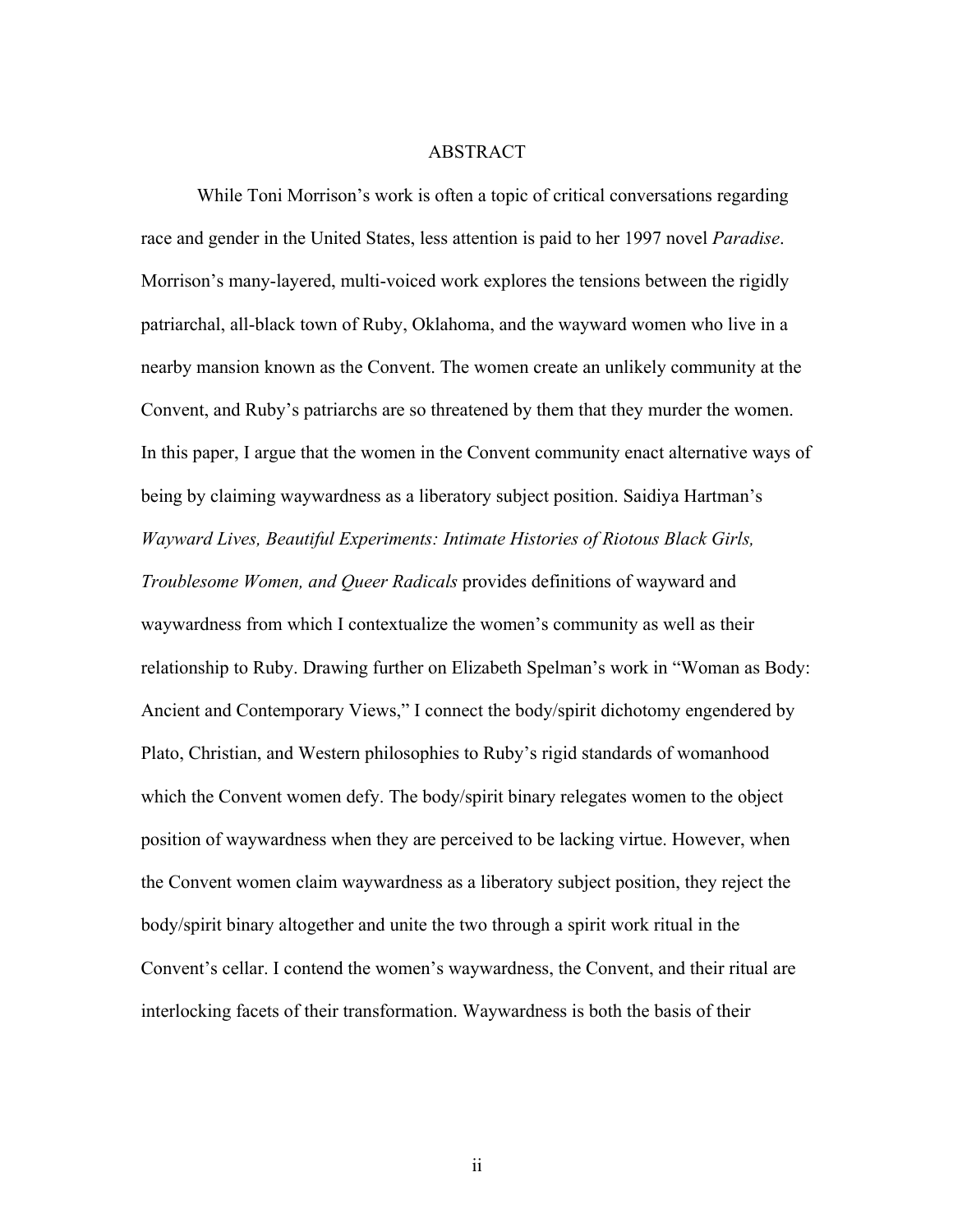community and the social position which allows them to imagine and eventually enact alternative ways of being apart from patriarchal control.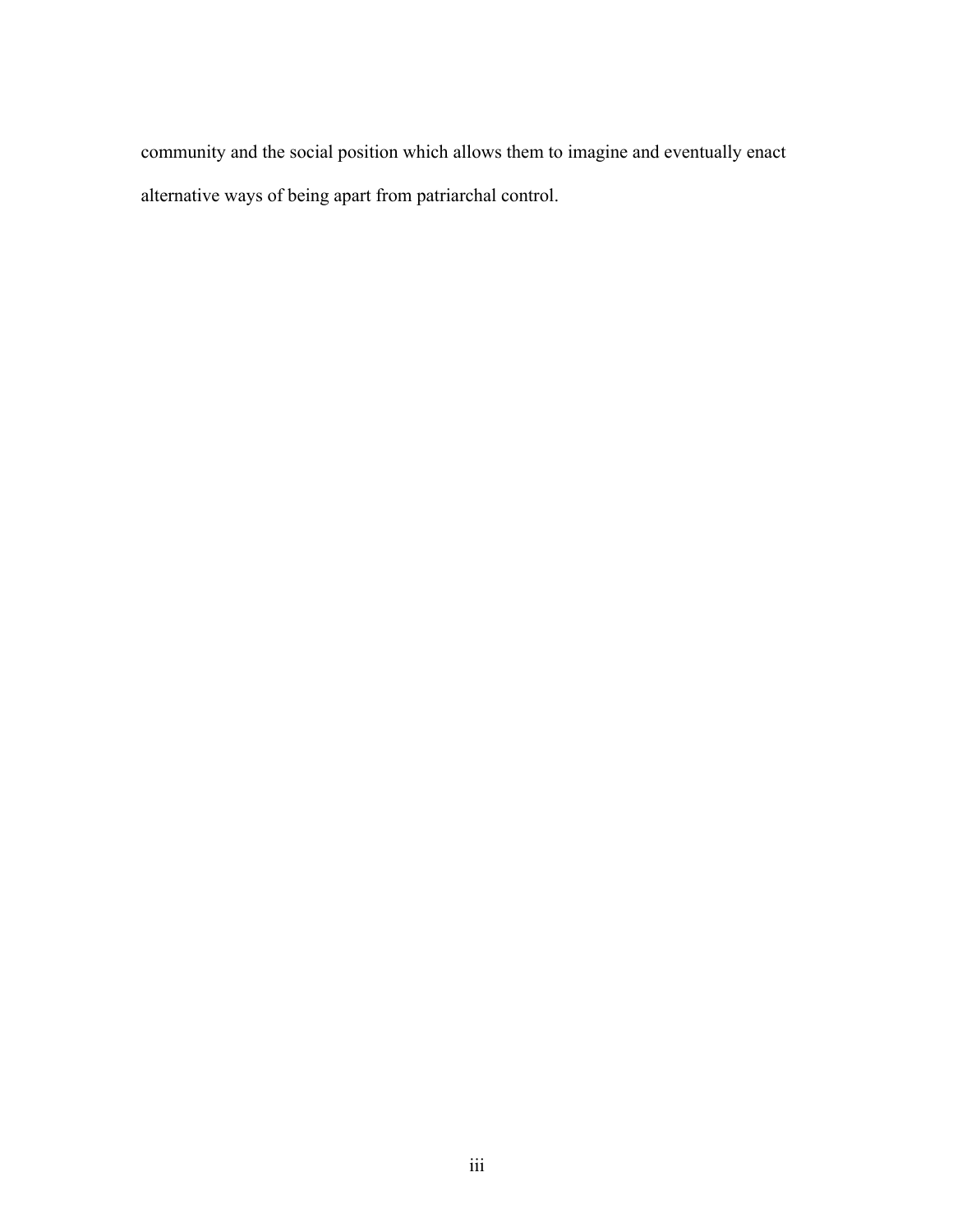### DEDICATION

To my husband Steven, who provided me with unending support throughout my studies and graciously accommodated my schedule and needs as we sheltered in place this past year. Thank you for listening to my trials and triumphs, and for nodding along even when you had no idea what I was talking about. And to Luna, who offered love and support in her own way.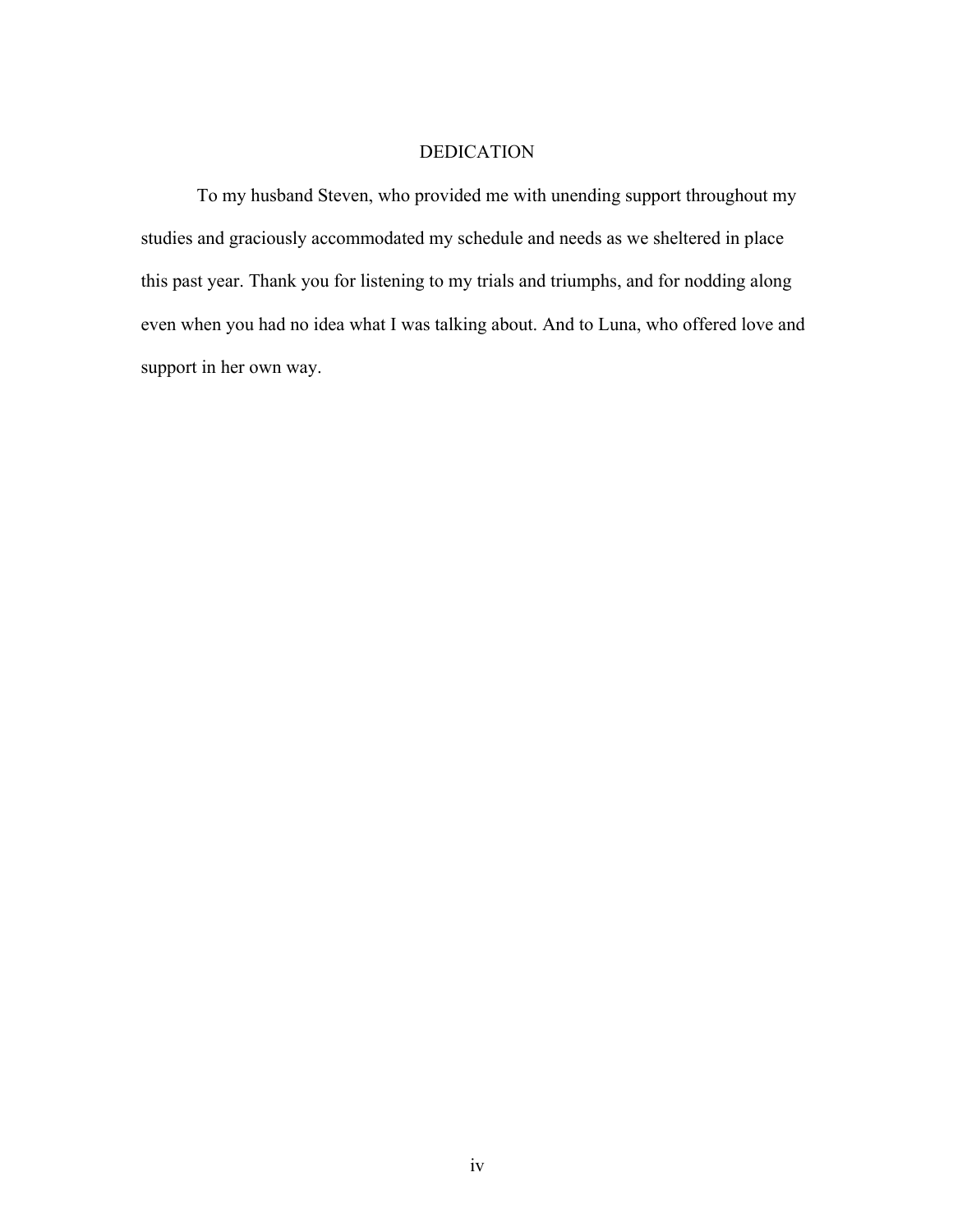#### ACKNOWLEDGMENTS

First, I would like to thank my committee members, Dr. Rhondda Thomas, Dr. Erin Goss, and Dr. Matthew Hooley. Each of you has played an important role in shaping my graduate school experience, and your feedback and support has been invaluable. I would especially like to thank Dr. Thomas, who has challenged and encouraged me throughout this process. It has been a pleasure to develop this project alongside someone who shares my enthusiasm for Toni Morrison.

I would also like to thank my professors at Walsh University, especially Dr. Ty Hawkins, whose mentorship was an invaluable part of my undergraduate experience. I am grateful to have had his guidance and support as I prepared for graduate school.

Finally, I would like to thank my family and friends. To the new friends I've made as well as my wonderful support system back home, thank you. Completing a bulk of this degree during a global pandemic has certainly been a challenge, but it has made me far more grateful for your loving support and friendship.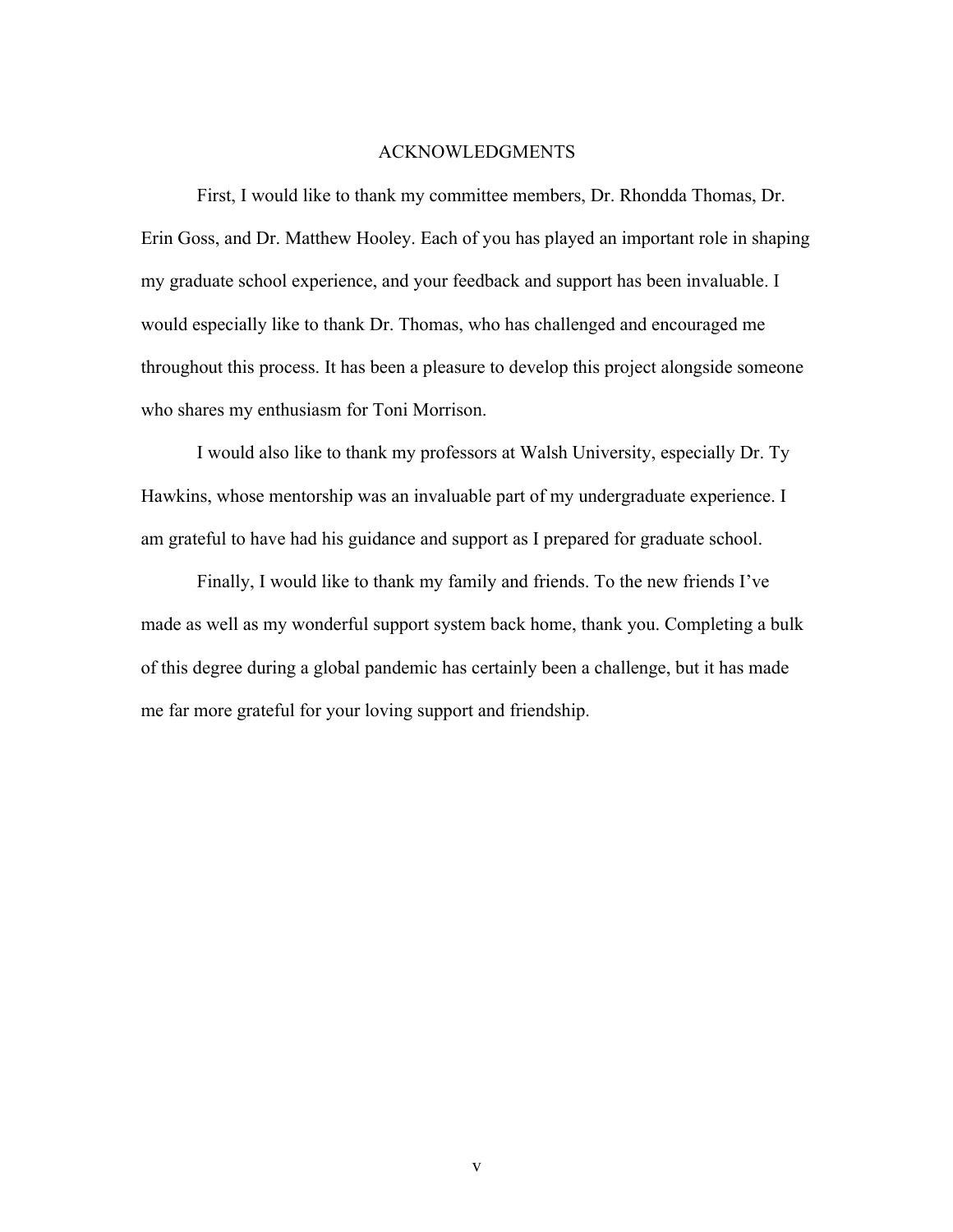# TABLE OF CONTENTS

| "IN THIS PLACE OF ALL PLACES":                          |  |
|---------------------------------------------------------|--|
| REALIZING THE "BEAUTIFUL EXPERIMENT" OF WAYWARDNESS  26 |  |
|                                                         |  |
|                                                         |  |
|                                                         |  |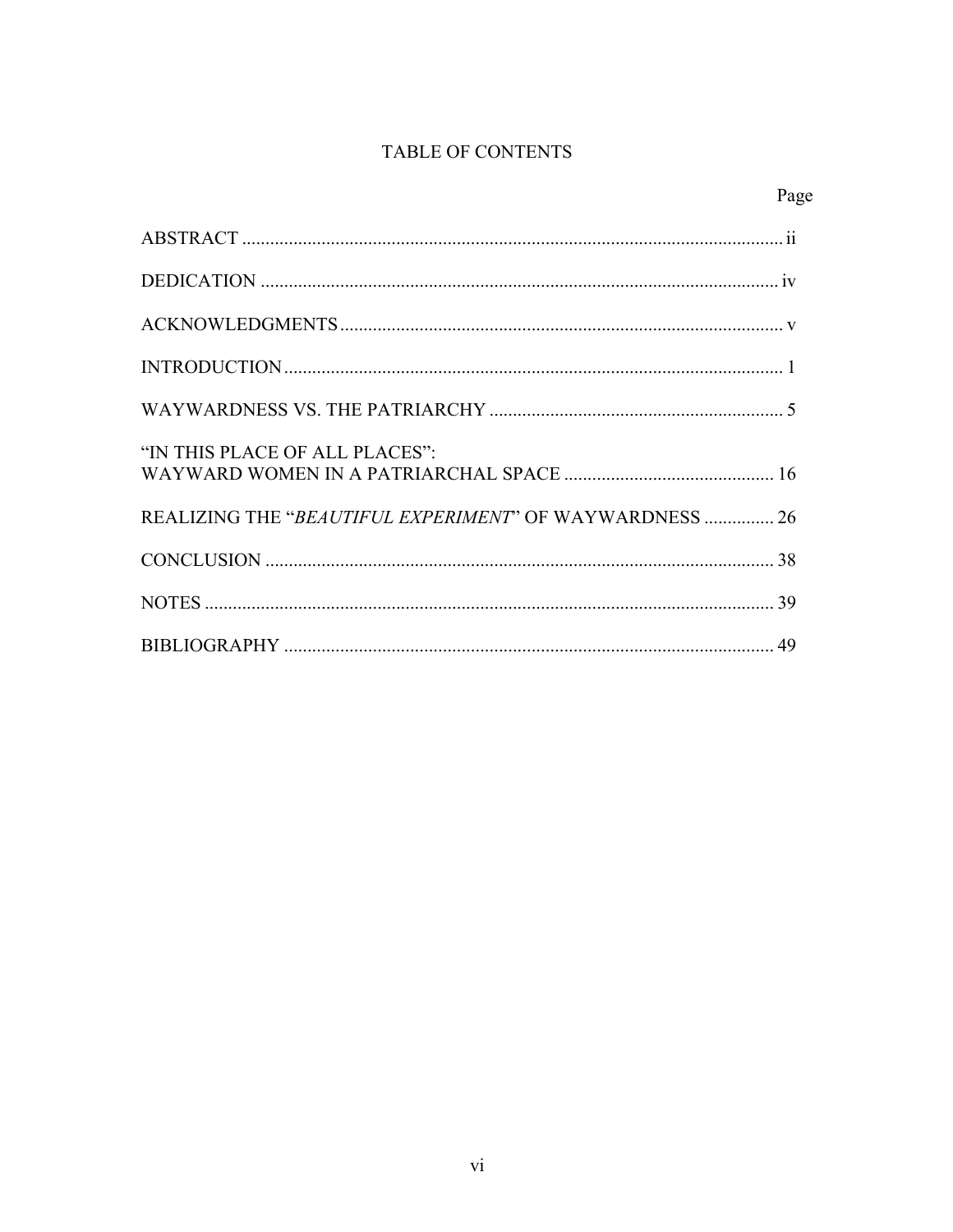#### INTRODUCTION

In *Wayward Lives, Beautiful Experiments: Intimate Histories of Riotous Black Girls, Troublesome Women, and Queer Radicals*, Saidiya Hartman expounds on the definitions of wayward and waywardness. She states that being wayward is to "inhabit the world in ways inimical to those deemed proper and respectable;"1 waywardness is "an improvisation with the terms of social existence, when the terms have already been dictated."2 Hartman's scrupulous definitions of waywardness shift the power relations inherent in deeming someone wayward. While the word is often embedded with negative connotations—synonymous with "troublesome, riotous, tumultuous"3 —Hartman's definitions reveal the agency of the wayward individual as they have the opportunity to extricate themselves from hegemonic systems of power to engage in a "*beautiful experiment* in how-to-live."4 The wayward person's "improvisation with the terms of social existence" can create new ways of being apart from communities invested in preserving patriarchal norms. Using Hartman's subversive definitions<sup>5</sup>, I will examine the group of wayward women in Toni Morrison's 1997 novel *Paradise*. Morrison's manylayered, multi-voiced work explores the tensions between the rigidly patriarchal, all-black town of Ruby, Oklahoma, and the wayward women who live in a nearby mansion known as the Convent. The women create an unlikely community at the Convent, and Ruby's patriarchs are so threatened by them that they murder the women, a scene which takes place in the novel's opening pages. Perhaps both because and in spite of their deaths, the women's community presents a rich opportunity for exploring the liberatory possibilities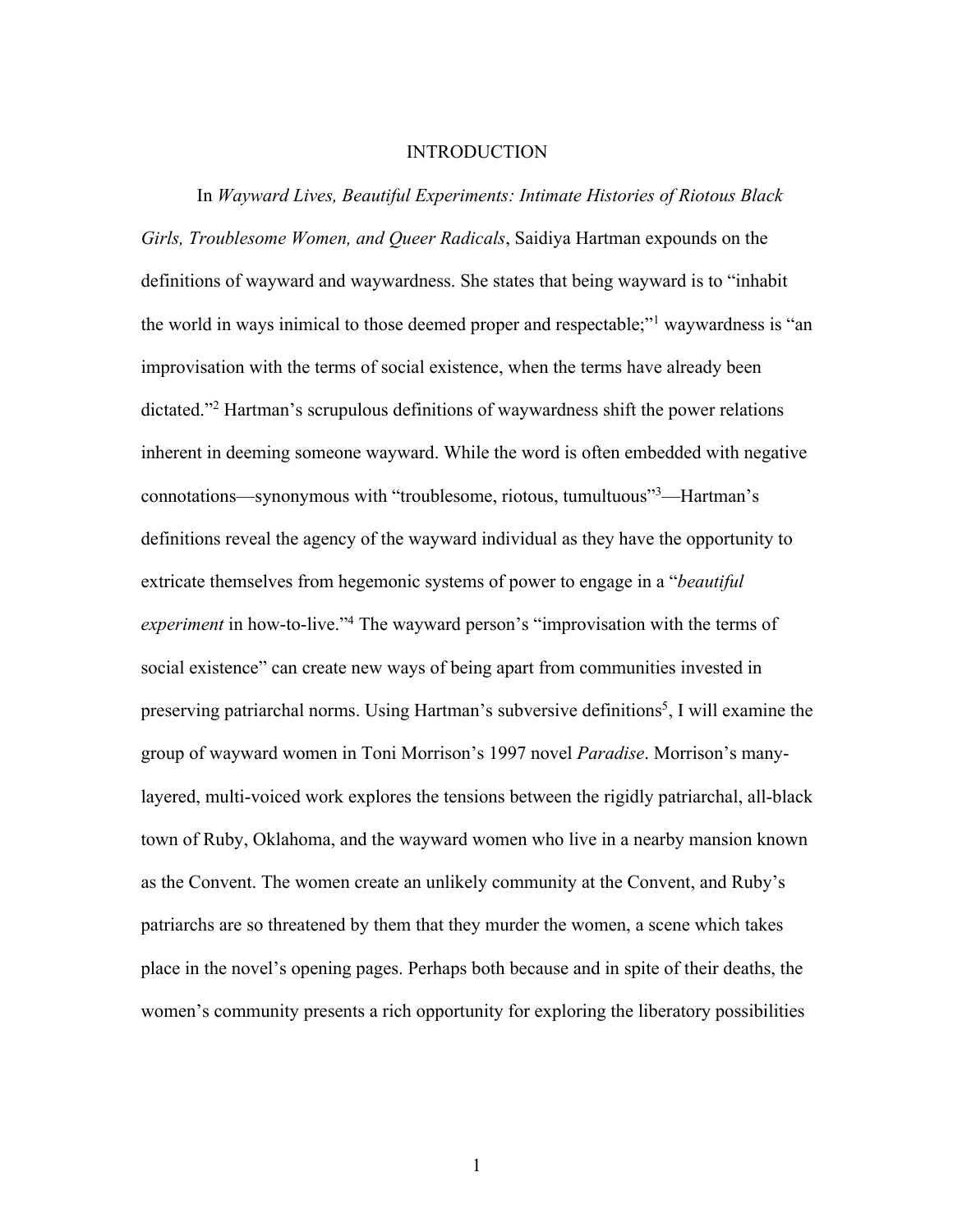of waywardness: that women can claim waywardness as a subject position in order to live unencumbered by, or perhaps even apart from, patriarchal control.

Morrison based the novel's precipitating conflict on a story she heard in Brazil that "overwhelmed" her: a group of Black nuns were shot because the locals who lived near their convent believed they were practicing pagan rites.<sup>6</sup> In Morrison's fiction, however, the mansion was never a convent, and the women are not nuns. Aside from Consolata, the wayward women are running from traumas and conflicts. Mavis leaves home because she is unable to deal with her grief after leaving her twin babies in her locked car, where they suffocated to death. Gigi seeks a purpose and something to replace the image of a little Black boy shot in the Oakland riots. Haunted by her abandonment and sexual abuse in foster homes, Seneca finds the Convent after briefly engaging in sex work. And Pallas, a teenager on the run after her adult boyfriend leaves her for her mother, arrives at the Convent after being sexually assaulted.

Ruby's leaders target the Convent women not only because of their waywardness, but also because their gender and, by extension, reproductive capabilities, pose an implicit threat to the town's racial purity. Morrison inverts the typical "skin privilege"<sup>7</sup> of colorism by creating an exclusionary dark-skinned community "that refused entry to the mixed race."8 Colorism refers to skin tone discrimination and usually indicates prejudice against dark-skinned people within communities of color. Audrey Kerr defines colorism as "the implosion of racism—the internalization of slavery and Jim Crowism."9 By replicating antiblack discrimination, colorism reveals the "desire to imagine the success and opportunity afforded to whites."<sup>10</sup> The desire to imagine and achieve white success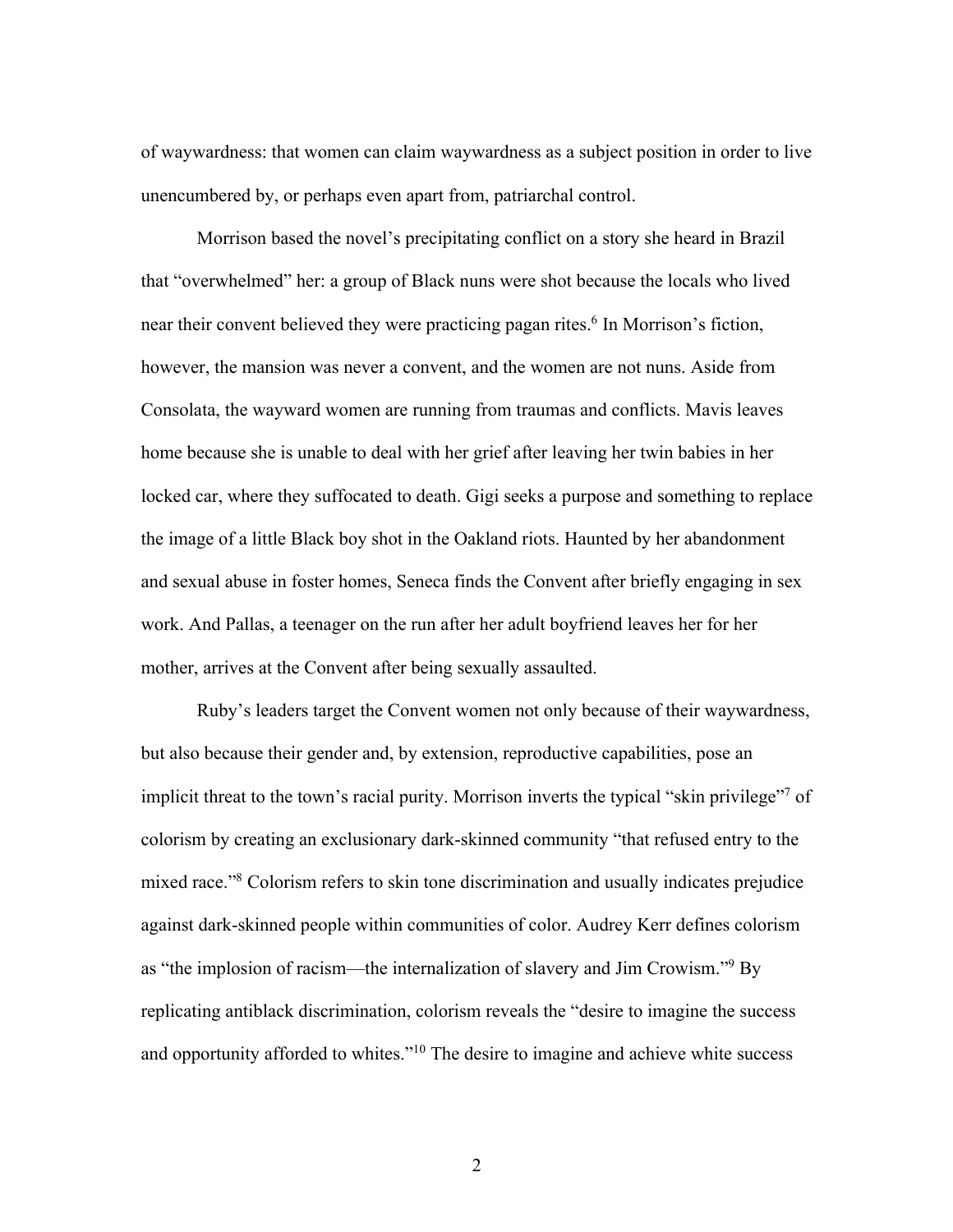appears to animate Fairly, Oklahoma, the light-skinned all-black town which rejected the Old Fathers presumably because they were too poor and too black. As a result of the Disallowing, the Old and New Fathers take defiant pride in their blue-black skin and believe they must maintain racial purity. Morrison avoids racial indicators for the Convent women except for the novel's first line, which reveals one of the four new residents is white. "They shoot the white girl first"<sup>11</sup> indicates the rest of the women are not white. As mysterious light-skinned outsiders who are perceived as sexually promiscuous, the wayward Convent women are a threat to Ruby's racially pure bloodlines.

In addition to reversing the typical hierarchy of colorism, Ruby's leaders create their paradise by adapting Western, Christian, and patriarchal power structures which in turn establish gender ideals based on the body/spirit divide present in Christianity. The connection between the town's gender ideals and the body/spirit binary is seen when the Ruby men refer to the Convent women as "bodacious black Eves unredeemed by Mary."<sup>12</sup> Ruby's patriarchs align with the Christian and Western philosophical traditions which associate women with the body and men with the mind. These structures dictate gender norms as they are designed to preserve and perpetuate male power. The body/spirit binary correlates to the Eve/Mary binary because Eve is associated with physical temptation, while Mary is associated with spiritual virtue. In "Woman as Body: Ancient and Contemporary Views," Elizabeth Spelman elaborates upon somatophobia, a term she coined to describe a fear or resentment of the body which results from viewing the mind, spirit, or soul as superior to the body. Spelman connects somatophobia to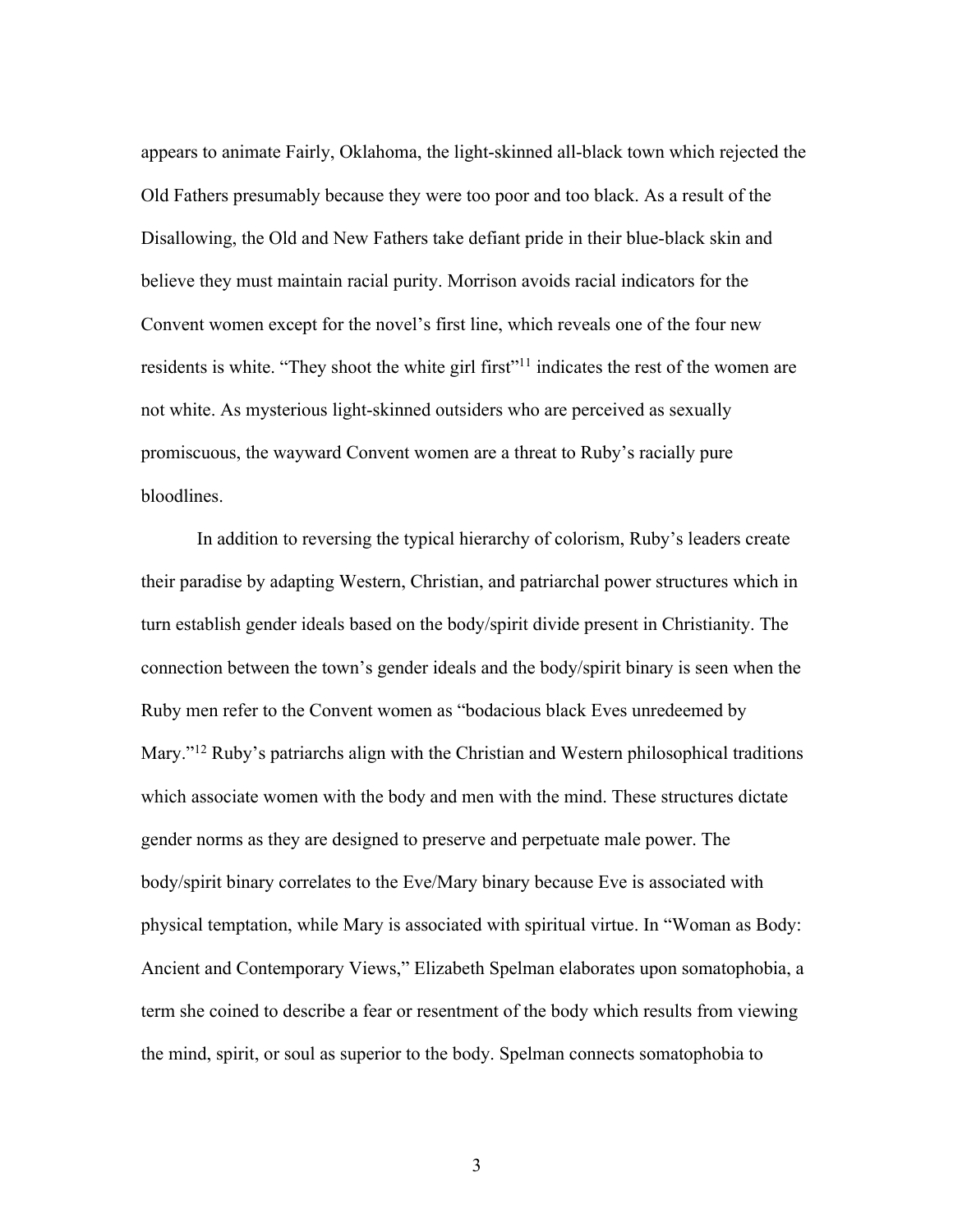misogynist ideas which stem from Plato and Western philosophy. For Plato, cultivating the mind or spirit is how a person may "have knowledge, be in touch with reality, and lead a life of virtue."13 The body, "with its deceptive senses, keeps us from real knowledge" and "tempts us away from a virtuous life."14 In the Western philosophical tradition men are associated with the mind/spirit/soul, while "women's lives have long been associated with the body and bodily functions."<sup>15</sup> The link between women and the body means that women are often viewed *as* bodies in patriarchal Western power structures, a view which can lead to objectification and degradation. Furthermore, since the body is a threat to a virtuous life, women are a threat to a virtuous life. In the Christian tradition, women can only subvert their potential role as unvirtuous temptresses by maintaining a Marian purity. Because this Eve/Mary dichotomy is the basis of Christian standards of womanhood, any woman who does not conform to Marian ideals would be considered wayward. Ruby's patriarchs are not only concerned with protecting the town's future and reasserting their power, but also preserving their power structures by enforcing strict Christian morals.

Morrison places the wayward women in a space which captures the body/spirit divide that often engenders women's degradation and objectification. The extravagant mansion was built by an embezzler who dreamed of hosting lavish parties. The Convent is "shaped like a live cartridge" and it "curved to a deadly point at the north end."<sup>16</sup> While the Convent's shape is only described in comparison to a bullet, it is notably a phallic shape as well. The embezzler infused the mansion with sexual imagery in which women—or their body parts—are objects designed to fulfill male fantasies of desire and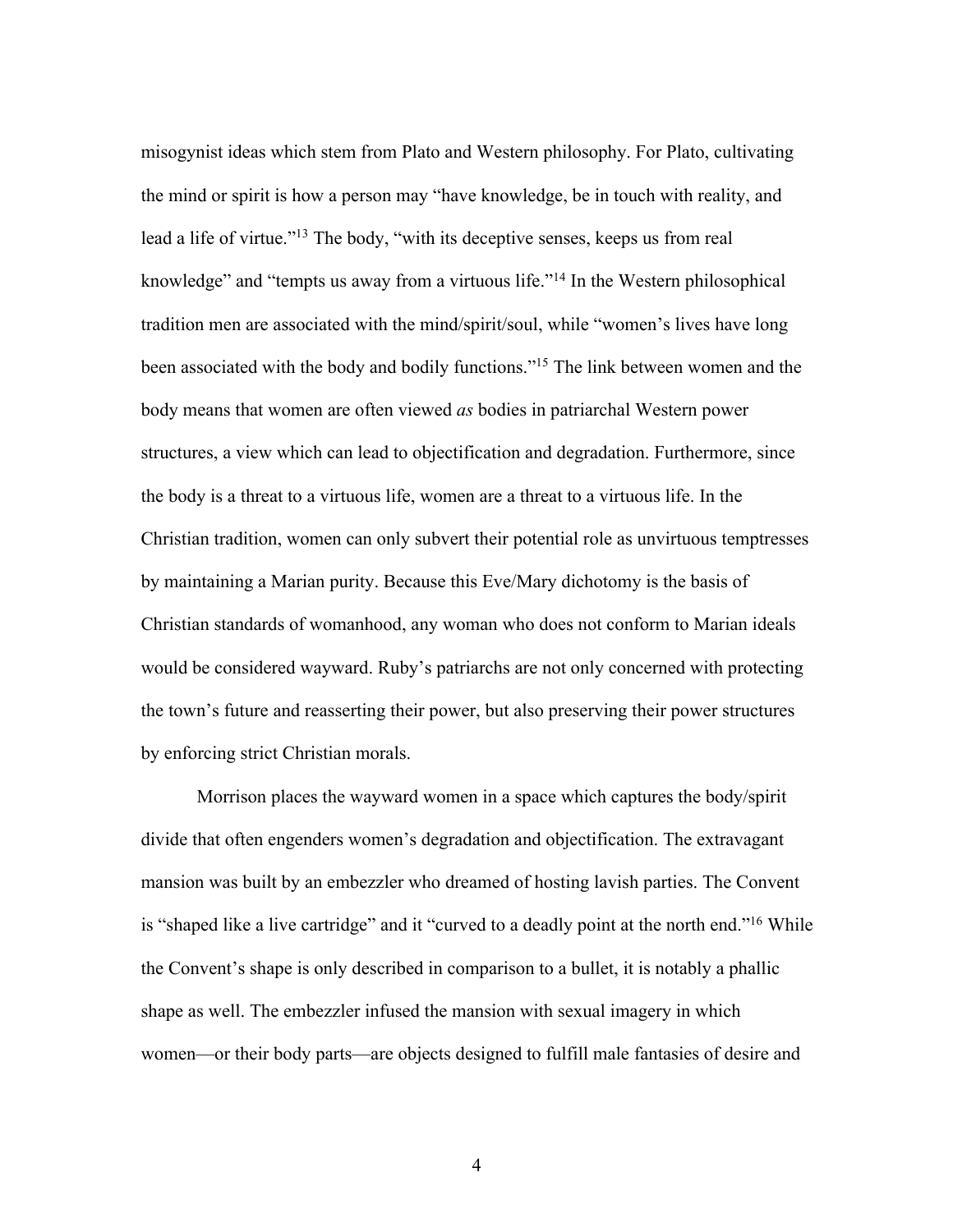domination, which reflects and replicates the objectification perpetuated by Western patriarchal thought. Yet despite the overtly violent male gaze of the Convent, it is a place of temporary refuge for the women and eventually the site of their transformation. By presenting women's bodies as they are objectified under Western patriarchal systems of power, the Convent enables the women to recognize the ways in which their lives have been shaped by the body/spirit divide as this binary relegates women to the object position of waywardness when they are perceived to be lacking virtue. The Convent's visual representation of the body/spirit divide forces the women to choose between reconciling this divide within themselves or continuing to run. When the Convent women claim waywardness as a liberatory subject position, they reject the body/spirit binary altogether and unite the two. The women's waywardness, the Convent, and their ritual are interlocking facets of their transformation. Waywardness is both the basis of their community and the social position which allows them to imagine and eventually enact alternative ways of being.

## WAYWARDNESS VS. THE PATRIARCHY

The Western, Christian, and patriarchal systems of power around which America is structured also converge in Ruby to dictate social and gender norms. While these systems of power usually benefit cisgender, heterosexual white men, Ruby's leaders adapt these structures in an attempt to ensure the town's success, both economically and socially.<sup>17</sup> Ruby functions as a concentrated microcosm of the larger American social structures and communities in which wayward women are often othered. While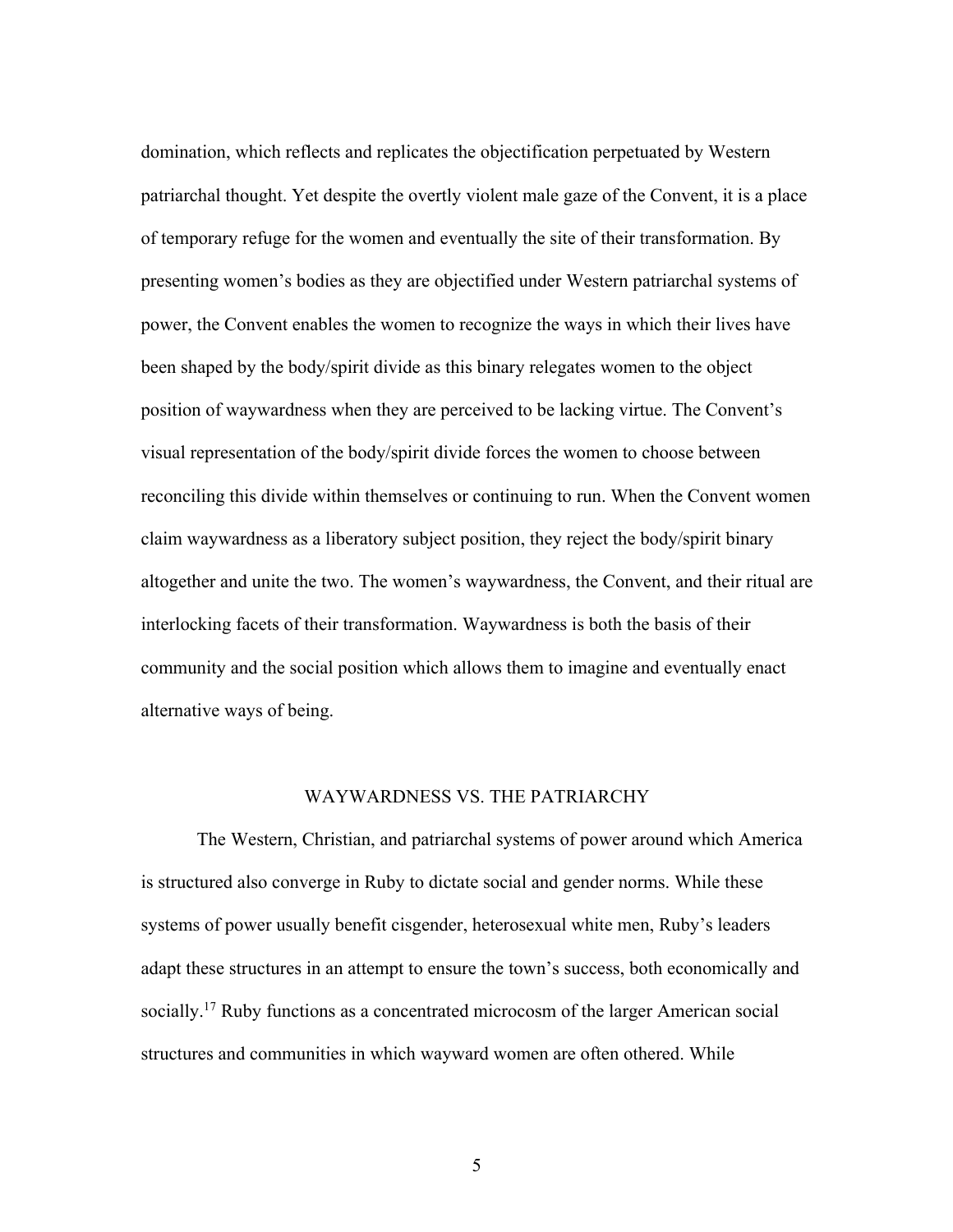waywardness could be viewed as a benign deviation from social and/or gender norms, Ruby's patriarchs believe waywardness has detrimental consequences. They perpetuate rigid gender roles which are rationalized by concerns over the town's future. Therefore, the wayward Convent women who defy those norms are a threat to the town. While some Ruby women conform to their town's patriarchal order, others feel suffocated by its close-mindedness. Several Ruby women find escape and reprieve at the Convent because they know the wayward women will comfort and assist them without judgment. The gendered division of perceptions of the Convent women is indicative of the town's power structures. Ruby's patriarchs strive to maintain their power by othering the Convent women as wayward, while some Ruby women see the possibility of freedom in the women's waywardness.

For Ruby's patriarchs, a woman is either Eve or Mary, a wanton body or virtuous spirit. The assailants' declaration that the Convent women are "bodacious black Eves unredeemed by Mary"18 indicates the dichotomous framework on which the town's gender ideals are based. While Mary represents the impossible ideal of virginity and motherhood, Eve captures the misogyny engendered by somatophobia and the body/spirit divide: she is an evil temptress and a bad mother. As evil temptress Eve seduced Adam into eating the fruit, and as a bad mother she cursed all of God's children with original sin. In the Christian tradition, Eve is the original wayward woman. However, her waywardness stems from her sexuality rather than disobedience in Ruby's patriarchs' point of view. The men's characterization of the women as "bodacious black Eves" is more akin to a Jezebelian figure of sexual temptation. While "bodacious" implies overt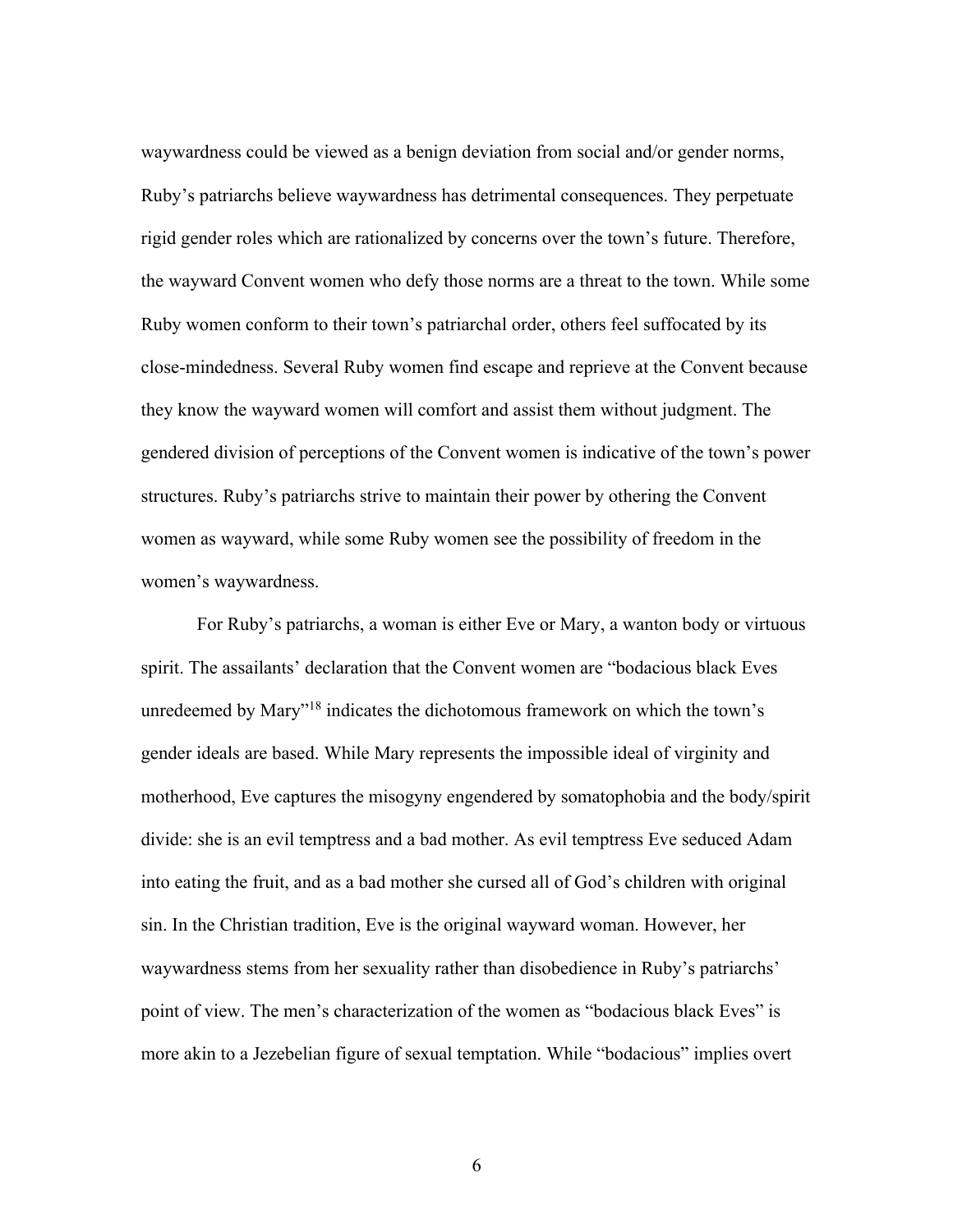sexuality, it is also worth noting that the unredeemed Eves are Black, while Mary is presumably white, based on the Western and Christian traditions with which Ruby's patriarchs align. This racial difference mapped onto the Eve/Mary binary is a noticeable departure from Ruby's typical colorism, which elevates pure, dark-skinned Black people as superior to anyone mixed race or white. Characterizing the wayward women as "bodacious black Eves unredeemed by Mary" is an example of Ruby's patriarchs adopting—rather than adapting—a Western framework which hypersexualizes Black women. As I will explore later in this section, Blackness is often associated with sexual immorality in Western culture. Because they subscribe to the Western and Christian body/spirit dichotomy, Ruby's leaders value Marian virtues over Eve desires because they believe the spirit is inherently superior, while the body is a site of temptation and destruction.

Ruby's patriarchs' rigid standards of womanhood—which serve to confirm the Convent women's waywardness and restrict Ruby women—are rooted in purity, reproduction, and obedience. These standards are based upon the Eve/Mary and body/spirit binaries as well as concerns over the town's futurity. Deborah Mix states that in Ruby, "women, as potential 'Eves,' then, must be held to a rigid set of Marian behavioral expectations to ensure the holiness of paradise as well as the purity of the community."19 The purity of the community is both sexual and racial. In response to the Disallowing, the New Fathers insist on the purity of their "8-rock"<sup>20</sup> bloodlines. Sharon Jessee writes that although the Old Fathers had very little after Reconstruction, "they did have pure African American bloodlines. . . They made of this racial purity a bulwark, a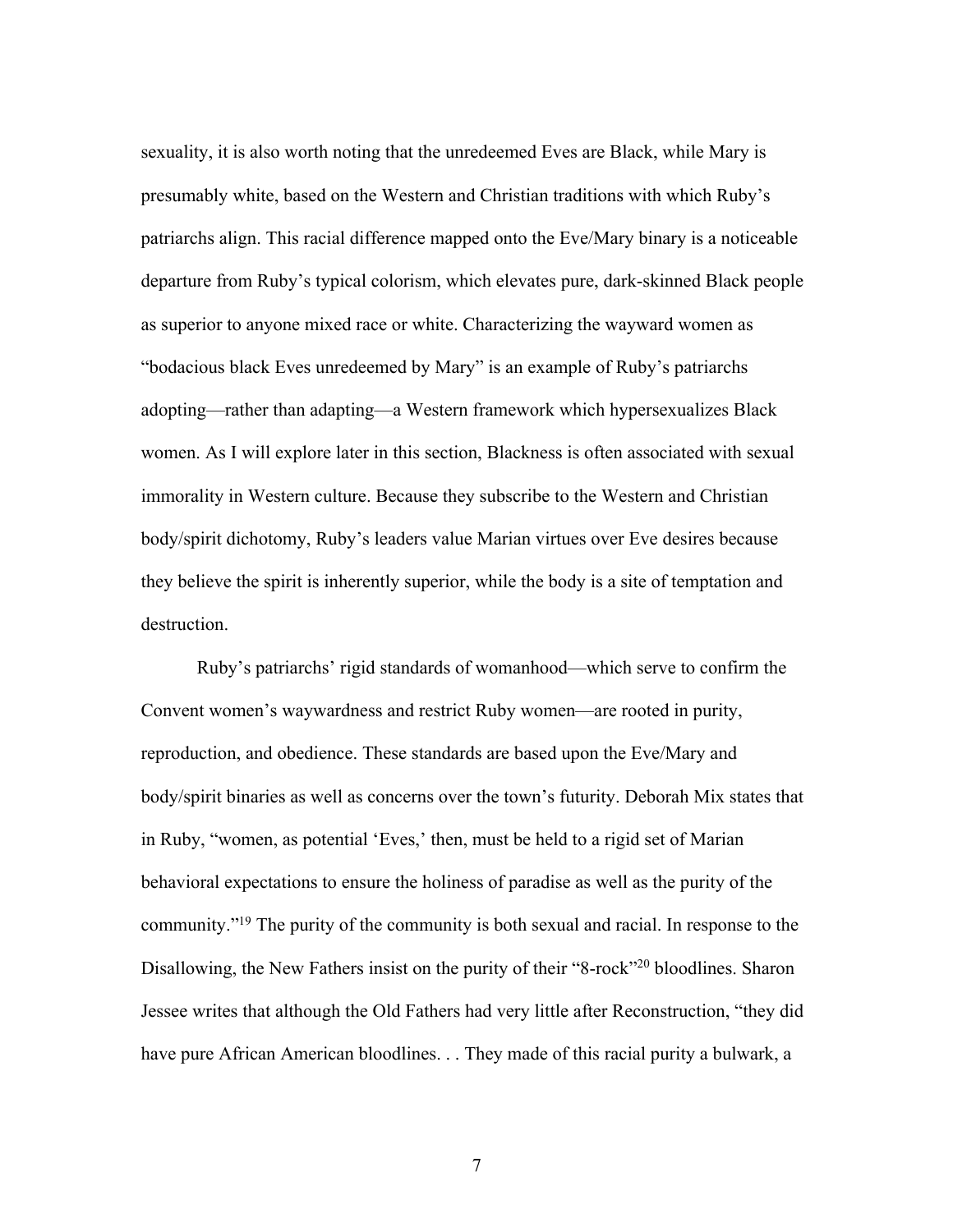mark of superiority which was so engrained that even in the 1970s the adult generation still looked down on lighter-skinned blacks."<sup>21</sup> The value placed upon "[u]nadulterated and unadulteried 8-rock blood"<sup>22</sup> translates into a responsibility forced upon Ruby women to adhere to the town's "blood rule"—which "nobody admitted existed"<sup>23</sup>—by bearing children for eight-rock men.

Ruby's patriarchs believe they must regulate women's behaviors and even their lives in order to protect the community's racial purity. Deacon Morgan declares, "'Women always the key, God bless 'em."<sup>24</sup> Not only are women the keys to Ruby's success through reproduction, but they are also the potential keys to its destruction. Ruby's patriarchs control their wives and daughters as heads of the household. In order to discourage Arnette Fleetwood's relationship with K.D. Morgan, Arnold Fleetwood declares he will "arrange her [Arnette's] mind."25 When he makes this declaration—or threat—the women are "nowhere in sight."26 Instead, they are upstairs taking care of the babies; their footsteps are the only signs of their presence. K.D.'s subsequent fling with Gigi was cause for concern to the Morgan twins because, as an outsider, Gigi could not be "arranged." While their tumultuous relationship does not affect K.D.'s reputation, it confirms the wayward Convent women's alleged promiscuity; Deacon asserts that "every brothel don't have a red light in the window."27 The women's actions can only confirm but never refute their waywardness.

Because women are responsible for bearing the town's future generations, the Disallowing justifies both the value placed on women's sexual purity and the idea that light-skinned women are a threat. Pat Best believes that by not seeking medical help, the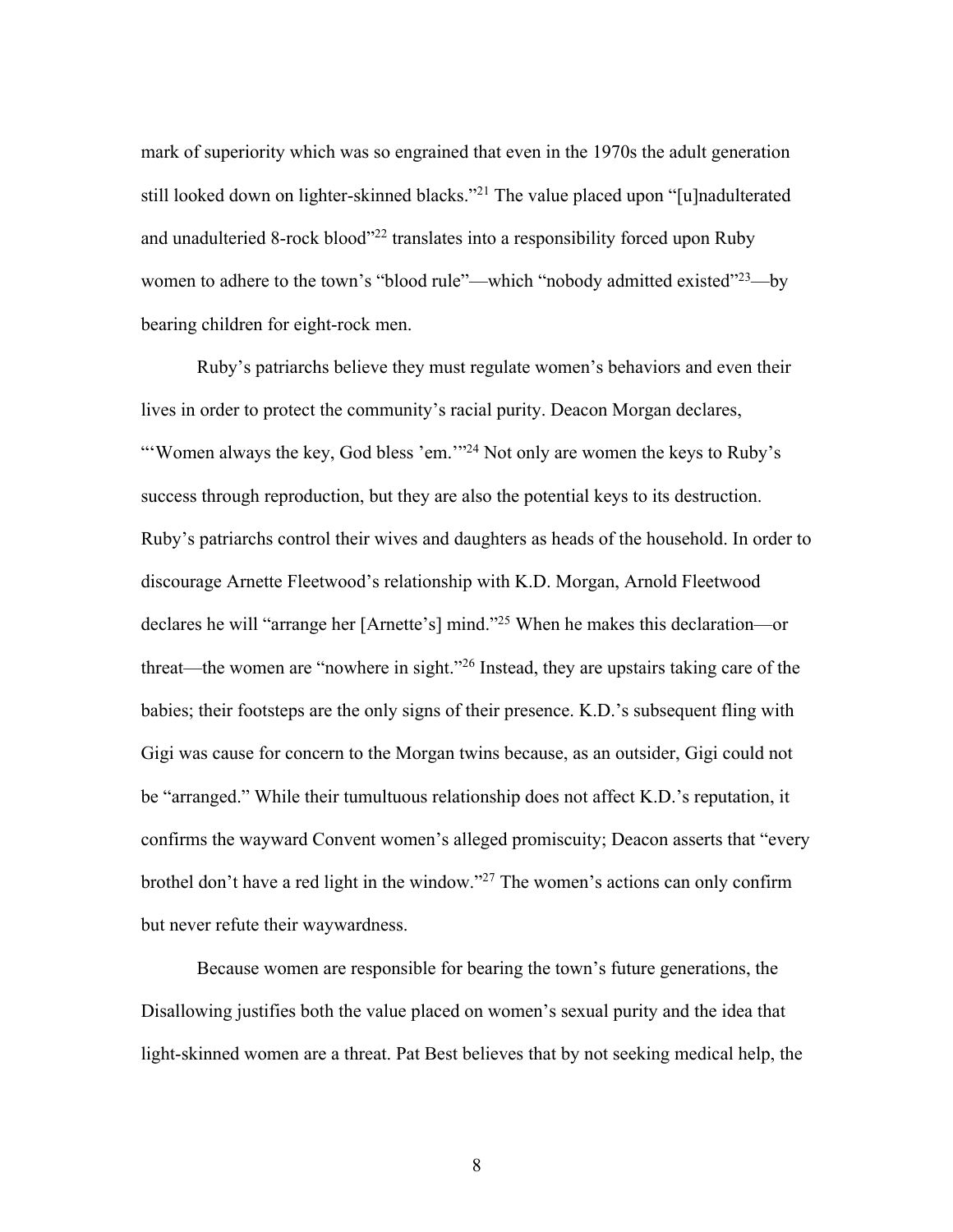town leaders allowed her light-skinned mother to die during childbirth in order to eliminate "the first visible glitch"<sup>28</sup> in the New Fathers' quest to replicate Haven. The Old and New Fathers view their racial purity as a mark of superiority in part because it declared that none of their women were raped by white masters; their eight-rock blood was not tainted by whiteness. The Old Fathers were proud their women worked in the fields because "they believed the rape of women who worked in white kitchens was if not a certainty a distinct possibility."29 While this line suggests the Old Fathers believed rape is not the woman's fault, the conflation of light skin with promiscuity indicates a far more complicated interpretation of what constitutes purity. Candice Jenkins succinctly notes that "skin color concretizes morality in the town."30 Not only do light-skinned women have the potential to compromise the town's eight-rock bloodlines, but they are also perceived as inherently promiscuous. Light-skinned Billie Delia is widely known as "the fastest girl in town and speeding up by the second"31 although Morrison later reveals she is a virgin. Billie Delia even remarks that "no one believed [her virginity] existed."32 The Convent women are also targeted in part because of their race. Morrison deliberately withholds racial indicators for the women in her cultivation of "race-specific/race-free prose,"33 yet any way the Convent women's bodies could be racially marked as "other" confirms their waywardness.

A notable exception to the conflation of lightness with promiscuity or impurity is the Morgan twins' memory of the "nineteen Negro ladies"<sup>34</sup> who embody the standards of womanhood and economic success which the twins try to emulate in Ruby. Deacon recalls the women as "pastel colored and eternal"<sup>35</sup> with narrow waists, dresses made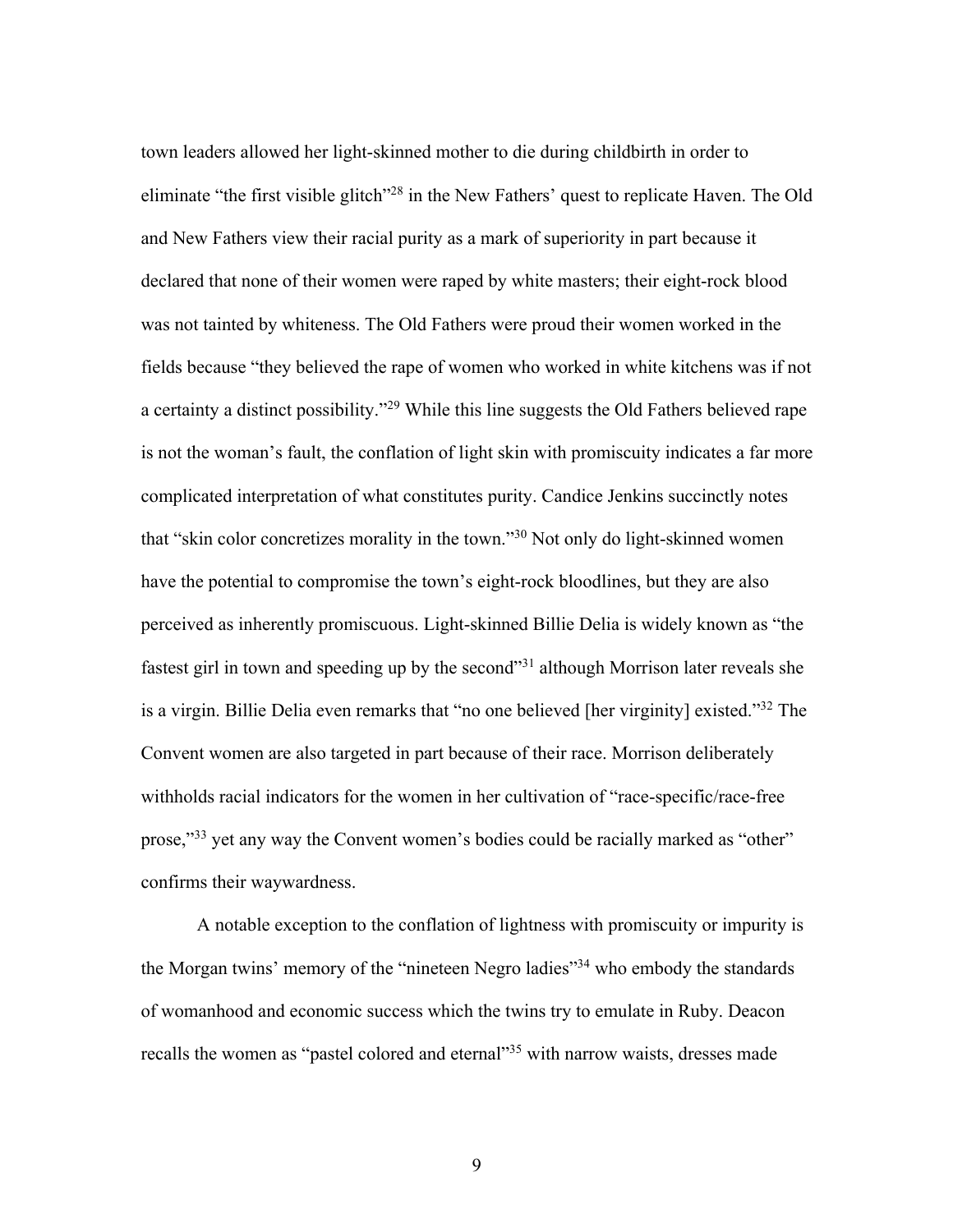from delicate fabrics, small hats, and thin leather shoes. The women's white dresses and pastel hats bring to mind Easter clothes or wedding dresses, which in turn suggest a holy and pure sexuality. Combined with their "creamy and luminous"36 skin, the women's appearances evoke desire in the twins—a desire that is likely both sexual and aspirational. Not only do their outfits suggest wealth, but the colorism produced by colonialism and slavery dictates that lighter skinned Black people are afforded more social mobility. Kerr notes that colorism stems from the belief that "darker skin meant better labor" so "lighter-skinned blacks were better suited for intelligent tasks."37 The fact that these nineteen light-skinned women live on in the Morgan twins' memory as an ideal of womanhood suggests that, in this moment, the women's markers of wealth and status outweigh their racial impurity. The Morgan twins perhaps consider their sexual desire to be safe also because the women's outfits evoke purity. Furthermore, their appearances indicate they have financially secure husbands who are able to provide for them, another facet of the ideals with which the Morgan twins are aligned.

Ruby's patriarchs—and the Morgan twins in particular—measure success by the safety and domesticity of their wives, standards which become yet another justification for patriarchal control and eventually violence. Shirley Stave examines domestic relationships in Ruby by drawing on the ideology of "separate spheres," which "regulat[es] the obligations of men and women and segregat[es] them from each other in their daily lives."38 In Western cultures such as America's, women are tasked with domestic duties within the home as well as raising children. Ruby men work so their wives can remain at home and keep house, yet women have little to no authority within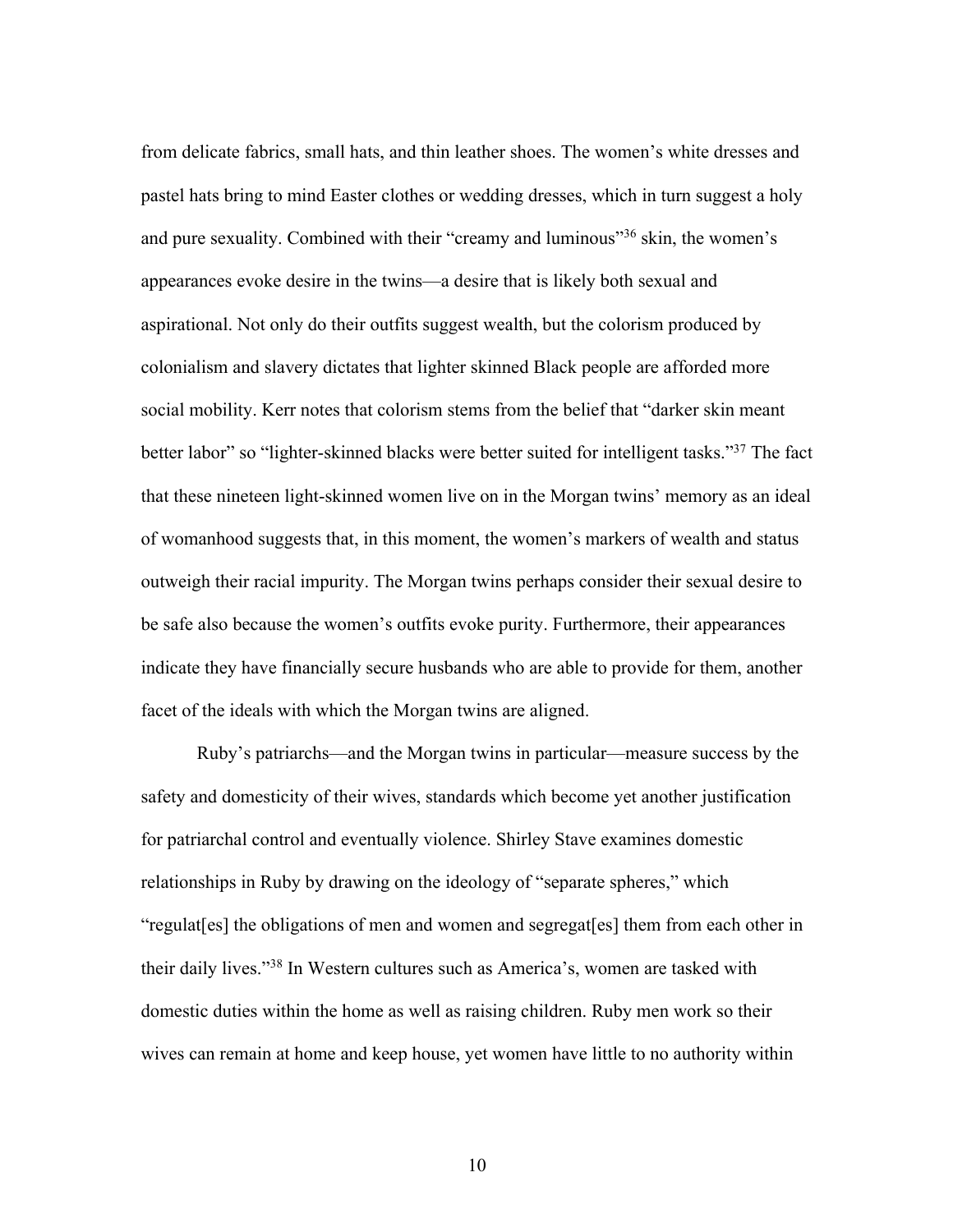the home. Stave argues that in Ruby, the men's control is totalizing and women have no "separate sphere" in which to exert control. Before tobacco ruins Steward's taste buds, he routinely criticizes Dovey's cooking. Even on her wedding day, she worries, "'I don't expect he'll be satisfied at table. . . He compliments my cooking, then suggests how to improve it next time.'"39 The women are confined to domestic roles with little else to occupy their time. K.D. observes that Soane "worked thread like a prisoner: daily, methodically, for free, producing more lace than could ever be practical."40 Stave expands the narrative of patriarchal control by categorizing the town itself as a woman "over which the men assume authority."41 As mentioned previously, this authority is believed to be a way of securing the town's future as women are responsible for reproduction. Ruby's leaders believe the ultimate sign of the town's success is that women can walk safely alone at night. As descendants of enslaved African Americans, the townspeople are all too aware of the dangers which could beset their community: "Out There where your children were sport, your women quarry, and where your very person could be annulled. . . where every cluster of whitemen looked like a posse, being alone was being dead."42 Ruby's patriarchs aim to safeguard their town through isolation so no evil can penetrate their community. While women's safety is certainly a noble goal, and the New Fathers' fears are grounded in the legitimate threats of antiblack and gendered violence, Mix states that "it becomes clear that the pressing issue for many of Ruby's patriarchs is ensuring control over their women's bodies and behaviors, a fixation that eventually leads to the assault on the Convent. . . It is by structuring this myth of a 'haven' for black women that the black men of Ruby are able to believe they are never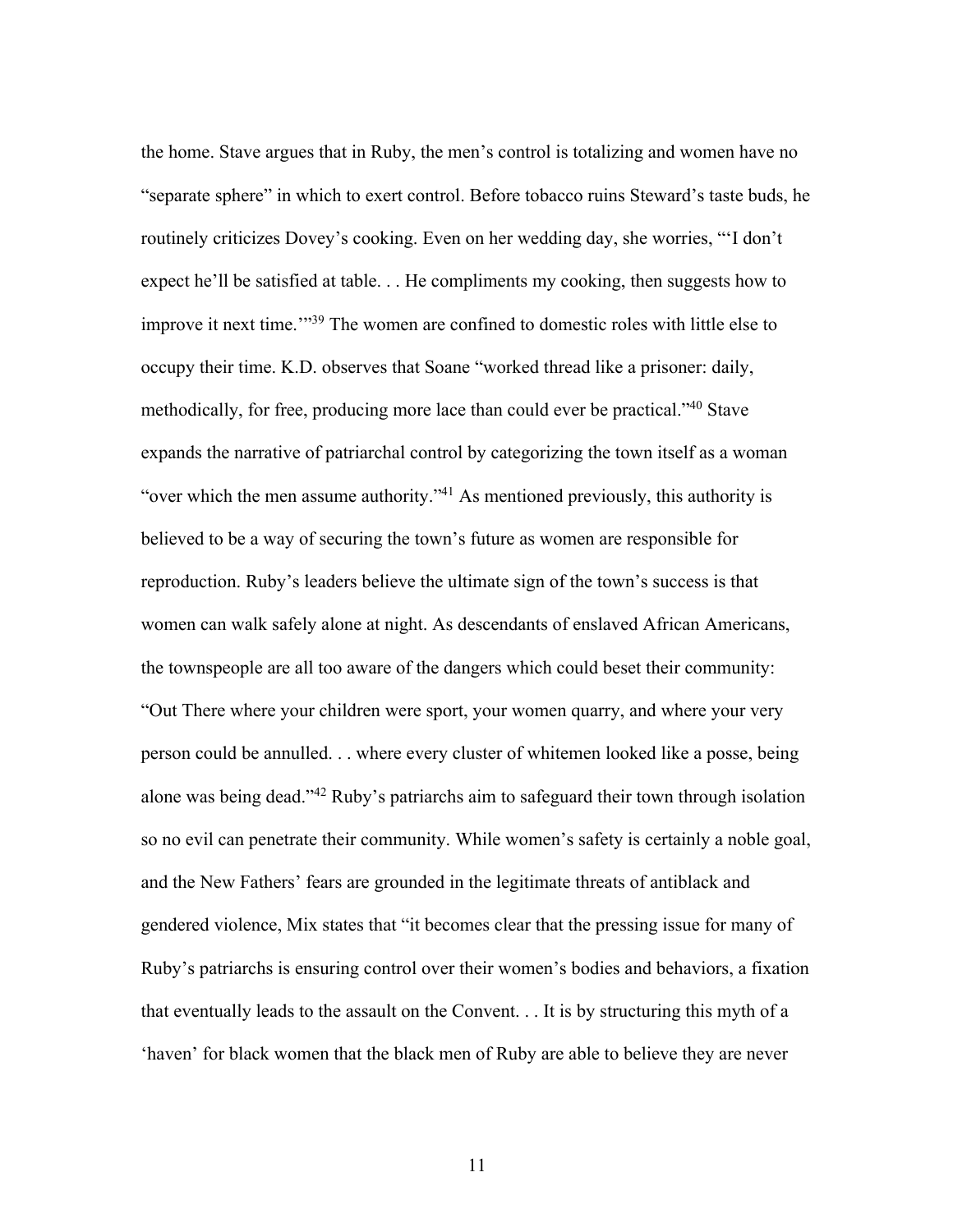predators themselves."43 Morrison concludes her first telling of the Convent attack with the line, "God at their side, the men take aim. For Ruby."44 This line supports Mix's observation by showing the men felt the attack was not only justified, but ordained. The nine assailants do not consider themselves predators because they are simply making sure that "nothing inside or out rots the one all-black town worth the pain."45 The wayward women are not even women; they are infectious others threatening Ruby's very existence.

Although interactions between Ruby and the wayward Convent women are limited, their appearance and behavior at K.D. and Arnette's wedding reception solidifies the townspeople's impressions of them as promiscuous threats. While "[t]he women of Ruby did not powder their faces and they wore no harlot's perfume,"<sup>46</sup> the wayward women arrive "looking like go-go girls: pink shorts, skimpy tops, see-through skirts; painted eyes, no lipstick; obviously no underwear, no stockings. Jezebel's storehouse raided to decorate arms, earlobes, necks, ankles, and even a nostril."47 The narrator's description of the Convent women in Jezebelian accoutrement reflects the townspeople's impressions and indicates the disparity between the "bodacious black Eves" and the Marian Ruby women. The wayward women's casual, "skimpy" clothing contrasts not only the Ruby women's "still fresh Easter clothes,"<sup>48</sup> but also the nineteen Negro ladies' delicate white dresses. In *Jezebel Unhinged: Loosing the Black Female Body in Religion and Culture*, Tamura Lomax argues that "being imagined as some version of temptress, promiscuous, whore or ho, or just overall unscrupulous, comes with the territory of being both black and female in the United States, even in the Black Church."49 Lomax then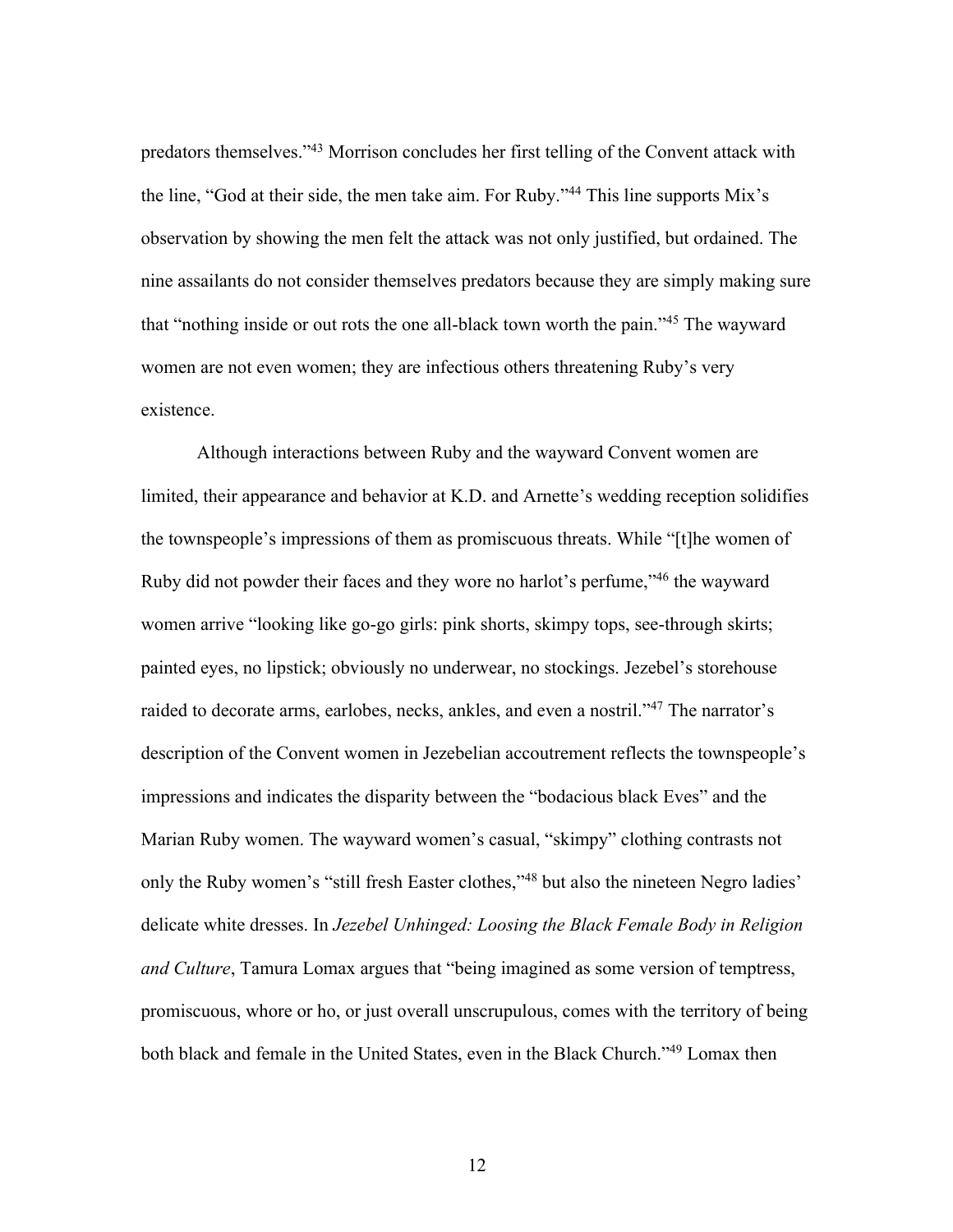discusses Black feminist historian Darlene Clark Hine's assertion that Black women safeguarded their "sexual being" during slavery in an effort to avoid rape, while "[i]n freedom, primacy was placed on safeguarding not only their bodies but also their sexual *image*."50 Although women are targeted for reasons outside their control, presenting a pure or chaste sexual image could be an attempt to prevent or discourage accusations that a sexually assaulted woman was "asking for it." Hine's connection between slavery and Black women guarding their sexual image certainly translates to Ruby, wherein racial purity is valued in part because it indicates no women were raped by white men. While Lomax's statement is specifically directed toward Black women, it nonetheless illuminates the mindset among Christian Ruby citizens who would label women in "skimpy tops" and "see-through skirts" as "Jezebels." It is worth noting that the Ruby women were, on the whole, just as alarmed as the men, and possibly even more offended by the wayward women.

Any rumored promiscuity is confirmed by the wayward women's behavior as well as their Jezebelian outfits. They ask "if there was anything other than lemonade and punch to drink,"<sup>51</sup> drown out the hymns with Otis Redding<sup>52</sup>, and dance together by the Oven. The women's performance at the Oven is likely a deeper insult to Ruby's patriarchs than their outfits. For the Morgans and other Ruby leaders, the Oven and its commanding message—"Beware the Furrow of His Brow"—represent Ruby's history, community, and the force of male leadership. The younger generation of Ruby believes the Oven should read "Be the Furrow of His Brow" to reflect the recent civil rights and Black power activism of the 1960s, yet the older generation is predictably resistant to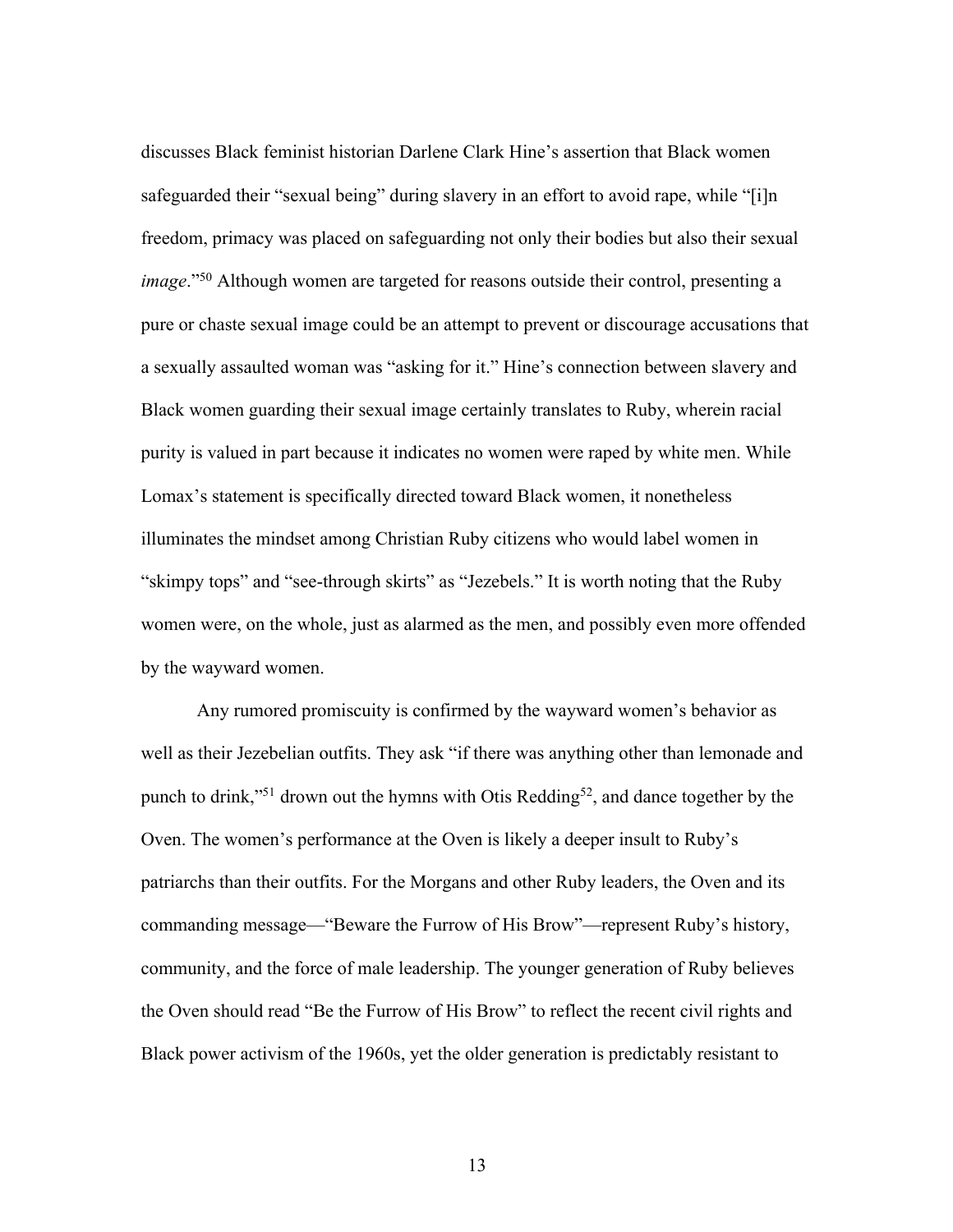change. Because the Oven has become a site of contention for the town patriarchs, the women's presence there further insults them. The promiscuously dressed women violate the sacred space with their "rocking bodies"<sup>53</sup> as if to flaunt their waywardness. During their invasion of the Convent, one of the Morgan twins thinks, "they managed to call into question the value of almost every woman he knew."<sup>54</sup>

While Ruby men and some of its women view waywardness as a threat and even an insult, for other Ruby women waywardness is, in Hartman's words, "[t]he errant path taken by the leaderless swarm in search of a place better than here."<sup>55</sup> Multiple Ruby women walk the seventeen-mile path to the Convent in search of a place different—if not better—than their restrictive town. Lone DuPres even notes that women are the only ones who walk the road, "[n]ever men. For more than twenty years Lone had watched them... crying women, staring women, scowling, lip-biting women or women just plain lost."56 The fact that women have routinely walked seventeen miles to the Convent indicates their desperation and the significance of this act. While the Ruby women are not necessarily wayward, they are weary of the town's controlling norms. Soane Morgan and Arnette Fleetwood each make the journey in search of an abortion. Because women are so valued for their ability to bear children, there is no room in Ruby for those who seek reproductive autonomy. Soane later befriends Consolata and makes frequent visits to the Convent for an unspecified tonic which some critics believe is a form of contraception.<sup>57</sup> Although she does not want an abortion, Sweetie Fleetwood seeks out a respite from the mental and physical toll of motherhood. She walks to the Convent in a daze, exhausted from constantly watching over her four "broken"58 babies. Pat Best speculates the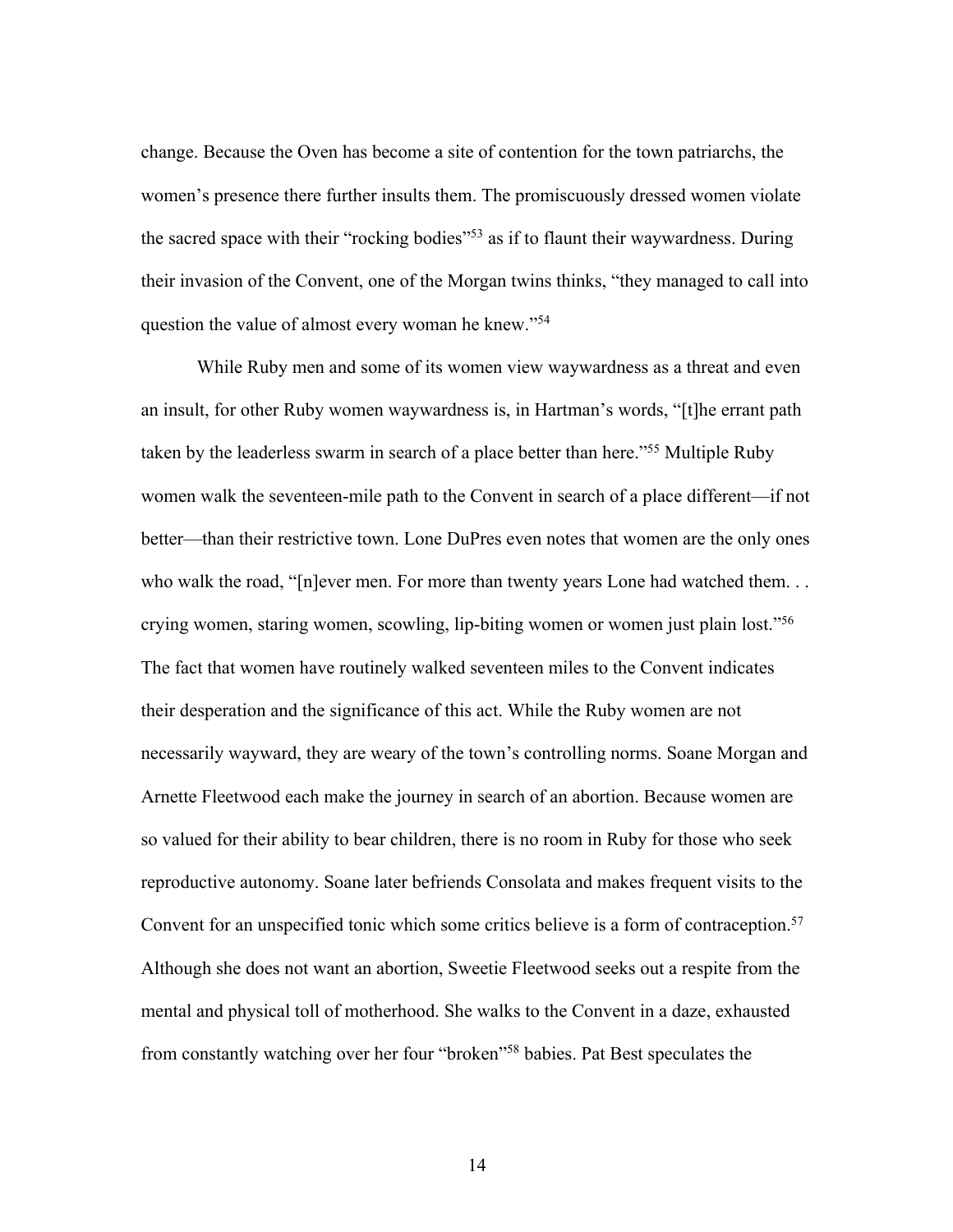Fleetwood children's birth defects are the result of a long history of "takeovers": "A young widow might take over a single man's house. A widower might ask a friend or a distant relative if he could take over a young girl who had no prospects. . . Or, to put it another way, Billy's mother was wife to her own great-uncle."59 This incestuous practice and the birth defects which could result from it were part of the price of maintaining racial purity in both Haven and Ruby. A woman's sexual purity could be sacrificed for the sake of a "takeover," yet she could not claim her own sexual or reproductive autonomy.

Soane, Arnette, and Sweetie desire a way out of or reprieve from motherhood, whereas Billie Delia looks for refuge from her mother and in turn finds a glimpse into the "social otherwise"<sup>60</sup> of waywardness. She arrives at the Convent after a violent fight with her mother. Although Pat criticizes the town's rigid ways, she succumbs to the narrative that her daughter is "the wild one"61 and beats her with an iron. Billie Delia is perhaps the most altered by her experience at the Convent; Morrison writes, "What she saw and learned there changed her forever."62 What Billie Delia saw or learned is never specified, but I contend it was simply the women's kindness and a glimpse of "the social otherwise"63 of a community not dictated by patriarchal control. After the massacre at the Convent, Billie Delia wonders, "When will they return? When will they reappear, with blazing eyes, war paint and huge hands to rip up and stomp down this prison calling itself a town. . . She hoped with all her heart that the women were out there, darkly burnished, biding their time, brass-metaling their nails, filing their incisors—but *out there*."64 Billie Delia imagines the women as warriors who will return ready to fight back—both to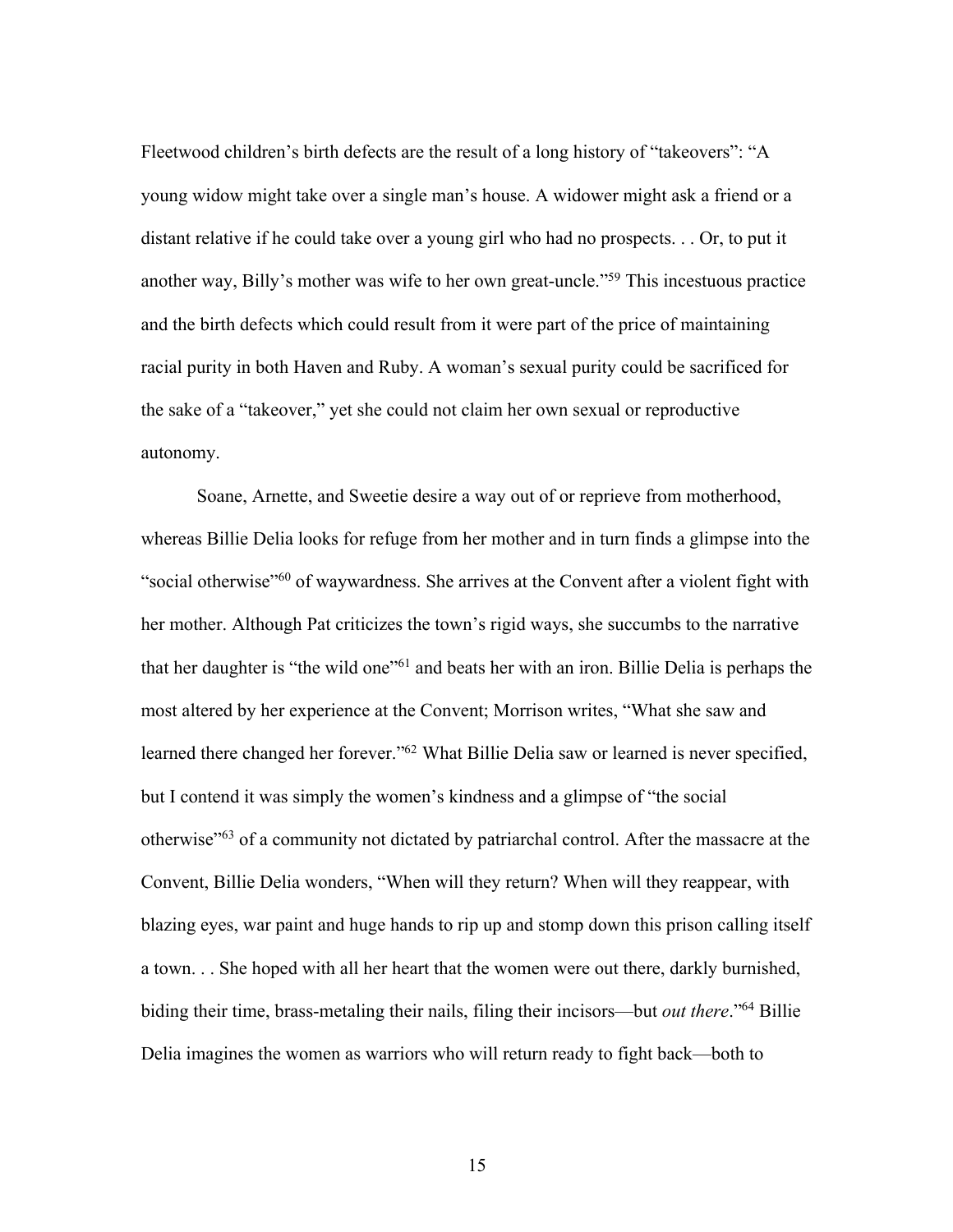avenge their deaths and liberate Ruby. The space Ruby men believe to be dangerous is a space of promise for Billie Delia because "Out There" lies the hope of the wayward women and their return. Waywardness represents radical possibility: the idea that women can live unencumbered by and perhaps even apart from patriarchal control.

# "IN THIS PLACE OF ALL PLACES": WAYWARD WOMEN IN A PATRIARCHAL SPACE

Upon first consideration, it is perhaps an unexpected choice for Morrison to situate a community of sexually abused women in a phallically shaped mansion which is decorated with erotica and religious iconography. The Convent seems to be split between two poles: lust and piousness, the body and the spirit. The mansion not only captures but also aestheticizes the body/spirit divide perpetuated by Western philosophy and Christianity, a divide which is also at the root of the women's waywardness. Images that represent women's objectification as well as the shame directed at women's bodies confront the Convent's residents at almost every turn. However, the wayward women exert some power over the space by redefining it to suit their community. And later, the cellar becomes a site of transformation wherein the women claim their waywardness as a liberatory subject position. While the wayward women find some respite at the Convent, the mansion's visual representations of the body/spirit divide echo their past abuses, forcing the women to choose between confronting or continuing to avoid their traumas.

The mansion's structure and uses over the years reflect sexual or spiritual desires, which are fulfilled in the space by exerting power over women's bodies through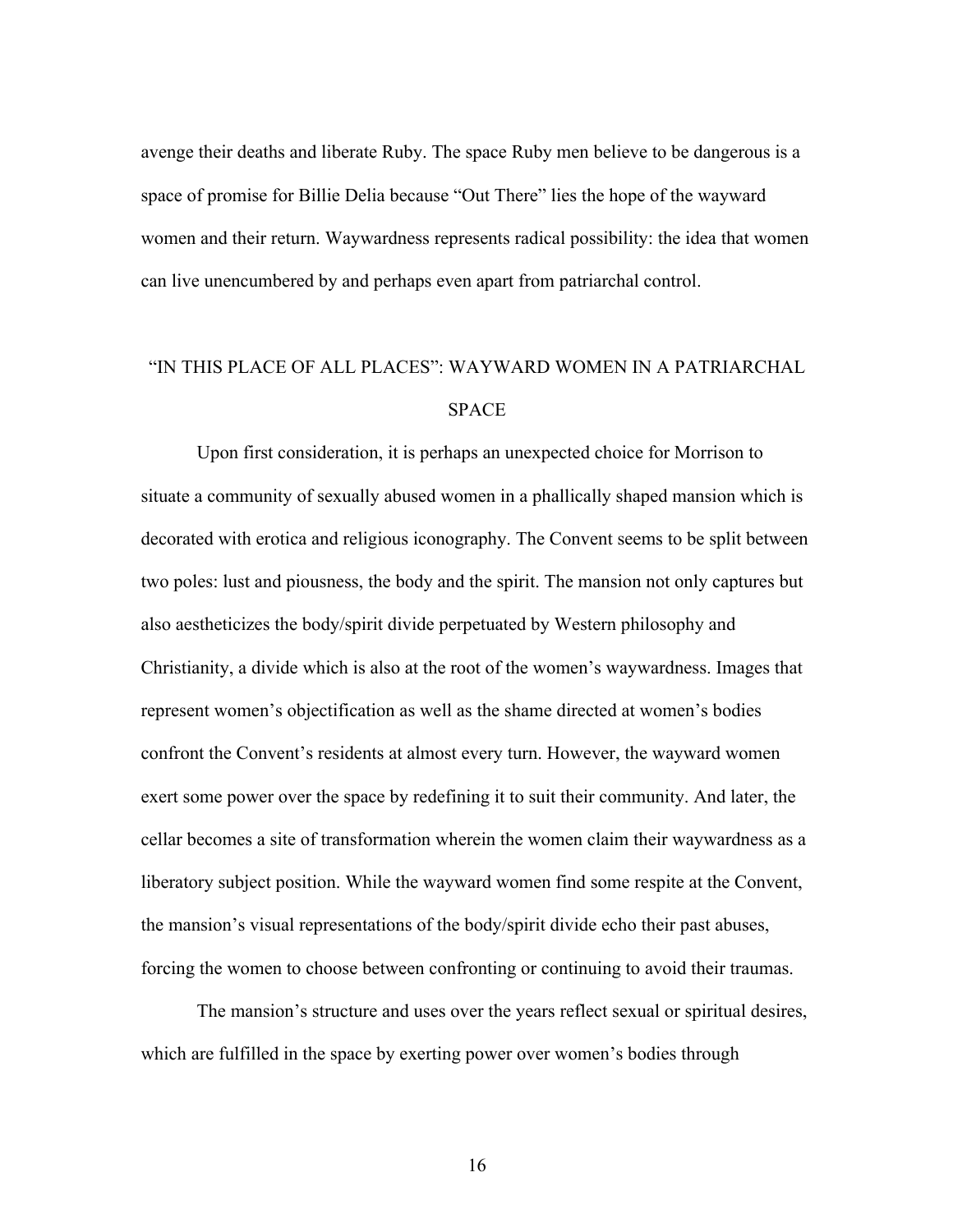objectification or regulation. Shari Evans analyzes the Convent as a programmed space, which refers to a built space imbued with a certain intention—or program—that "controls" the way we inhabit"65 the space. The Convent was created to fulfill the embezzler's desires, yet it is "open to interpretive practice"66 because its inhabitants are able to redefine the program. Thus, the Convent is a "multiply-programmed space" which has been "revised and re-interpreted in various, conflicting ways."<sup>67</sup> As the "embezzler's folly,"68 the Convent embodies the male gaze. The embezzler privileged physical pleasure over spiritual fulfillment, using women as objects to stimulate and satisfy his erotic fantasies. The mansion is infused with sexual imagery, including a chandelier with female torso candleholders, doorknobs with nipples, and bathroom fixtures fashioned to look like male genitalia. Gigi discovers ashtrays shaped like vaginas and imagines "men contentedly knocking their cigars against those ashtrays. Or perhaps just resting them there, knowing without looking that the glowing tip was slowly building a delicate head."69 Morrison's vivid description shows that women are quite literally objectified in this space.

While the embezzler viewed women only as bodies, the nuns privilege the spirit at the expense of the body. The nuns begin their practice by reversing the embezzler's program within the space. When they moved in, "Consolata's first tasks were to smash offending marble figures and tend bonfires of books, crossing herself when naked lovers blew out of the fire and had to be chased back into the flame."70 Mix notes that the nuns' response to the embezzler's objectifying and explicit décor could be considered appropriate.<sup>71</sup> However, it was not sufficient for the nuns to simply dispose of the figures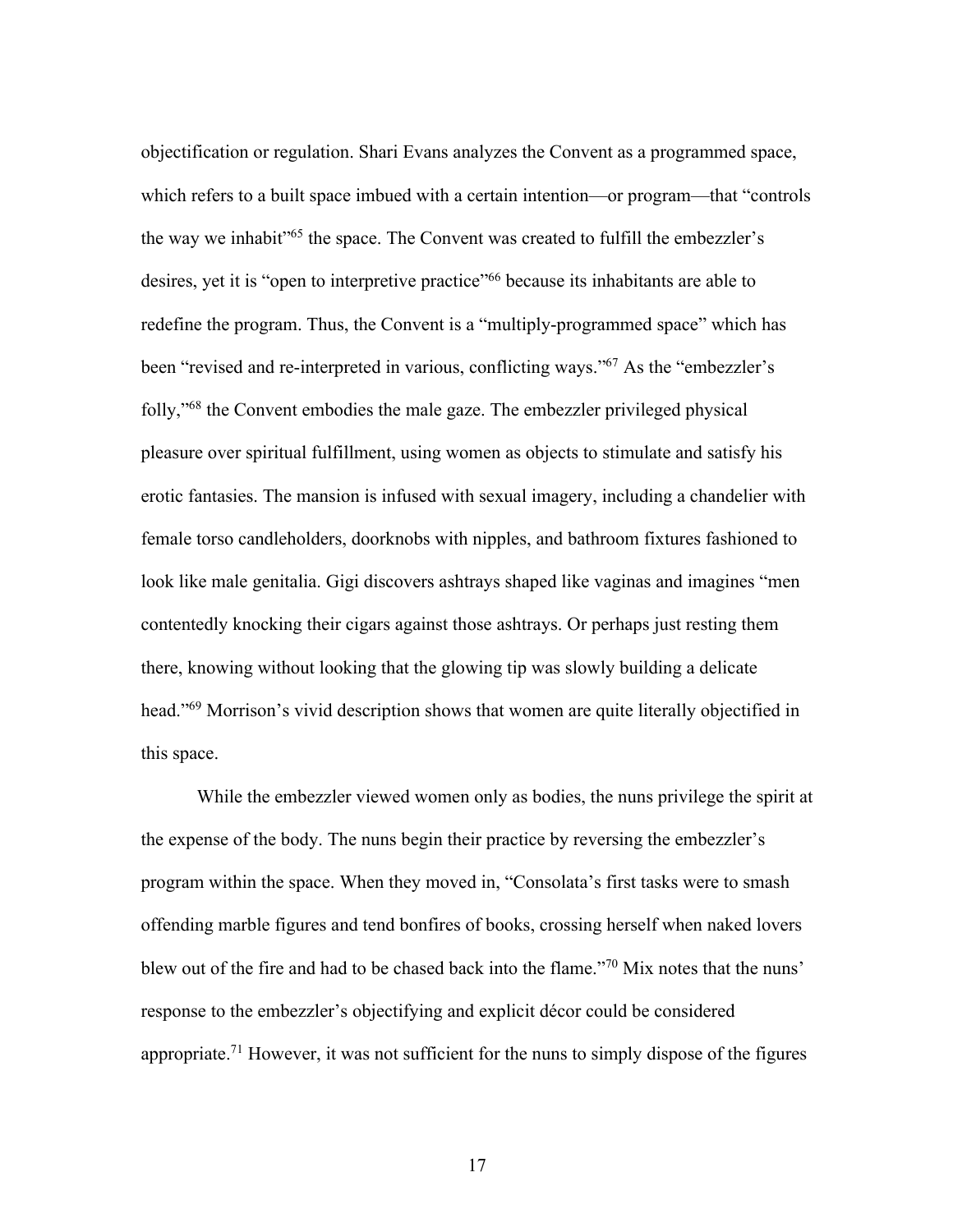and books; they had to be destroyed. Consolata's dutiful signs of the cross further signify the fear associated with sexuality that is present in Catholicism, and Christianity more broadly. Although she was already destroying the embezzler's artifacts, she also had to bless herself to ward off any curiosity or desire the items may inspire within her. The nuns further implement their program by converting one of the Convent's rooms into a chapel and another into a schoolroom in addition to adding statues, crosses, and other religious iconography. Their focus on the spirit extends to their treatment of the "wicked, *wayward* Indian girls<sup>"72</sup> who are forced to attend school at the Convent. The Indigenous girls are placed at the Convent to assimilate because their culture is considered inherently inimical to "proper and respectable"<sup>73</sup> Western cultures. According to Evans, "the nuns set about the erasure of cultural identity as they 'still' Arapho girls."<sup>74</sup> Their mission was to "bring God and language to natives who were assumed to have neither; to alter their diets, their clothes, their minds; to help them despise everything that had once made their lives worthwhile and to offer them instead the privilege of knowing the one and only God and a chance, thereby, for redemption."<sup>75</sup> While part of the nuns' assimilation process involved prayer and other religious practices, they also regulated the girls' bodies through their food and clothing in an attempt to redeem them from their Godless culture.

Both the nuns' practice of enforcing cultural hegemony and the Ruby men's patriarchal control each stem from somatophobia and the body/spirit divide. Ruby's patriarchs try to control every aspect of women's lives to assure the town's success, just as the nuns tried to control the Indigenous girls' lives to ensure the success of their colonialist missionary work. Sexism and racism are distinct forms of oppression, but they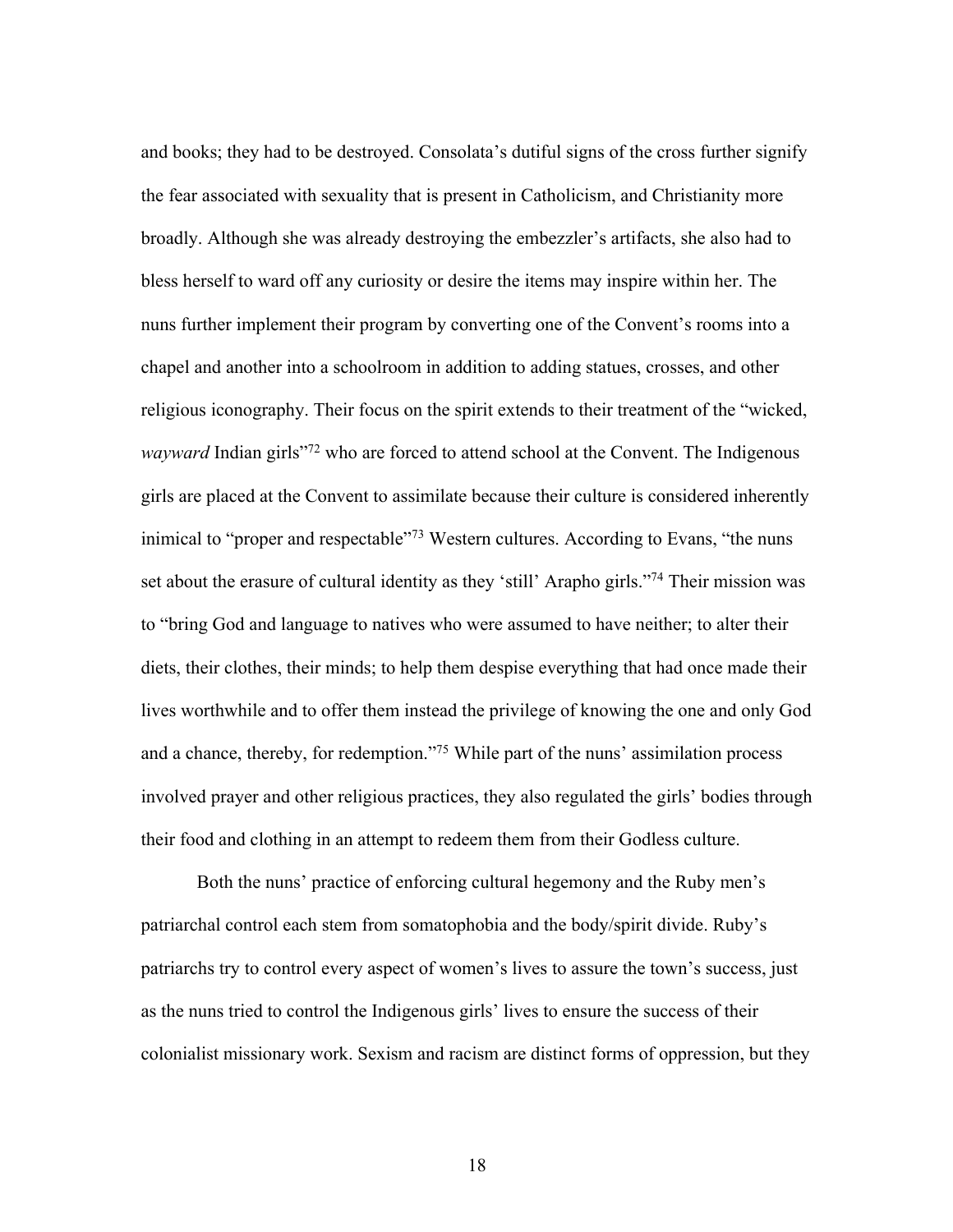do overlap in notable ways. Spelman points out the connections between Plato's views on women and his views on animals, children, enslaved people, and "brutes."<sup>76</sup> The groups are often compared as a means of dehumanization: "women are thought to have slavish or childish appetites, slaves are said to be brutish. . . The members of these groups lack, for all intents and purposes, mind or the power of reason; even the humans among them are not considered fully human."<sup>77</sup> The white supremacist belief that people of color are less than human and thus more associated with the body has roots in Plato's body/spirit divide, which also informs Western and Christian traditions. Similarly, the nuns' colonialist missionary work in part stems from the association between Indigenous people and the body which can be seen in Plato's aforementioned discussion of "slaves" and "brutes." Therefore, the wayward Indigenous girls must deny their bodies and cultivate their spirits to know God.

The nuns' emphasis on the spirit reflects Catholic teachings which prioritize spiritual needs and revere those who sacrifice their bodies in order to preserve their purity. Consolata states that Mary Magna taught her, "my body is nothing my spirit everything."78 However, the nuns' attempts to render a privileging of the spirit are also supported by images of the body. A wall in the game room displays an etching titled "St. Catherine of Siena," which Gigi describes as "the I-give woman serving up her breasts like two baked Alaskas on a platter"<sup>79</sup> and presenting them "to a lord."<sup>80</sup> The etching most likely depicts St. Agatha of Sicily<sup>81</sup>, an early Christian martyr known for refusing to break her vow of celibacy, which eventually led to her torture and death. St. Agatha's breasts were severed and she is often depicted holding them on a plate. $82$  St. Catherine of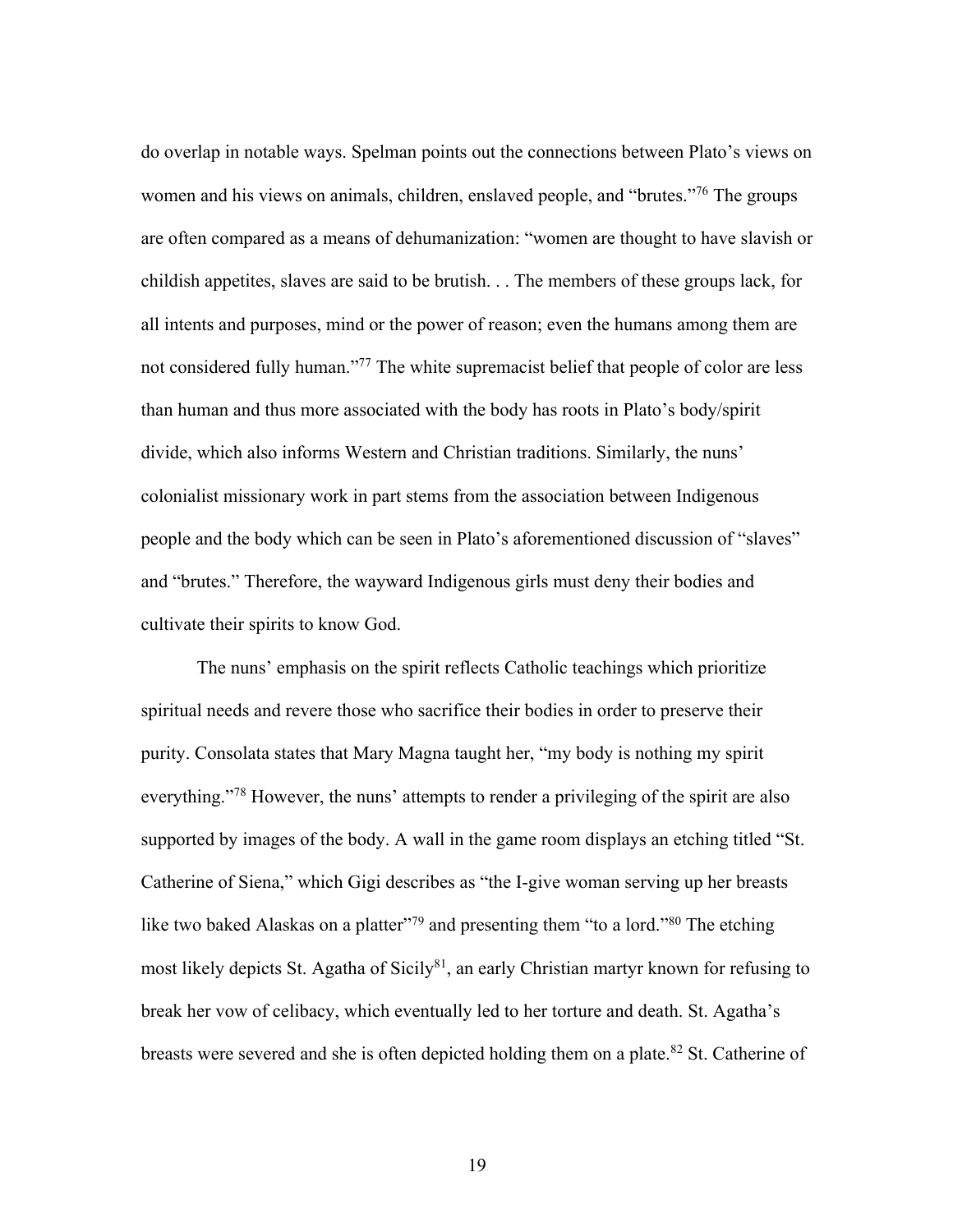Siena is also known for making a vow of celibacy when she entered into a mystical marriage to Jesus Christ. She is often depicted in her Dominican habit holding a lily to symbolize purity.<sup>83</sup> Although the reason for Morrison's likely intentional misnomer is not apparent, the conflation of the two women shows the ubiquity of vows of celibacy within the Catholic tradition as well as the veneration given to women who remain chaste, even at the threat of death. Mix argues the image in the game room represents "[a] cultural ideology that dictates that the female body deserves to be a site of pain."<sup>84</sup> The nuns' iconography renders pain and sacrifice as a means of rejecting physical pleasure in order to cultivate spirituality. Christian morality places value on a woman's purity, so any woman who is unchaste is viewed as an Eve or a Jezebel, a figure of wanton temptation. These two poles of woman's embodiment—Eve or Mary, whore or virgin—are the very basis of the Convent's structure and imagery. Ruby's patriarchs use the same dichotomous Eve/Mary framework to judge the wayward women as unredeemed whores.

Just as the nuns could not remove all vestiges of the embezzler's desire, the wayward women's escapes to the Convent cannot erase the effects of their sexual assault and objectification. Mix asserts that each woman's sexuality, "which could be a source of physical and even spiritual pleasure, is thoroughly entangled with violence and cruelty."85 Furthermore, the women's abuses take place within the home which, according to Ruby's patriarchs, is supposed to be a place of safety. Mavis leaves home in part because of her abusive husband, Frank. She recalls, "When she and Frank married she did like it. Sort of. Then it became required torture, longer but not much different from being slapped out of her chair."86 This description of their sexual relationship matches an earlier scene in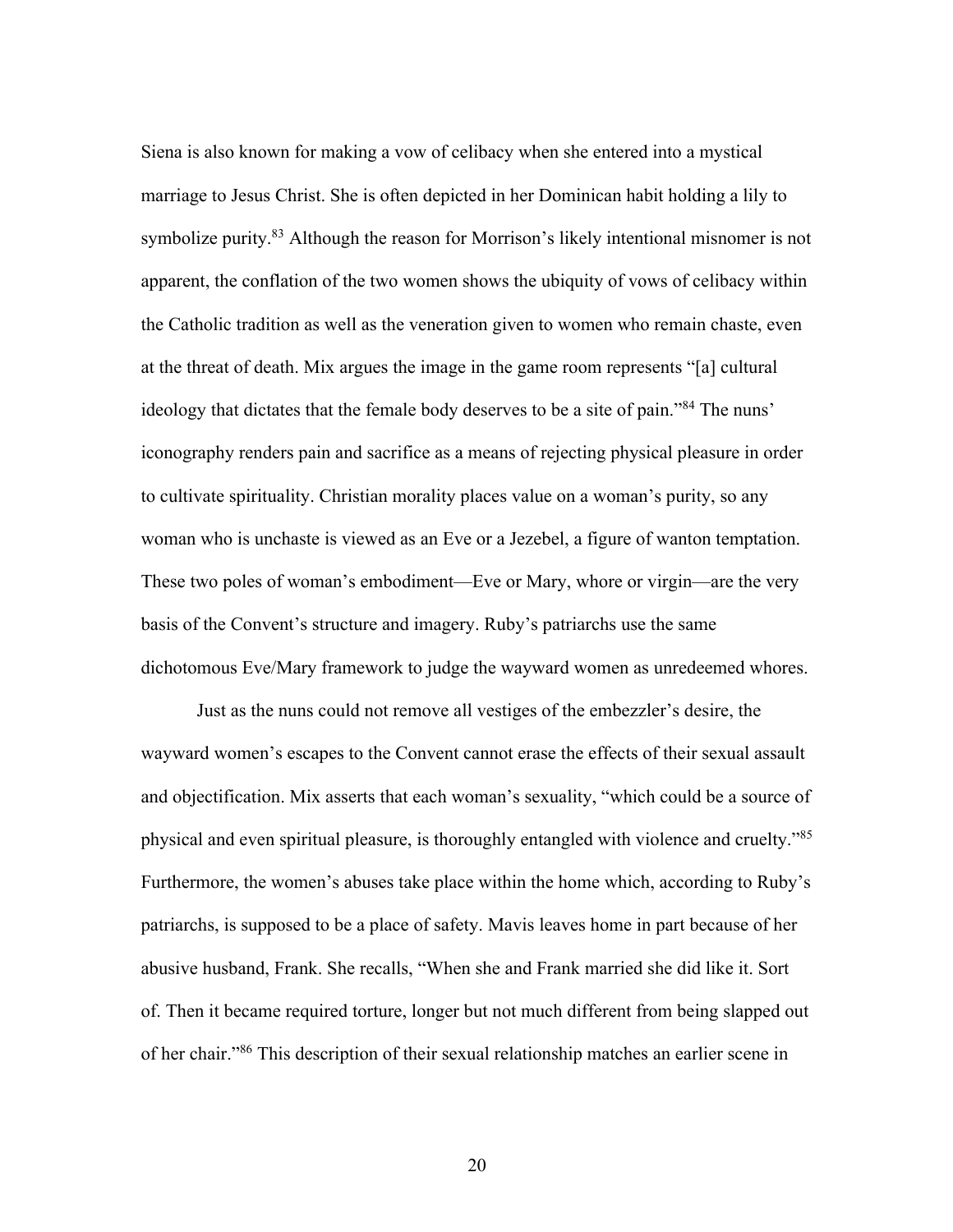which Frank masturbates on Mavis while she is lying in bed. Morrison writes, "She could have been a life-size Raggedy Ann."<sup>87</sup> Not unlike the alabaster vagina ashtrays, Mavis is simply a tool for her husband's sexual gratification rather than an active participant in their lovemaking.88 By contrast, Gigi is the most overtly sexual of the group and usually "enjoy[s] the waves of raw horniness"<sup>89</sup> and attention she receives from men. But after arriving at the Convent, she has a tumultuous relationship with K.D., who "chased her around the house, grabbed her, and smacked her" after she "teased, insulted, or refused him once too often."<sup>90</sup> Reflecting on their fling, her lack of education, and her failed efforts to leave the Convent and get "back in the fray,"91 Gigi fears she has become an "Igive woman" whose only asset is her sexuality. Although Gigi's story could serve as a cautionary tale encouraging women to remain chaste, Morrison avoids such moral philosophizing. It is not Gigi's sexuality but rather K.D.'s misogyny which is the problem. Before their fling begins, K.D. blames Gigi's body for "caus[ing] all the trouble"92 when he slapped Arnette during an argument about her pregnancy: "Suppose she [Gigi] hadn't been there. Suppose her navel had not peeked over the waist of her jeans or her breasts had just hushed, hushed for a few seconds till they could figure out how to act—what attitude to strike."<sup>93</sup> Gigi is objectified by K.D.'s lust and his anger; she is both an object of desire and a scapegoat. While Gigi still seems to be empowered by her sexuality despite her relationship with K.D., Seneca is haunted by past abuse. She was first sexually assaulted in a foster home at a young age and continues to receive unwanted attention and advances from men. Seneca believes "there [i]s something inside her that made boys snatch her and men flash her."94 Seneca's self-harm began after the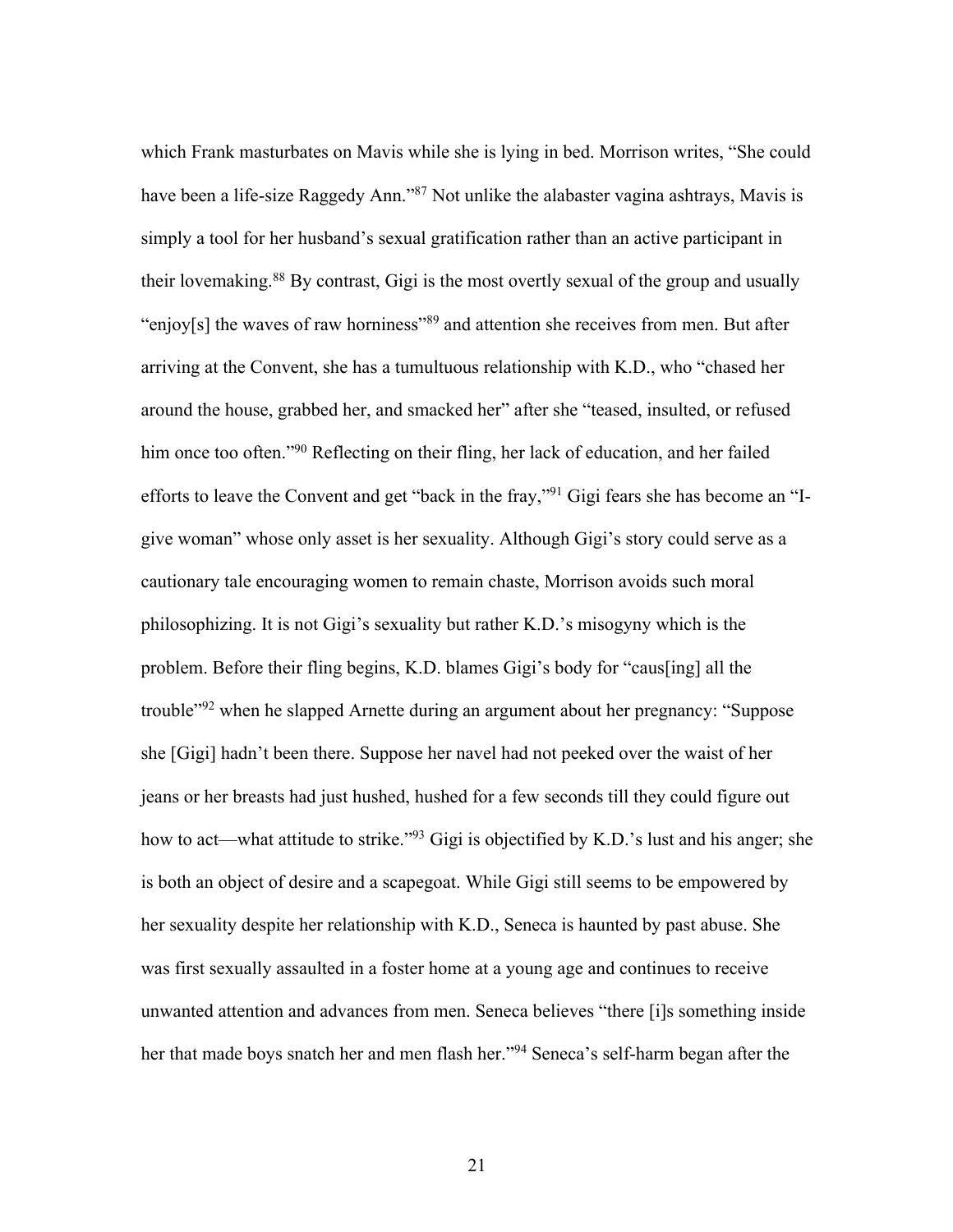first time she was abused, and she continues the practice to keep herself from crying. She takes pride in the surgical precision of her cuts and is both "thrilled" and "steadied" by "this under garment life."95 Seneca finds release in this act because she is in control of the harm inflicted upon her body.

While the women's experiences with abuse expose the naivete of believing the home is a protected space, Morrison similarly demonstrates that women can also abuse women. Before arriving at the Convent, Seneca engages in sex work for Norma Fox. It is unclear whether there are any other participants, but Seneca and Norma are the only two named. Morrison writes, "Seneca spent the following three weeks in gorgeous rooms, with gorgeous Norma and food too pretty to eat. Norma called her many sweet things but not once asked what her name was."96 It is evident that the women spend time together, and Norma hires Seneca in part for her own wishes and desires. However, Norma treating her as an object haunts Seneca more than the actual sex work. Seneca feels "like a pet you wanted to play with for a while—a little while—but not keep. Not love."97 During her three weeks with Norma, Seneca "mov[ed] from peacock feathers to abject humiliation; from coddling to playful abuse...But the pain framed the pleasure, gave it edge."98 Morrison's description makes it unclear whose pleasure is framed by pain, but the conflation of the two is similarly echoed in the mansion's weaponized shape and sexual decor.<sup>99</sup> Not unlike the rejection Seneca feels after her work with Norma, Pallas is deeply hurt when her mother begins a sexual relationship with her boyfriend. For Pallas, the trauma of her rape is linked to her mother's betrayal. She leaves her mother's house in a rush after discovering Dee Dee and Carlos together and is attacked and raped during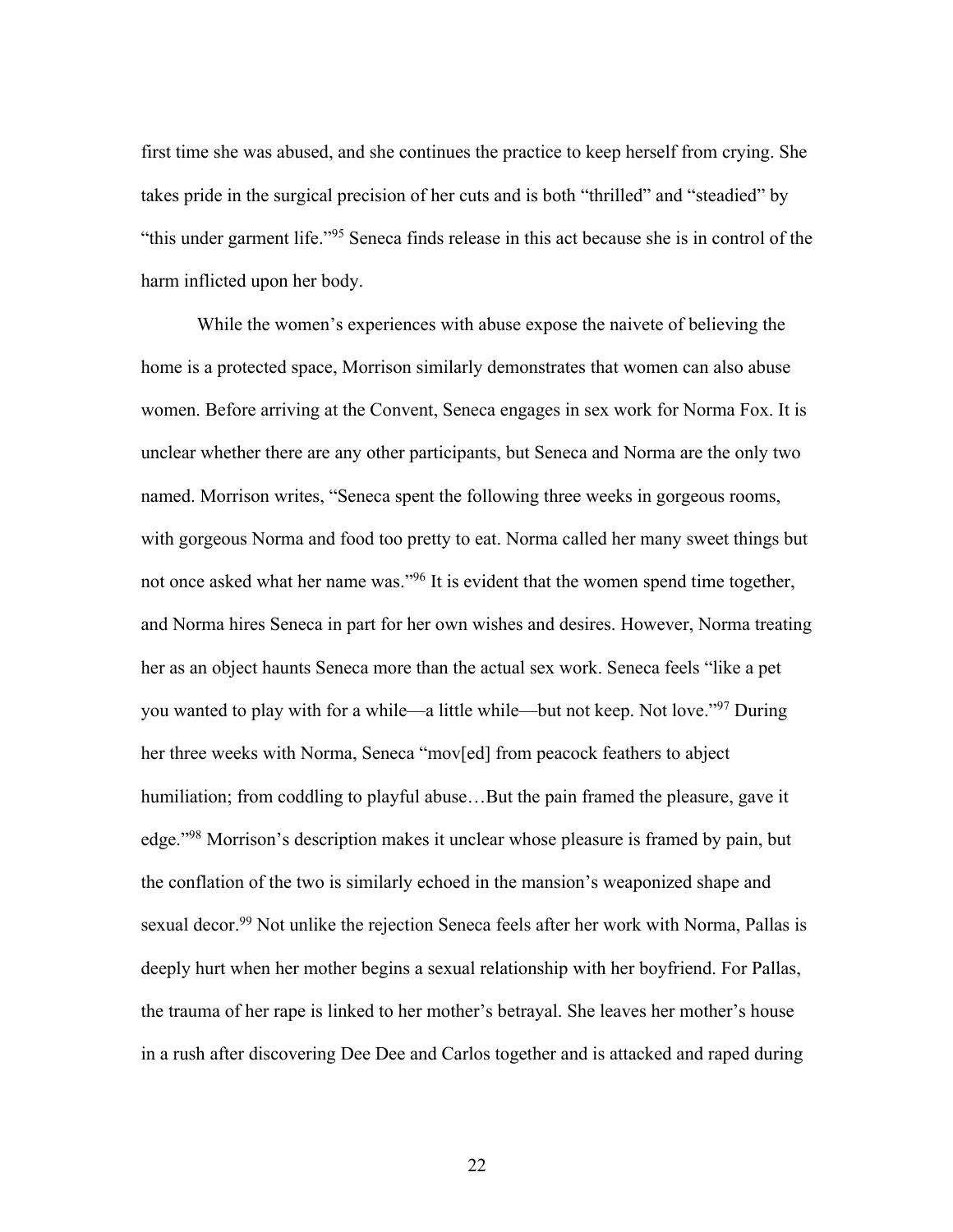her hasty departure. Although "[t]he nightmare event. . . had displaced for a while the betrayal, the hurt, that had driven her from her mother's house,"100 the two traumas are nonetheless connected. Morrison's language describing the assault remains obfuscated throughout the novel, but readers can surmise there are multiple assailants and Pallas escapes "the nightmare event"<sup>101</sup> by hiding in a lake, where she nearly drowns. Each of the women's pasts is reflected in the Convent's very structure and décor. The wayward women cannot forget their traumas in a space which so objectifies women's bodies, but the Convent is also a place of refuge for them.

The mansion's unique construction makes it impossible to fully purge the male gaze, yet like the nuns, the women exert power by reinterpreting the space. When the Ruby men carefully search the Convent during their hunt for the women, they discover name cards taped to each bedroom door, dirty dishes, a teething ring, and other signs of life. The chapel the nuns created within the mansion is also repurposed. The missing cross and recently burnt votive candles suggest the women used the chapel to pray to other, non-Christian deities.102 While the kitchen door is the mansion's "only vulnerability,"103 it is also where the vulnerable enter the Convent. Stave notes that despite their arguments, the Convent women frequently gather in the kitchen to share meals.104 Prior to the Ruby men's attack, the Convent is a safe space for the women apart from patriarchal control and abuse. It is "permeated with a blessed malelessness,"105 which creates a feeling of safety for the Ruby women and wayward runaways who seek refuge there. Pallas observes that the Convent feels "like a protected domain, free of hunters but exciting too. As though she might meet herself here—an unbridled, authentic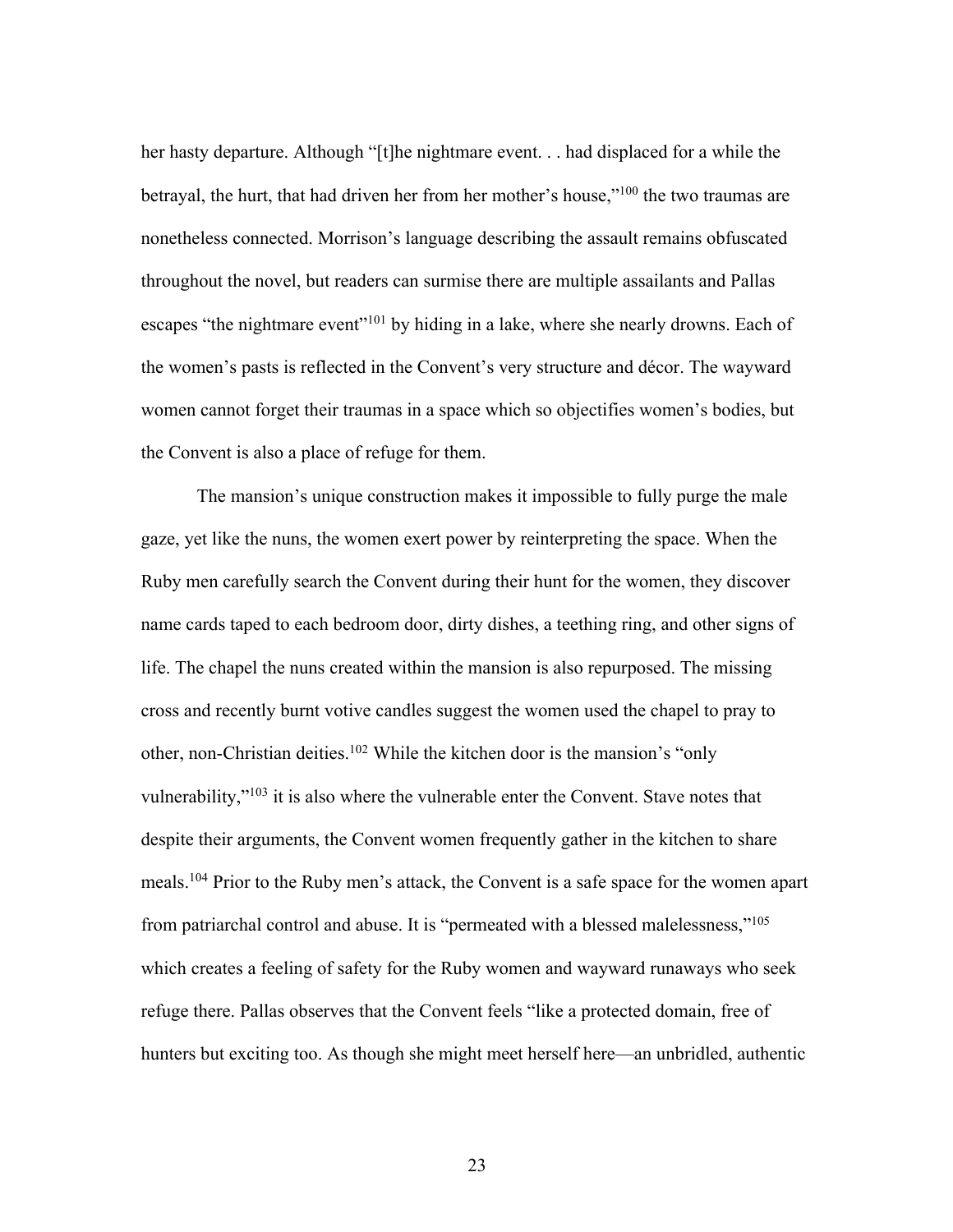self. . .<sup>"106</sup> As I will explore in the next section, the women do meet their authentic selves at the Convent through a transformative ritual.

Even before their transformation, the women experience small changes which result from living in "blessed malelessness." Mavis senses Merle and Pearl's presence in the mansion shortly after arriving, and the twins "changed and grew"107 during her time at the Convent. Mavis "felt their flutter in every room of the Convent"108 and buys them toys and sweets. She begins to reconcile some of her grief by raising her ghost children and also learning to cook. A trip to purchase hot dogs for dinner led to her twins' death, but she "now created crepe-like delicacies without shopping every day."109 She even tentatively embraces her sexuality by welcoming her "night visitor,"110 a spectral form Consolata deems an incubus.111 While Mavis comes to anticipate her night visits, Gigi explores her own desires away from the pressures and attention she normally receives from men. When Seneca arrives at the Convent, "she spit out that K.D. person like a grape seed."112 Although there is no explicit mention of an intimate relationship between the women, Morrison indicates Gigi's desire for Seneca. During a bath, Gigi thinks about "Seneca's nose, the way her nostrils moved when she slept. Of the tilt of her lips whether smiling or not; her thick, perfectly winged eyebrows. And her voice—soft, mildly hungry. Like a kiss."<sup>113</sup> The text does not explicitly indicate desire on Seneca's part, but the two spend time together and have a close relationship; romantic feelings are not ruled out. In addition to her friendship with Gigi, Seneca finds a kind of family at the Convent. After being abandoned by her mother (who she believes is her sister), experiencing abuse in foster homes, and being exploited by Norma Fox, Seneca finally finds a community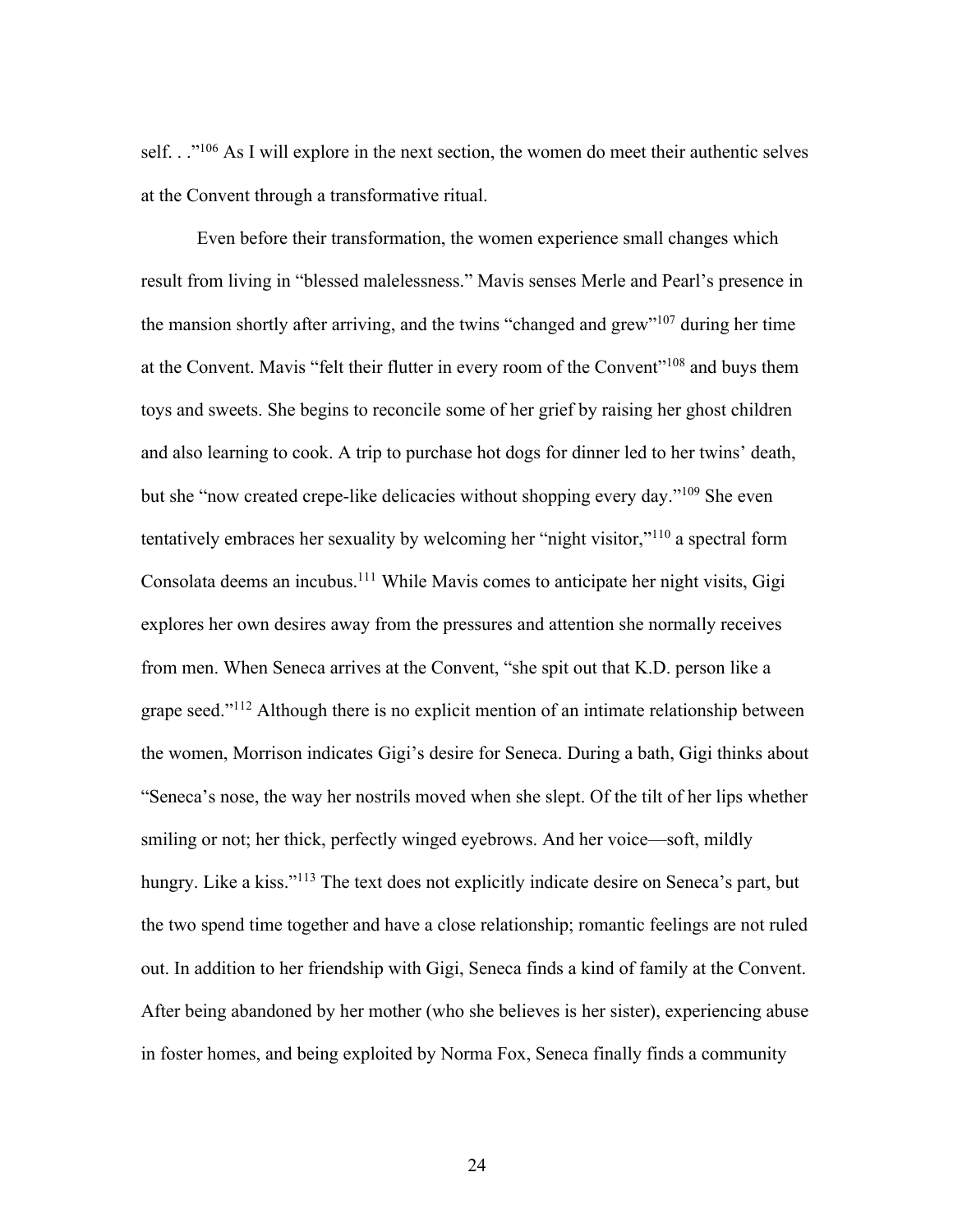she can call her own. She feels safe away from men who might "snatch" or "flash"114 her. Pallas also finds shelter within her new community as the Convent provides a reprieve from her classmates' judgment and her father's incessant questioning about her assault. She cannot come to terms with her rape or her mother's betrayal, yet she finds the strength to raise her baby in the secluded Convent.

Despite the progress they make toward healing, the women try to avoid the root of their problems by indulging in "foolish babygirl wishes."115 Consolata reflects that "their voices told the same tale: disorder, deception and . . . drift. The three *d*'s that paved the road to perdition, and the greatest of these was drift."116 Here she echoes the well-known line from I Corinthians  $13^{117}$ , which states that love (or charity) is the greatest spiritual gift. Love is the path to God and salvation, while drift is the path to perdition. Consolata uses an allusion to St. Paul's discussion of cultivating spiritual gifts to criticize the women's lack of direction. She says the wayward women "do nothing except the absolutely necessary."118 Mavis bounces from business plan to business plan. Gigi hopes the box under the bathtub will contain a fortune, but instead it houses the embezzler's documents. Seneca retreats further into her vice and dreams of becoming "the queen of scars."<sup>119</sup> And Pallas wants to sing sorrowful songs in a cabaret. The wayward women's community provides them with the refuge to begin thinking of what may come next, yet Consolata knows they cannot heal without addressing the root of their traumas, which she later discovers is the body/spirit divide. Because the Convent both aestheticizes the body/spirit divide and is blessedly maleless, it is the perfect space for the women to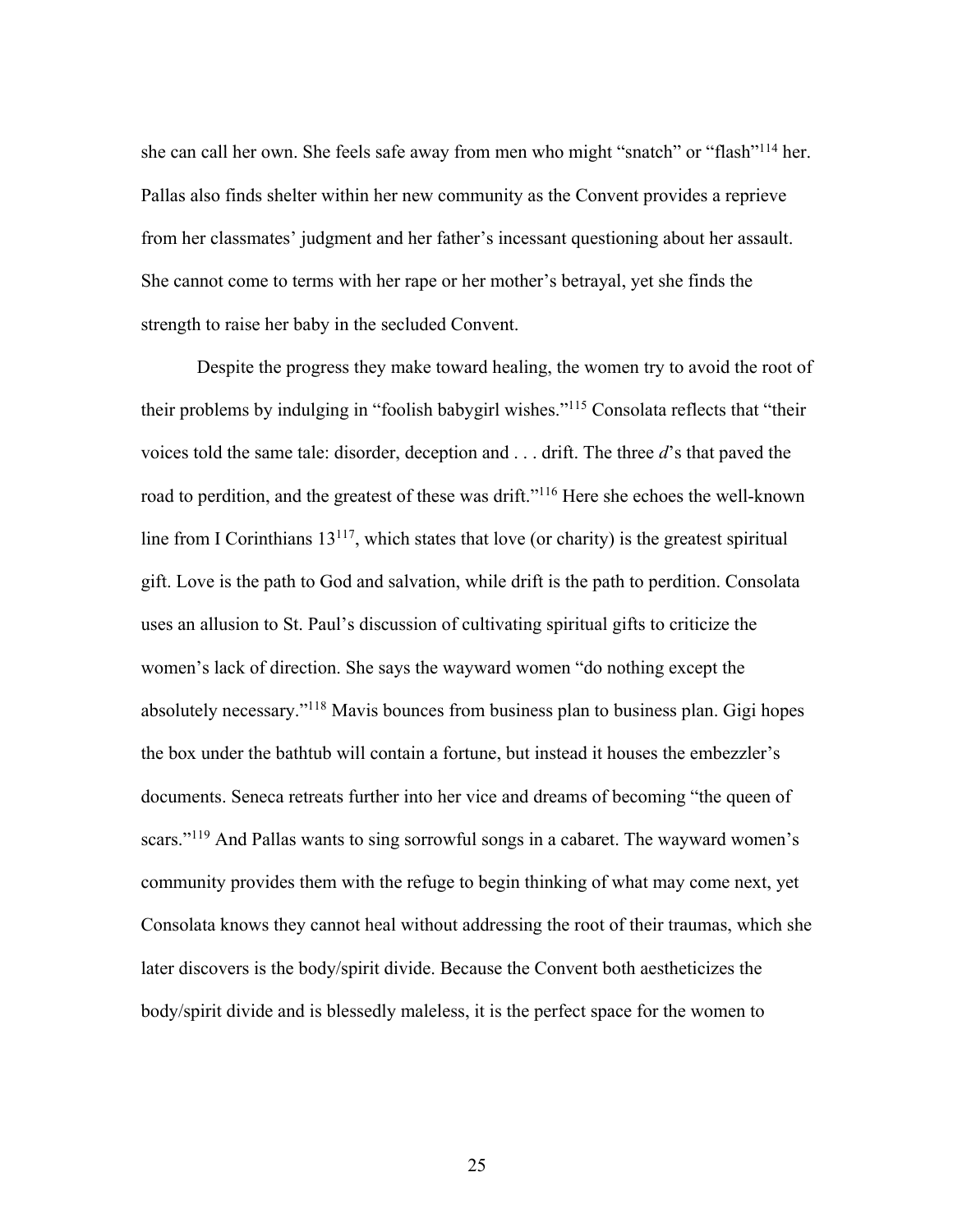confront and work through their traumas. "In this place of all places,"120 the women initiate a transformation.

#### REALIZING THE "*BEAUTIFUL EXPERIMENT*" OF WAYWARDNESS

Prior to their transformation, the wayward Convent women are caught between letting go of their traumas and claiming the power of waywardness. They find some respite at the Convent, but their traumas still hold power over their present lives. While Consolata is frustrated with the women's "foolish babygirl wishes,"121 she is also "repelled by her sluglike existence"<sup>122</sup> after years of drunken grief following Mary Magna's<sup>123</sup> death. Consolata devotes herself to either the body or spirit up until her personal transformation. The totality of her devotion results in various losses, including loss of vision. However, Consolata draws upon her experiences to realize the damaging effects of the body/spirit divide and to dissolve the boundary between the two. Her personal transformation begins with a spiritual apparition which embodies her losses and comes to fruition when she claims her "in sight," the spiritual vision she develops after losing her eyesight. By dissolving the body/spirit divide, Consolata claims her own identity as a wayward woman. Her transformation provides the template from which she creates a ritual for the rest of the Convent women. By giving voice to their traumas and drawing their bodies on the cellar floor, the women collectively work through their pasts to dissolve their own body/spirit divides. The women come together to reconcile their object positions as wayward women and in turn embrace the subject position and power of waywardness.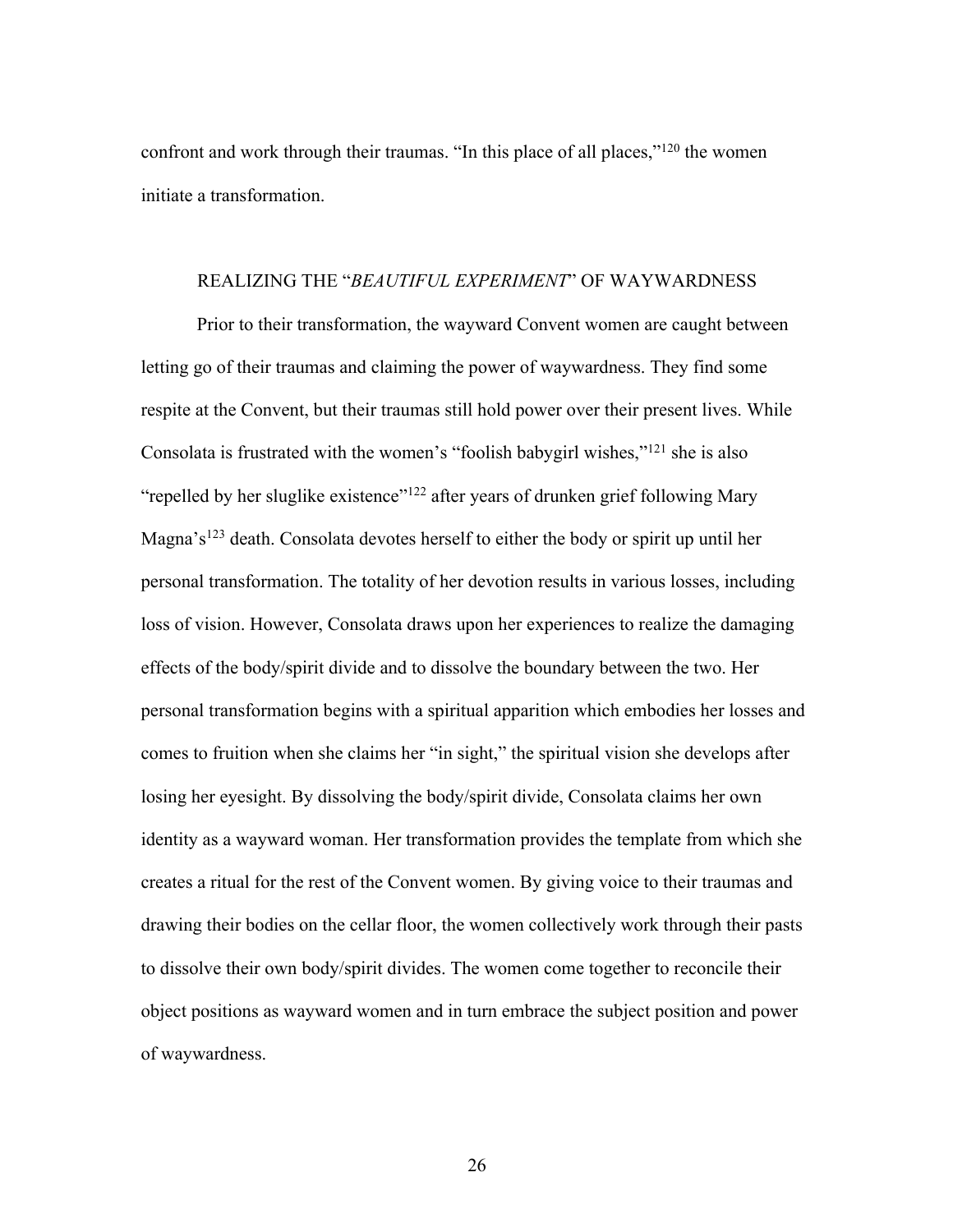Severed from her homeland at nine years old, Consolata spent her life cultivating either the spirit or the body in an attempt to reconnect with the idea of home. Consolata's life is dictated by concerns of the body or spirit until she unites the two. When Mary Magna found Consolata on the streets of Brazil, the nun's generosity saved Consolata's body from abuse. One of the reasons she accepted Mary Magna's offer was to escape "the dirty pokings her ninth year subjected her to."<sup>124</sup> In addition to rape, Consolata's young body was vulnerable to disease from living in poverty. Mary Magna's kidnapping—or rescue—shows Consolata a love and care she had not experienced for some time, or perhaps at all. However, the rescue which saves her body also leads to its surrender to God. Once she joins the nuns, Consolata is taught to embrace Catholicism and forget her pagan home, not unlike the "stilled Arapho girls" who "learned to forget"<sup>125</sup> at the Convent. Consolata devotes herself to "becom[ing] and remain[ing] Mary Magna's pride"<sup>126</sup> by "offer[ing] her body and her soul to God's Son and His Mother as completely as if she had taken the veil herself."<sup>127</sup> In this process of offering, she loses "the rudiments of her first language,"128 one of her only ties to her homeland. In its place she learns Latin, "the gorgeous language made especially for talking to heaven."<sup>129</sup> Rather than praise God in her own tongue, she must learn a new language to conform to the Catholic tradition. As Consolata loses touch with her homeland and grows closer to Mary Magna, the Mother Superior becomes a stand-in for her motherland. The spiritual home she finds in Mary Magna and Catholicism replaces the physical connection she had with her home country of Brazil, and Consolata does not reconnect to her body until her affair with Deacon Morgan.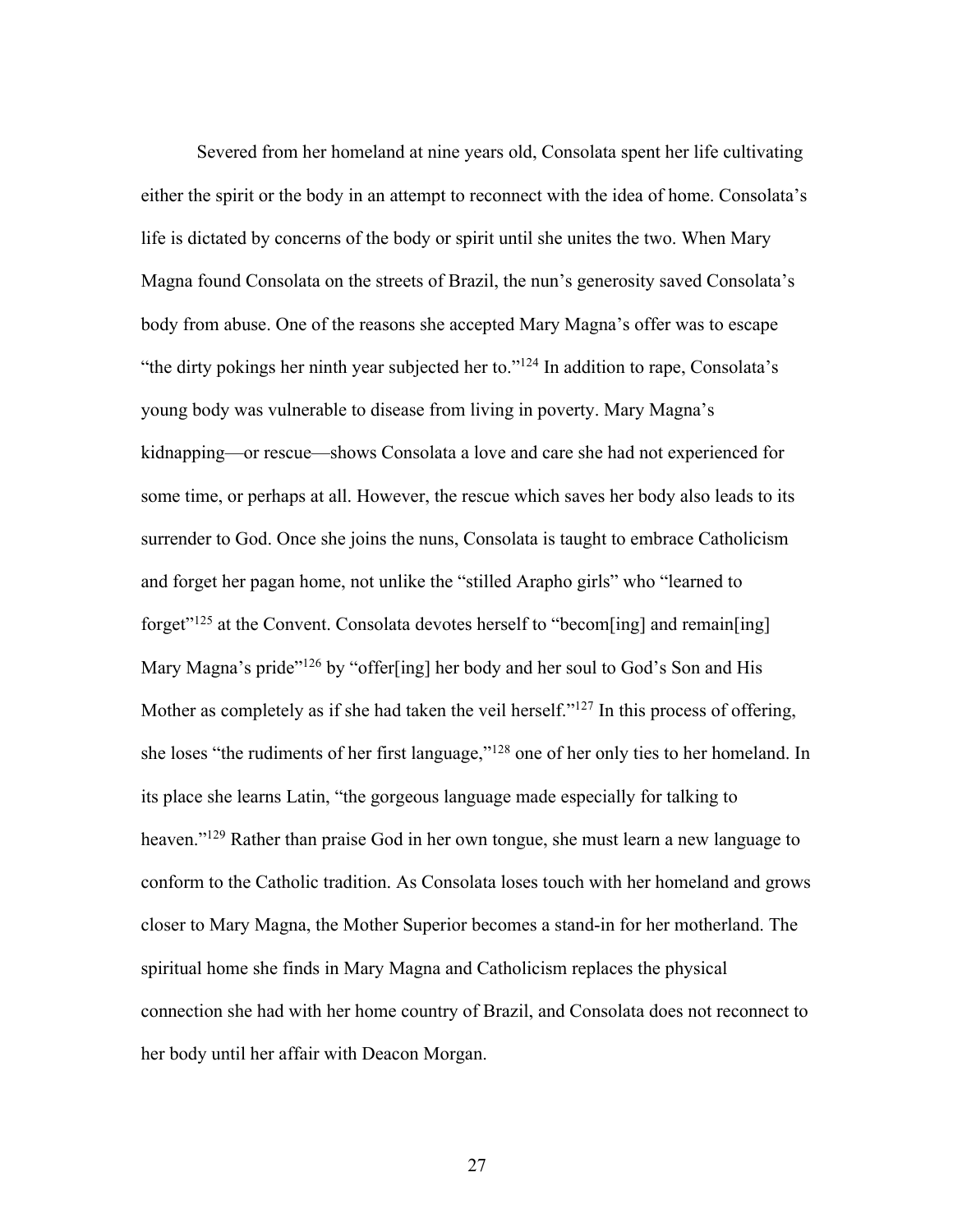While Consolata lost her native language when she committed to Catholicism and spiritual needs, her surrender to physical desires during her affair with Deacon comes at the expense of her spirit and therefore necessitates a loss. Their relationship begins in part because Consolata finds in Deacon an unexpected connection to her homeland. The first time she sees him, Consolata hears the rhythm "Sha sha sha" and recalls "just such skin and just such men, dancing with women in the streets to music beating like an infuriated heart."<sup>130</sup> The language Consolata recalls is a rhythm, and her memory of heartbeat-like music and dancing has a physical quality. Consolata's recollection exemplifies the connections to her body and homeland which she unknowingly gave up by conforming to the nuns' ways of life. She then connects to her body and the idea of home through her affair with Deacon. But just as her Catholic faith precluded a connection to the body, her affair consumes her and "she lost her mind. Completely."131 Her spiritual language is subsumed by the physical language of lovemaking, which is "un-memorable, controllable or -translatable."132 Morrison writes that "being love-struck after thirty celibate years took on an edible quality" which comes to a head when, in a moment of passion, Consolata bites Deacon's lip and licks the resulting drop of blood. This expression of "gobble-gobble love"<sup>133</sup> shows Deacon that he, too, is in danger of overprivileging the body. Mix states that "Deacon flinches at the tenuousness of the line dividing self from other, body from spirit. . . his status as a patriarch rests on that line's stability."134 Deacon sees Consolata as an Eve figure who has the potential to ruin his claims to Eden (Ruby). Any guilt he may feel about breaking the seventh commandment is displaced into feelings of revulsion toward Consolata, and he breaks off their affair.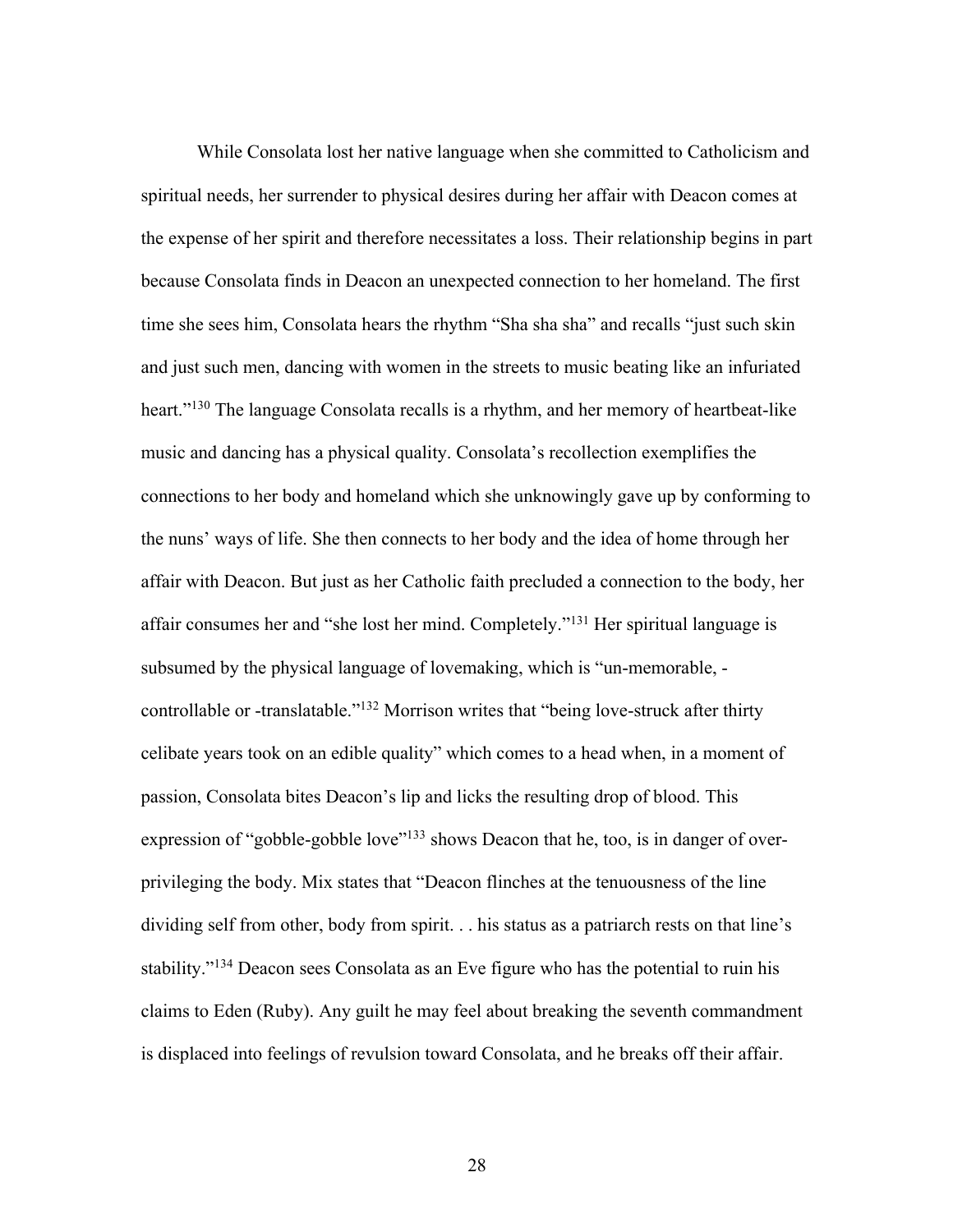After losing the "living man,"<sup>135</sup> Consolata "crawled back"<sup>136</sup> to the perceived safety of privileging the spiritual over the physical. With a "Sh sh sh,"<sup>137</sup> Mary Magna once again guides Consolata to devote her whole self to her spiritual needs. While she lost her native tongue the first time she gave her body over to God, this time Consolata loses "the ability to bear light"<sup>138</sup> when a sunbeam pierces one of her green eyes and turns it white. The extreme totality of Consolata's dedication to either body or spirit necessitates loss. The body and spirit are not meant to be divided, so she suffers the consequences of "separat[ing] God from His elements."<sup>139</sup>

Consolata's final and most devastating loss occurs with Mary Magna's death, when she loses the person who has become her home and spiritual connection. Consolata's grief is so absolute that she is disconnected from both her body and spirit. As Consolata's mother figure and spiritual counsel, Mary Magna was a substitute for her motherland because Consolata's connection to her body and Brazil was already severed. Without Mary Magna, Consolata is "orphaned in a way she was not as a street baby and was never as a servant."<sup>140</sup> The years of drinking which follow Mary Magna's death are an attempt to assuage her grief over loss of family, homeland, and spiritual advisor. She also struggles to reconcile her guilt over using her "in sight" to keep Mary Magna alive for so long, yet part of the reason Consolata could not bear to let her die is because Mary Magna had become her only home. Consolata "fe[els] like a curl of paper—nothing written on it<sup>"141</sup> because she lost her spiritual connection with Mary Magna's death and has not yet reestablished a connection to her body or spirit on her own terms. Severed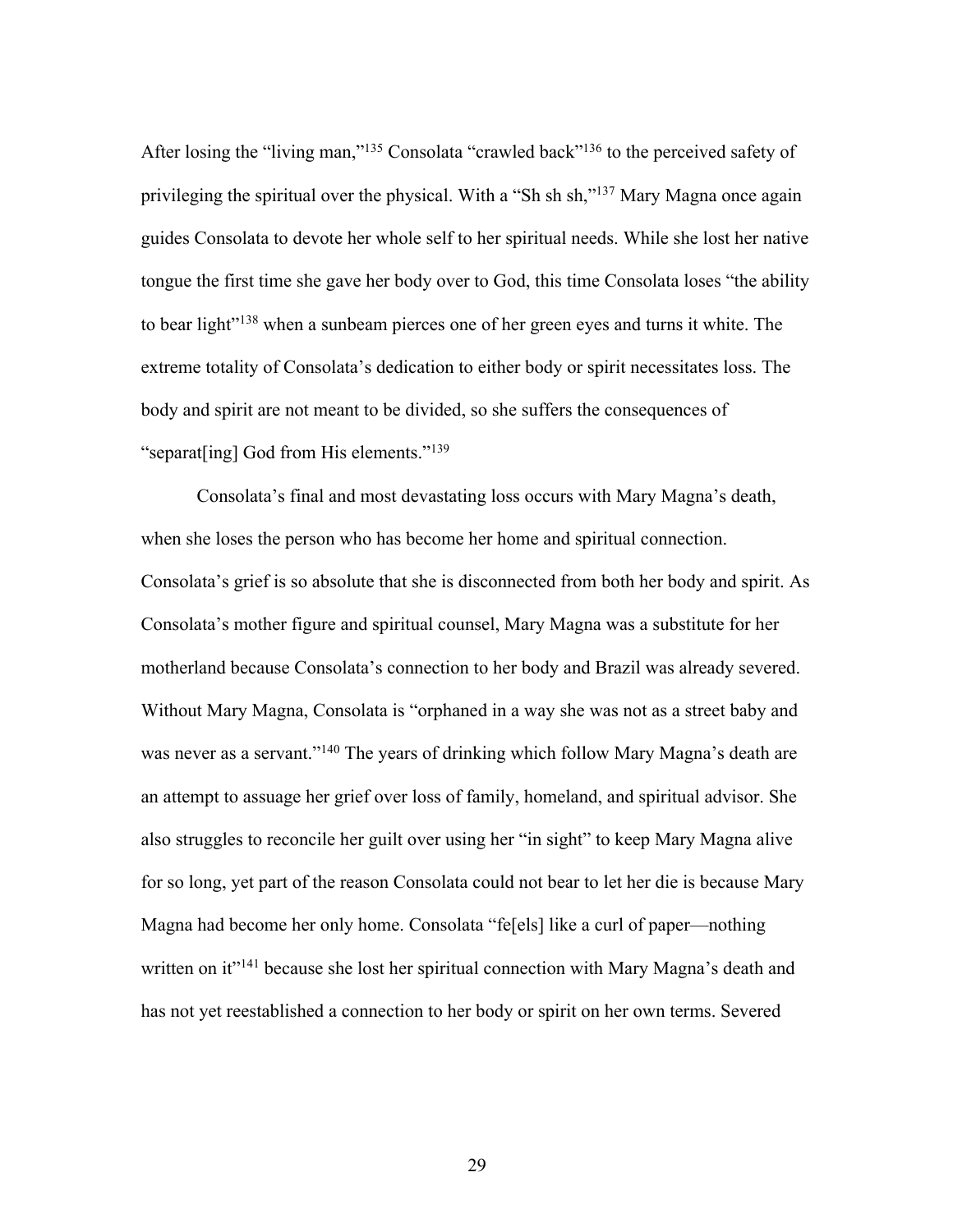from body and spirit, Consolata is unmoored. However, it is within this place of detachment that she encounters the apparition which guides her to transformation.

The apparition initiates Consolata's personal transformation because it embodies her losses, forcing her to recognize that the body/spirit divide is the root of those losses. The apparition is a man of "[m]edium height, light step" with mirrored sunglasses and a "cowboy hat that hid his features."142 When Consolata asks who he is, the apparition replies, "'Come on, girl. You know me."<sup>143</sup> The apparition takes off his sunglasses and hat to reveal his "tea-colored hair" which "cascade[es] over his shoulders" and his eyes, which are "round and green as new apples."<sup>144</sup> Morrison also describes Consolata's hair as tea-colored, and her eyes used to be bright green. When Deacon once marveled at Consolata's beauty he asked her, "'Have you looked at yourself?'" to which she replied, "'I'm looking now."<sup>145</sup> Consolata saw herself in Deacon because he reminded her of her homeland, and she also sees herself in this apparition. The only specific physical features she discerns match her own. With his "flirtatious"146 mannerisms, the apparition also embodies the physical love she lost when her affair ended. Although Consolata sees a glittering effect rather than herself in the apparition's mirrored sunglasses, the apparition himself reflects the losses she endured in her efforts to sustain either body or spirit. Gurleen Grewal writes, "She discovers that he [the apparition] and she *are* indeed the same; in his presence she experiences what she had longed for with Deacon: a coming home to herself."<sup>147</sup> For Consolata, "coming home to herself" involves uniting body and spirit to claim her identity. While her extreme devotion to body or spirit resulted in losses, the path to wholeness lies in uniting the two.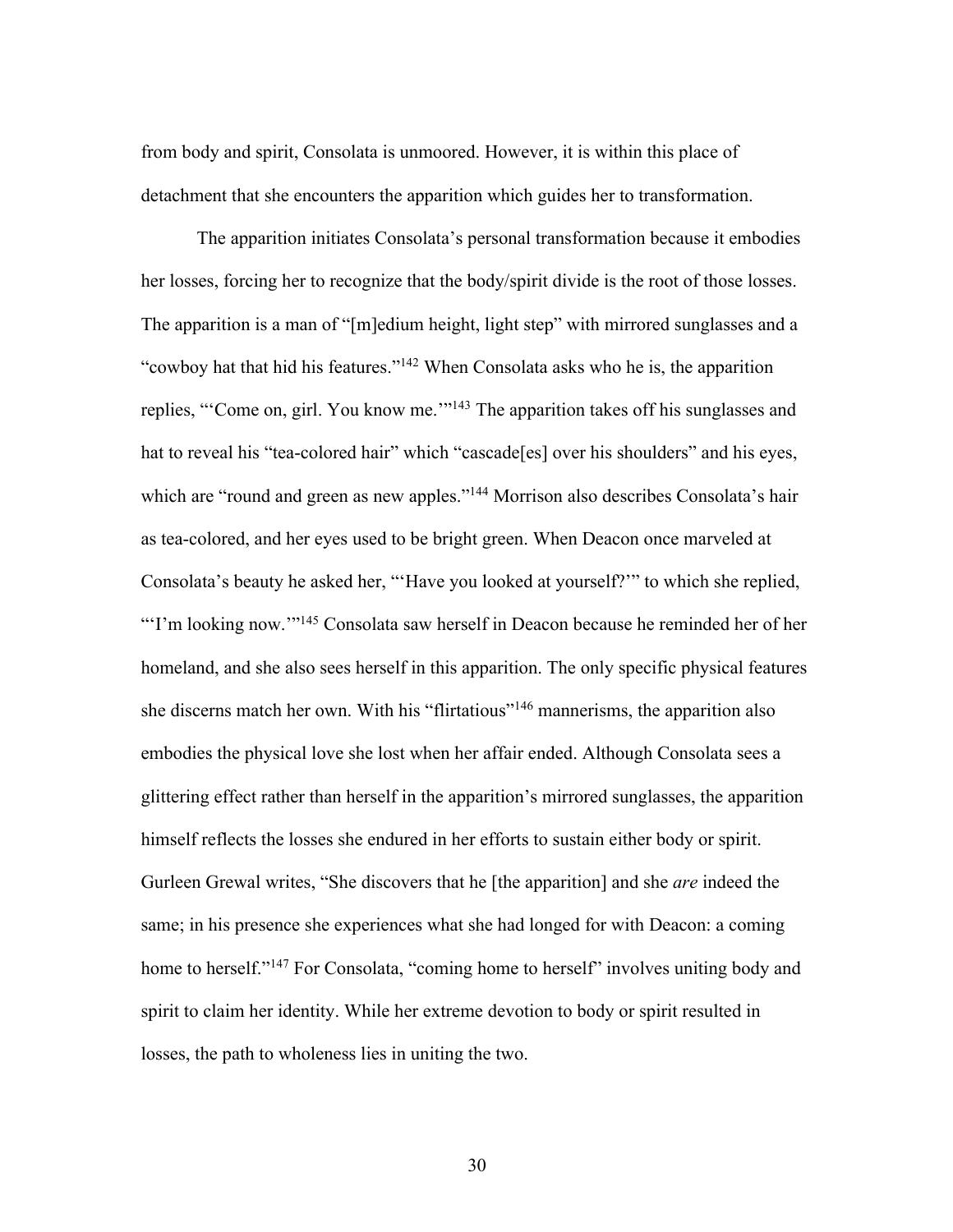Consolata dissolves her body/spirit divide by harnessing her "in sight" to unite the distinct and sometimes opposing parts of her identity. "Seeing in" allows Consolata to visualize and come to terms with the interconnectedness of the spiritual and physical. Although she inhabits the natural, physical world, "in sight" allows her to not only see but also engage with the spiritual forms of things. Her spiritual vision is both passive and active. It enhances her perception, but she can also use this vision to revive—or possibly take away—life. She is first reluctant to utilize her gift because she associates it with witchcraft and the occult, which are condemned in the Catholic church. But by naming her spiritual vision "in sight," Consolata realizes her gift is "[s]omething God made free to anyone who wanted to develop it"<sup>148</sup> rather than another part of herself she must reject. "Seeing in" involves manipulating "the pinpoint of light"<sup>149</sup> inside a person. Consolata uses her "in sight" to revive Scout Morgan and keep Mary Magna alive, and she seems to tap into that pinpoint within herself when she undergoes her own transformation. Consolata is "repelled by her sluglike existence"<sup>150</sup> during her time in the cellar, but after she transforms, the wayward women notice an immediate change in appearance. They muse, "She has the features of dear Connie, but they are sculpted somehow—higher cheekbones, stronger chin. Had her eyebrows always been that thick, her teeth that pearly white? Her hair shows no gray. Her skin is smooth as a peach."<sup>151</sup> In addition to her enhanced appearance, Consolata claims her name to signify her renewal. Instead of "dear Connie," she now calls herself by her given name—Consolata Sosa—a direct tie to her homeland and native tongue. She wears Mary Magna's shoes and a blue dress from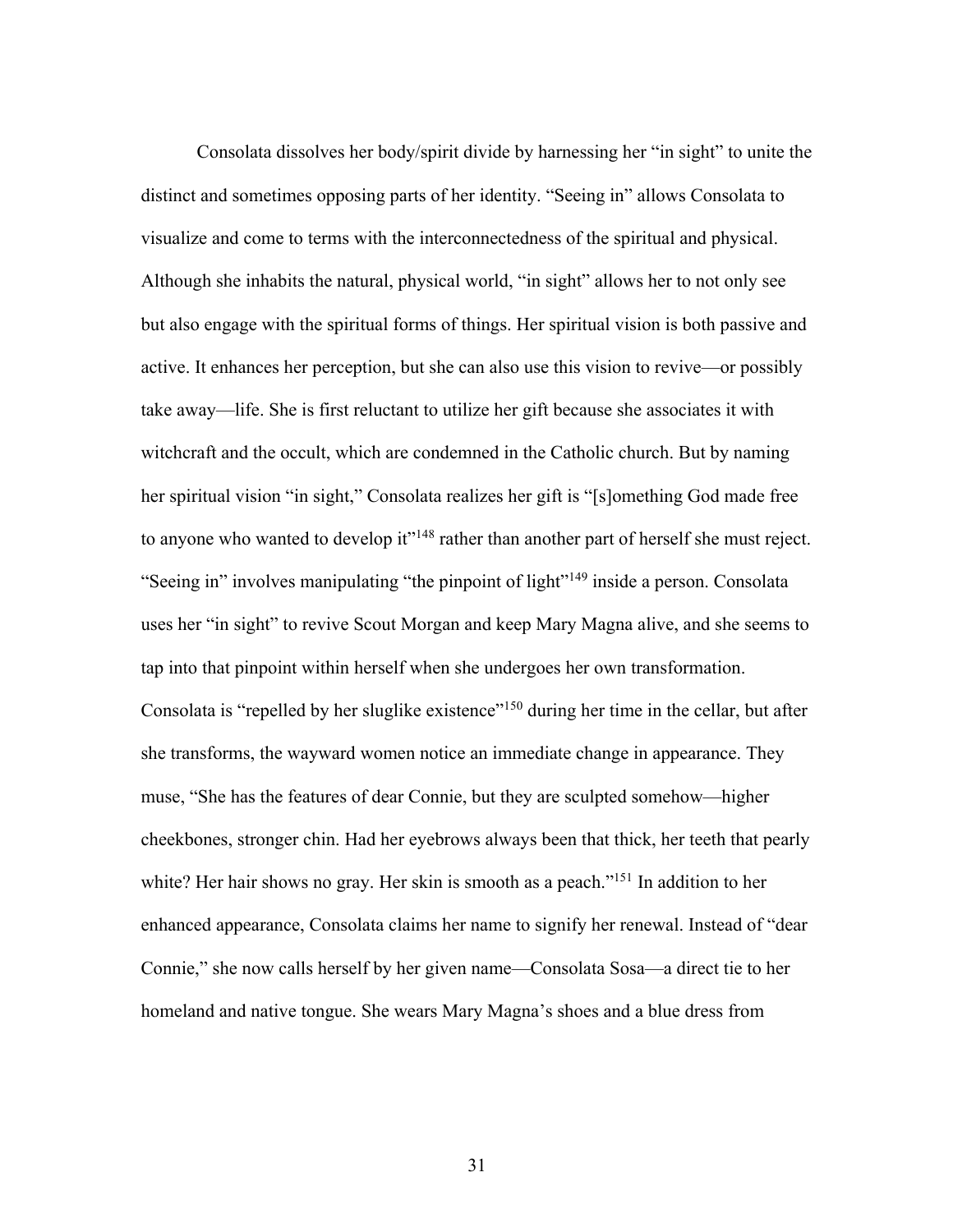Soane Morgan, matching both Mary Magna's habit and the manifestation of Piedade which appears at the end of the novel.

Although "uniting the body and spirit" could take on many meanings, I argue it refers to recognizing the body and spirit as one cohesive entity rather than disparate or even related yet separate parts. Mix states that Consolata and the women desire "a resolution to the division of body from spirit that underpins. . . misogyny."152 Consolata's ontology of embodiment is the antithesis of the idea that one *is* a soul and simply *has* a body, which is put forth by Plato and Western philosophy as well as Christianity. Rather than deny one part of herself to satisfy another, Consolata finds the space to hold the separate pieces of her identity together and create a unified whole. In doing so she is ready to embrace her role as a "secular Mother Superior"<sup>153</sup> and lead the women's transformation.

Morrison sets the stage for the women's transformation by foregrounding the body/spirit divide through a shift in narrative structure as well as Consolata's address to the women. Morrison first signals the impending transformation by inserting scenes of Consolata preparing food in between scenes illustrating the women's present states. During her time in the cellar she did not cook and disliked the food Mavis prepared, but after dissolving her body/spirit divide, she prepares an elaborate meal for herself and the women. Consolata's cooking signals the reconnection to her physical body while her careful food preparation evokes a kind of ritual. She cleans freshly killed hens, roasts potatoes, and prepares stuffed apples. While Consolata carefully prepares food to nourish her body, the women are consumed by concerns which stem from their past traumas.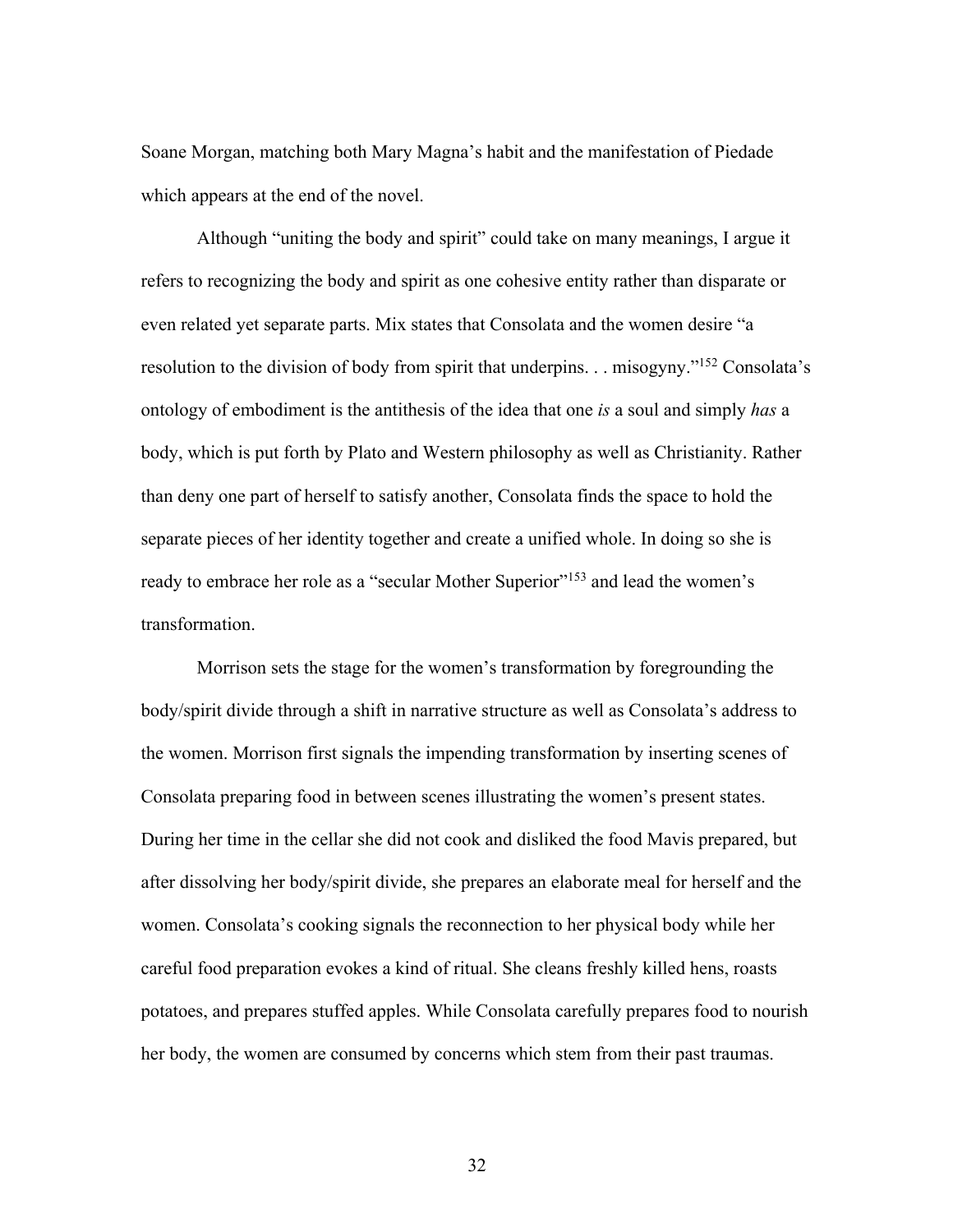Mavis is concerned she can't keep up with Merle and Pearl's aging ghosts. Gigi chastises herself for her lack of commitment and "staying power."<sup>154</sup> Seneca cuts intricate lines into her thighs. Pallas anxiously realizes she is pregnant. The text's sharp turn from Consolata's methodical, even erotic, food preparation to the women's anxieties emphasizes the disconnect between their bodies and spirits. When she finally addresses the women, Consolata defines the body/spirit divide using the Eve/Mary dichotomy. She states, "So I wondering where is the spirit lost in this? It is true, like bones. It is good, like bones. . . Hear me, listen. Never break them in two. Never put one over the other. Eve is Mary's mother. Mary is the daughter of Eve."155 As I explored in the previous sections, each woman was viewed and treated as a body by Ruby men who implemented patriarchal power structures which value the spirit over the body. Consolata's speech at once rejects the dichotomous thinking in which misogyny is grounded while also establishing the unified framework through which the women will claim their waywardness.

The women work together to resolve their pasts and dissolve the body/spirit divide, and in doing so begin their "*beautiful experiment* in how-to-live"<sup>156</sup> through a transformative ritual. Before they can claim waywardness as a liberatory subject position, the women must first reconcile their object positions as wayward women by working through their past traumas. They engage in "loud dreaming" to resolve their pasts, a practice in which "[h]alf-tales and the never-dreamed escaped from their lips to soar high above guttering candles."<sup>157</sup> While "loud dreaming" is not necessarily meditative, it does evoke aspects of Buddhist meditation practices. Buddhism emphasizes working through,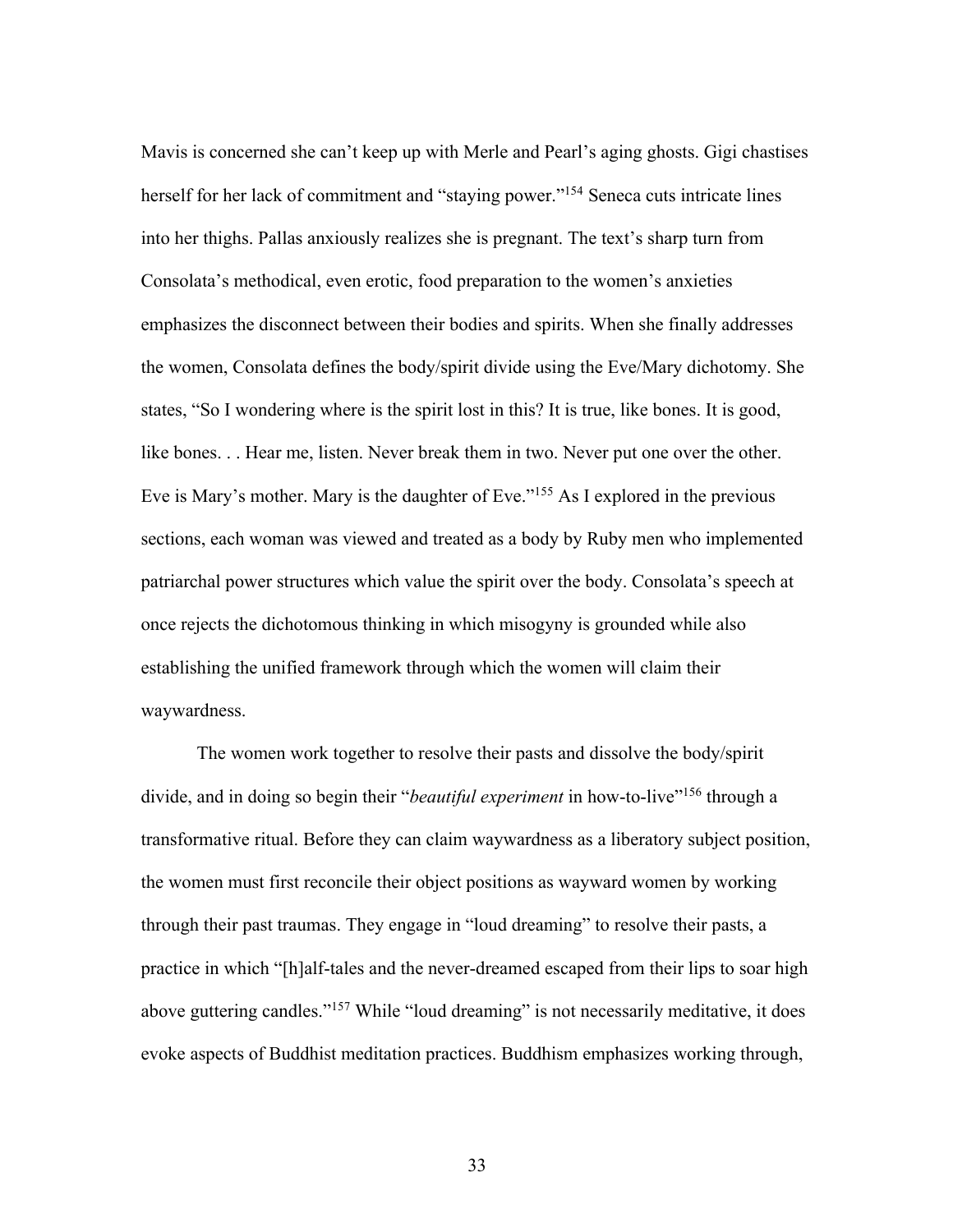rather than defending against, that which is painful because "[o]therwise courage and real acceptance do not develop, and the goals we reach turn out to be unliberating."<sup>158</sup> Although the women find some respite at the Convent, it is not fully liberating because their present lives are still controlled by past traumas. The women must work through their traumas and dissolve their body/spirit divides in order to find real acceptance. Vipassana, or insight, practice seeks to balance the "urge to know" with "the acknowledgment of uncertainty" in order to gain insight into one's inner life "without being afraid of our [one's] subjectivity."<sup>159</sup> The women simultaneously voice their haunts, entering each other's tales to experience and observe their collective traumas first-hand. The observers share their insights, which allows the women to gain perspective and view their experiences objectively rather than be dictated by them. Seneca realizes she was abandoned by her mother, not her sister; Pallas begins to process her mother's betrayal, although she still cannot (or will not) name her baby's father. Morrison writes that "it was never important to know who said the dream"<sup>160</sup> because the women recognize the commonality of their experiences, regardless of the details.

While "loud dreaming" enables the women to heal and reconnect with their spirits, the cellar floor drawings allow them to connect to their bodies in new ways. Because the Convent aestheticizes the body/spirit binary, it provides a space where the women can enact resistance to the systems of power which perpetuate that binary while also uniting their bodies and spirits. Melanie Anderson describes the Convent as a "spectral space" where the women "can turn their ghosted and powerless social positions into positions of healing and growth."161 Consolata paints outlines of their bodies on the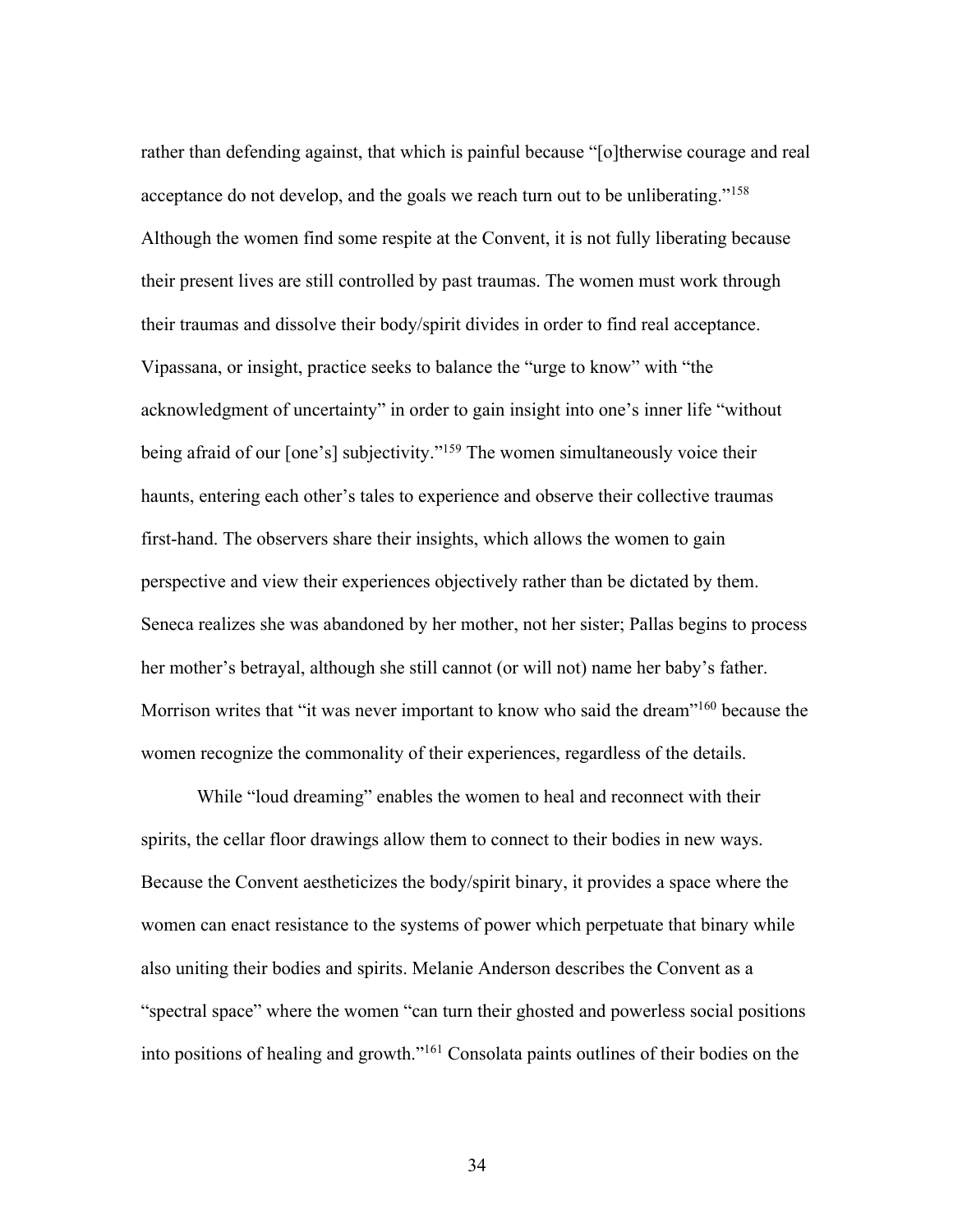cellar floor, representing the "ghosted and powerless social positions" which they transform into positions of power by claiming waywardness as a liberatory subject position. Pallas suggests they buy paints and chalk, and the women "understood and began to begin"162 reconnecting with their bodies by adding to the drawings. "Life, real and intense, shifted to down there"<sup>163</sup> as the women fill their outlines with pictures, first anatomical features and then images which depict their traumas and desires. Just as Consolata saw her losses reflected in the apparition, the women give shape and form to their traumas through the painting ritual. The drawings visualize both the women's physical forms as well as their haunts and dreams, signifying a dissolution of the body/spirit divide. Through "loud dreaming" and painting, the women embrace their bodies and spirits as interconnected rather than disparate parts.

The transformative ritual both heals and emboldens the women, providing them with the strength to fight back against the Ruby men and later transcend death. It culminates in a dance in the rain where they let go of the last of their haunts. Morrison writes that the rain was "like lotion on their fingers" and "like balm on their shaved heads;" it was "irresistible" and "erotic."<sup>164</sup> Drawing parallels between the women's transformation and the mystical Islamic theosophy of Sufism, Majda R. Atieh reads the rain dance as a sacred ritual which turns the women into whirling dervishes. For Atieh the drawings on the cellar floor represent a "lifting of all veils and past traumas,"<sup>165</sup> and the dance "expresses the longing to stretch beyond one's limitations"166 by transcending death and "[t]ransforming their bodies into sites of resistance."167 The dance provides a sensation which is both physical and spiritual, turning the wayward women's bodies into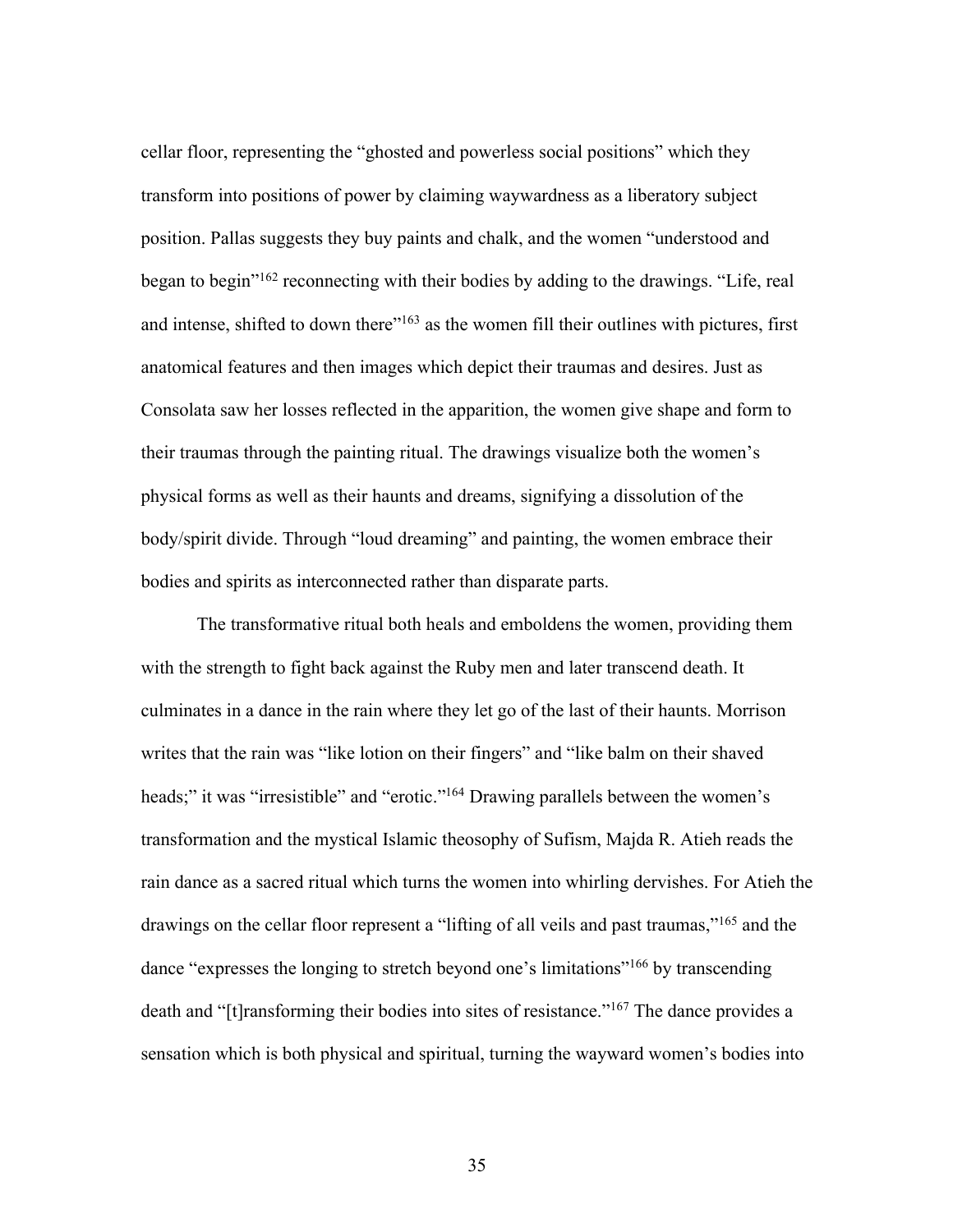"sites of resistance" to the body/spirit divide. It is no coincidence that the Ruby men arrive not long after this dance. The women fight their assailants using available materials, including the ashtrays and picture of St. Catherine of Siena. Evans states that through these acts, "the 'I-give-up' woman disappears" and "the women become the players rather than the playthings."168 Despite their spirited defense, the Ruby assailants gun169 them down. Critics are divided on what happens during the attack. Some believe the gunshots were not fatal, so Consolata is able to revive the women using her "in sight." Others contend the women did die, and their spirits return to visit family members at the end of the novel. I argue the women die and transcend to a new, liminal state after their murder. Rather than existing as spirits or ghosts, the women still inhabit their physical bodies as suggested by Mavis eating lunch with her daughter and Seneca bleeding from broken glass. Because the women's bodies fused with their spirits during the transformation ritual, they could revive their physical forms by tapping into their own "in sight." Seongho Yoon argues the Convent is "not an endpoint but a place of departure since the Convent itself becomes a part of migration."170 As the site of their transformation, the Convent is merely a stop along their journey.

Claiming their wayward subject positions opens up liberatory possibilities for the women as they find their home and purpose, and the influence of their community reverberates in Ruby. Liberated from the patriarchal power structures which oppressed them, the wayward women finally find home. Morrison closes the novel with Consolata lying in the arms of a figure called Piedade. Grewal draws a connection between Piedade and the Yoruba deity Yemanja, bringing together multiple religious traditions. In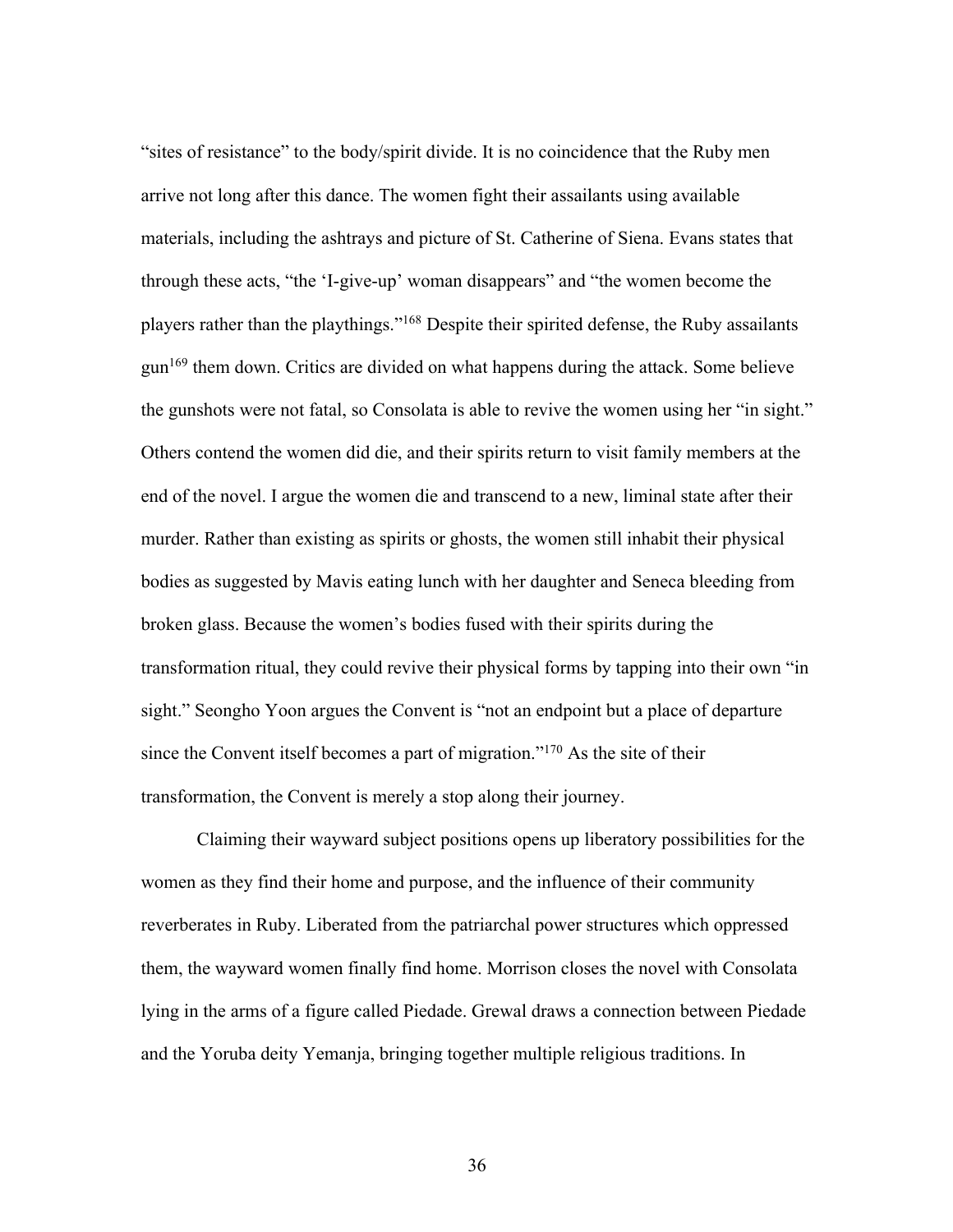*Paradise*, "[t]he African orisha fuses with the Virgin Mary, Stella Maris, Our Lady, Star of the Sea, as a guide and protector of seafarers."171 Piedade is also a representation of Consolata's true home. The figure is described as having a black face framed in cerulean blue. Piedade's complexion matches the dancing men and women from Consolata's memory, while the cerulean blue matches Mary Magna's habit. After fusing her body and spirit and transcending to a liminal state, Consolata finally returns home. Mavis, Gigi, Seneca, and Pallas visit family members before embarking together in Mavis's Cadillac; their true home is their wayward community. The visits provide the closure the women need in order to prepare them for "shouldering the endless work they were created to do down here in Paradise."172 Morrison does not describe the women's "endless work," and the location of "Paradise" is not defined. However, Billie Delia's reflection after the women's murder provides a hint at what that "endless work" might be. She wonders, "When will they return? When will they reappear, with blazing eyes, war paint and huge hands to rip up and stomp down this prison calling itself a town."<sup>173</sup> Despite this war-like fantasy, Morrison concludes Ruby's story by hinting at changes within the community. Deacon Morgan seeks out Richard Misner for counsel, the twins who fought over Billie Delia reconcile, and Misner—a force of change within the town—decides to stay. Billie Delia hopes the women will return to upend Ruby's patriarchal power structure and perhaps avenge their deaths. Yet if the women's brief visits with family members are any indication of their future interactions with the physical world, it is unlikely they will return to Ruby for battle. Rather, the radical possibility their community embodies lives on in their wake.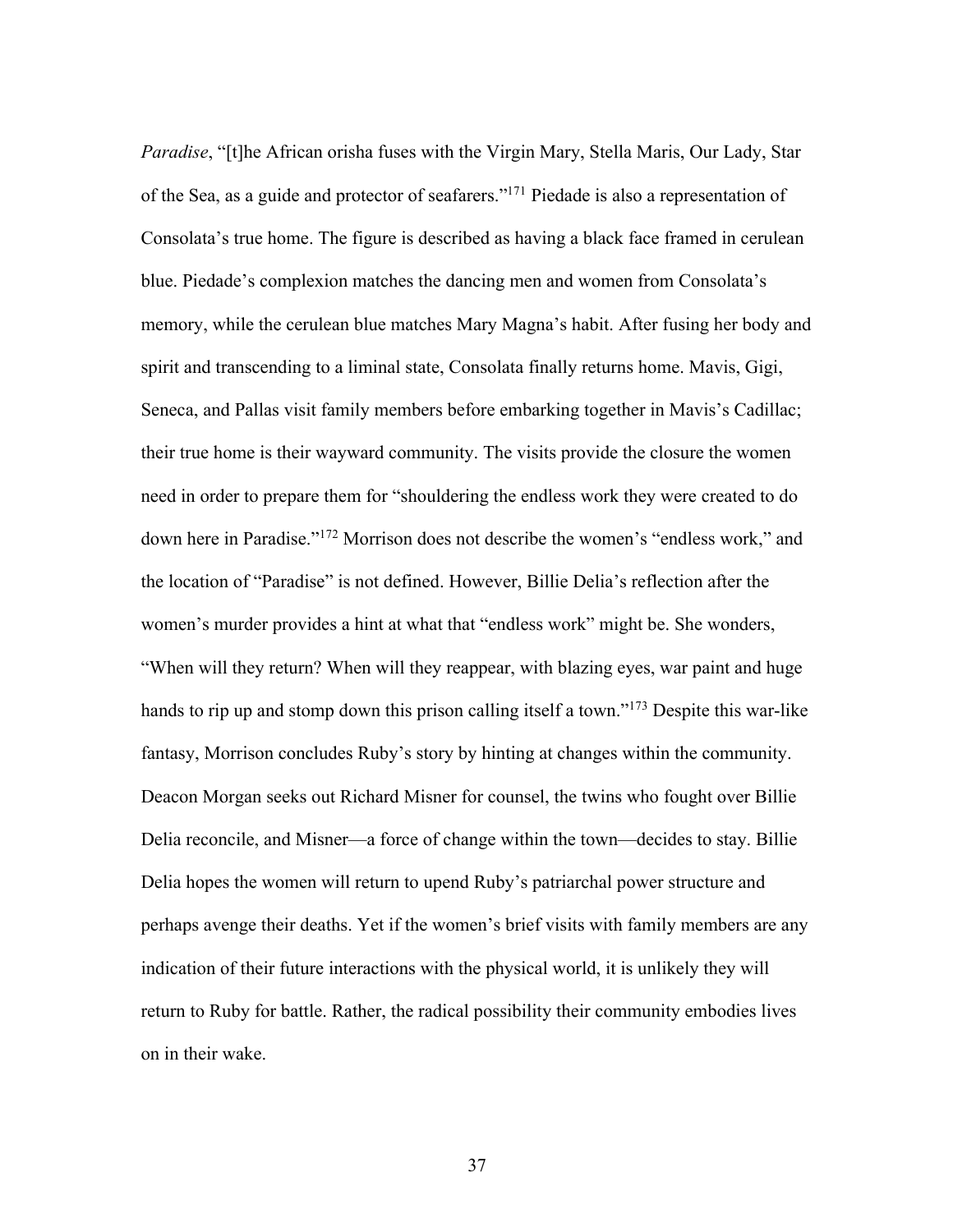#### **CONCLUSION**

The women's journeys illustrate the power shifts in moving from waywardness as object position to waywardness as subject position. Ruby's patriarchs othered the women as wayward objects because they did not fit into the town's rigid constructions of womanhood. The town leaders adapted Western, Christian, and patriarchal systems of power to ensure economic and social success and maintain racial purity. As light-skinned outsiders believed to be sexually promiscuous, the Convent women posed a threat to Ruby's future which the patriarchs tried to eliminate. The women's waywardness was further rooted in the body/spirit divide, a binary which also influences Christian gender ideals, as reflected in the Eve/Mary dichotomy. Ruby's patriarchs viewed the wayward Convent women as unredeemed Eves who could ruin their own Eden (Ruby). The wayward women, however, were simply trying to find refuge at the Convent, a space which reflected the body/spirit divide through its décor and uses through the years. The patriarchal space featured women quite literally depicted as objects for sexual pleasure, while religious iconography represented women's bodies as sites of pain.<sup>174</sup> Yet it is within this unlikely space that the women transformed by dissolving the body/spirit divide to claim their wayward subject positions. Consolata's personal transformation provided the basis from which she developed the women's ritual, which included healing their spirits by voicing their traumas and connecting to their bodies through paintings on the cellar floor. The women's ritual then enabled them to transcend death after the Ruby men's attack. When *Paradise* concludes, the wayward women live on even though they were not meant to survive the Ruby men's assault. That the women continue to be is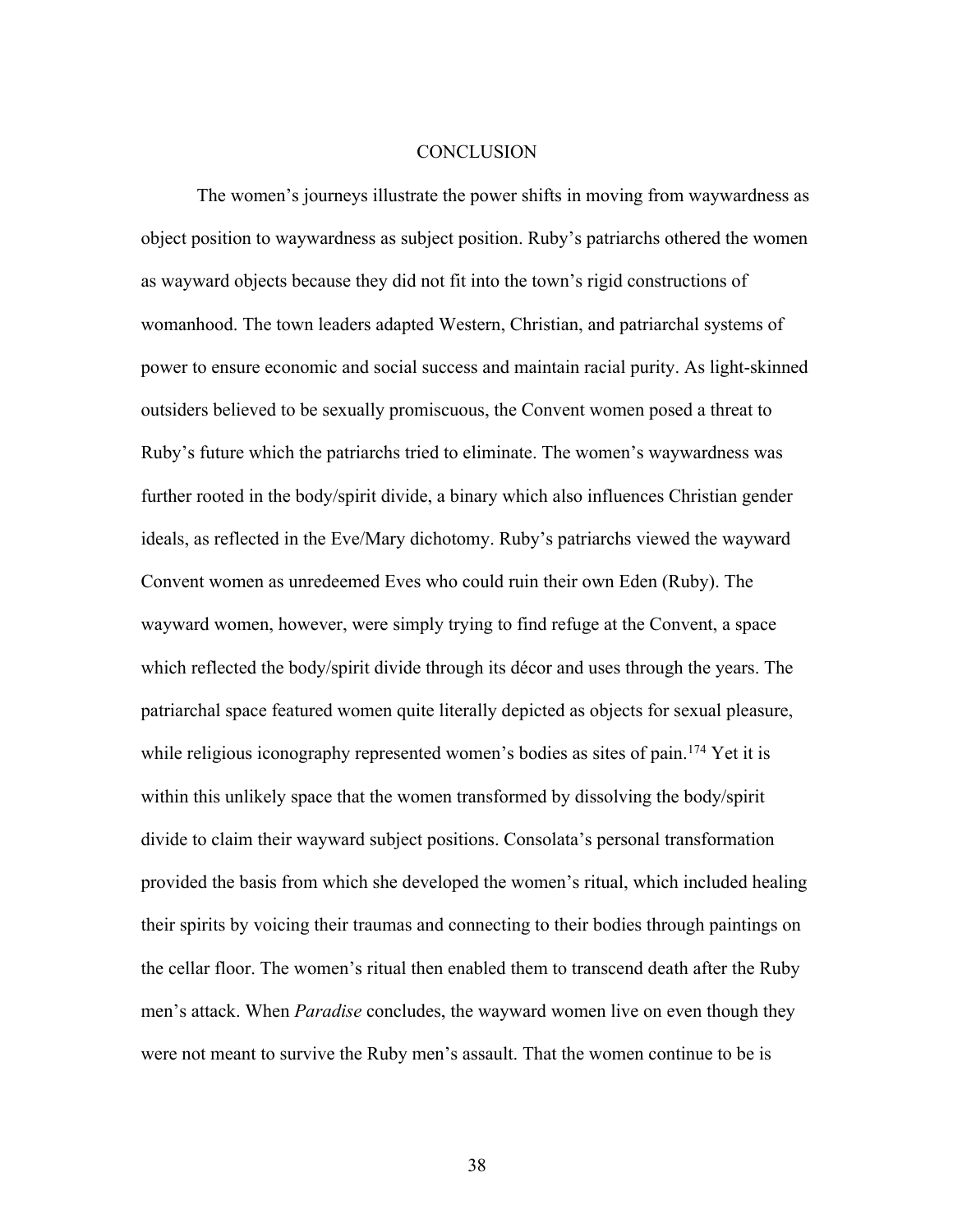perhaps the ultimate mark of waywardness. Not only are they free from patriarchal control, but their liminal state eludes the terms of corporeal existence altogether. The women can continue their beautiful experiment, and their waywardness inspires change within Ruby.

Hartman concludes her definitions of wayward and waywardness by stating, "It is the untiring practice of trying to live when you were never meant to survive."<sup>175</sup> While this line applies to the Convent community, it also pertains to Ruby and others throughout Morrison's oeuvre who continue to live although they were not meant to survive within American power structures. What sets the wayward Convent women apart, perhaps, are the possibilities open to them at the novel's end. As fully realized wayward women existing in a liminal state, they can continue the "endless work they were created to do"176 in paradise, wherever that may be.

#### **NOTES**

1. Saidiya Hartman, *Wayward Lives, Beautiful Experiments: Intimate Histories of Riotous Black Girls, Troublesome Women, and Queer Radicals* (New York: W. W. Norton & Company, 2019), 227.

2. Hartman, *Wayward Lives*, 228.

3. Ibid., 227.

4. Ibid., 228.

5. Related to Hartman's work in *Wayward Lives*, a discussion of slavery's influence on gender roles in African American communities can be found in Hortense J. Spillers, "Mama's Baby, Papa's Maybe: An American Grammar Book," *Diacritics* 17, no. 2 (Summer 1987): 64–81.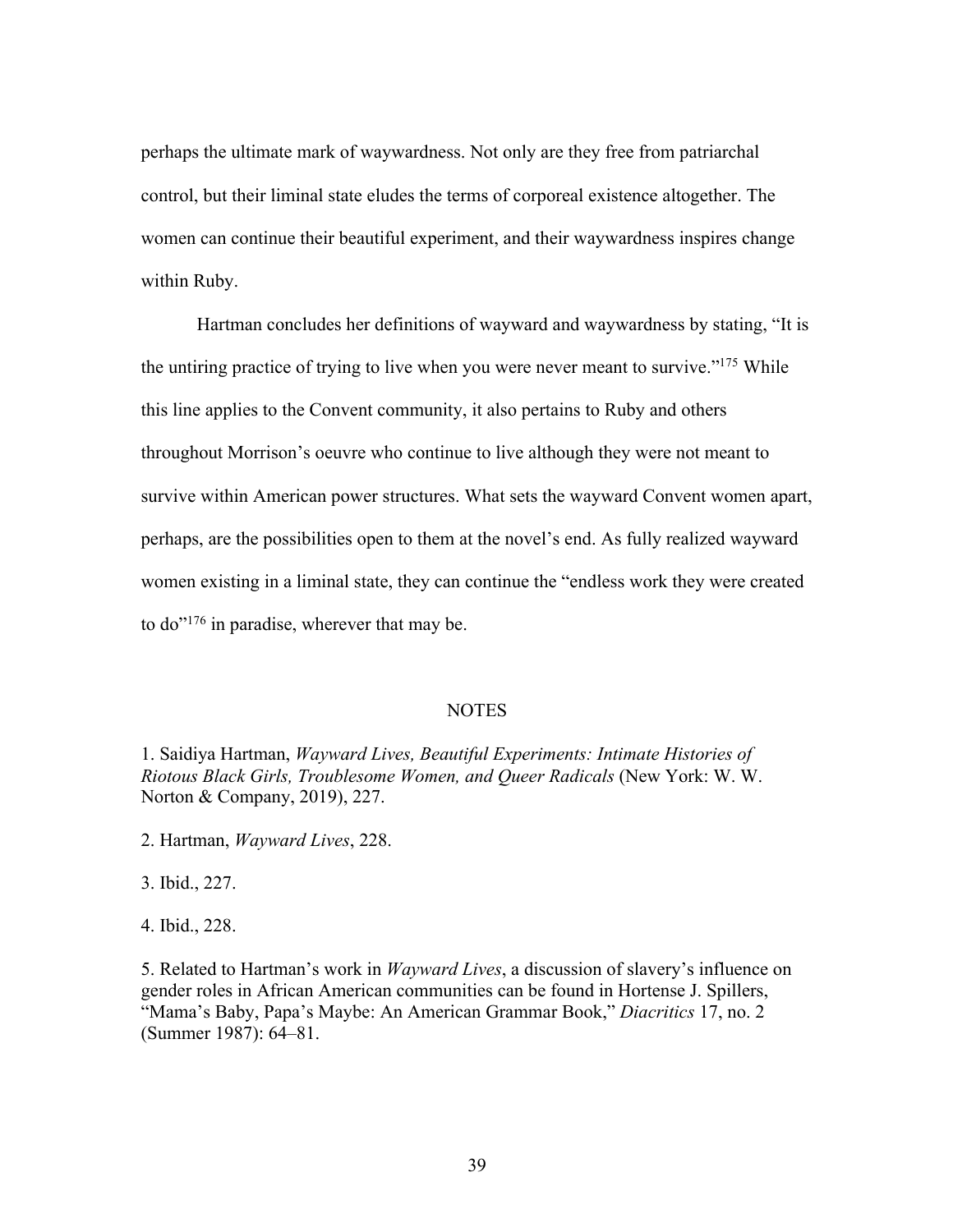6. Sharon Jessee, "The Contrapuntal Historiography of Toni Morrison's *Paradise*: Unpacking the Legacies of the Kansas and Oklahoma All-Black Towns," *American Studies* 47, no. 1 (Spring 2006): 87.

7. Toni Morrison, *Paradise* (New York: Vintage Books, 1997), xiii.

8. Morrison, *Paradise*, xiii.

9. Audrey Kerr, "The Paper Bag Principle: Of the Myth and the Motion of Colorism," *Journal of American Folklore* 118, no. 469 (2005): 273, doi:10.1353/jaf.2005.0031.

10. Kerr, "The Paper Bag Principle," 276.

11. Morrison, *Paradise*, 3.

12. Ibid., 18.

13. Elizabeth V. Spelman, "Woman as Body: Ancient and Contemporary Views," *Feminist Studies* 8, no. 1 (Spring 1982): 111.

14. Spelman, "Woman as Body," 111.

15. Ibid., 110.

16. Morrison, *Paradise*, 71.

17. For a discussion of how the Old and New Fathers adopt Western power structures to confirm their masculinity, see Andrew Read, "'As if word magic had anything to do with the courage it took to be a man': Black Masculinity in Toni Morrison's Paradise," *African American Review* 39, no. 4 (2005): 527–40.

18. Morrison, *Paradise*, 18.

19. Deborah M. Mix, "Enspirited Bodies and Embodied Spirits in Toni Morrison's *Paradise*," *Studies in the Humanities* 41, no. 1–2 (March 2015): 167.

20. Eight-rock refers to a "deep level in the coal mines," reflected in the townspeople's blue-black skin. See Morrison, *Paradise*, 193.

21. Jessee, "The Contrapuntal Historiography," 96.

22. Morrison, *Paradise*, 217.

23. Ibid., 195.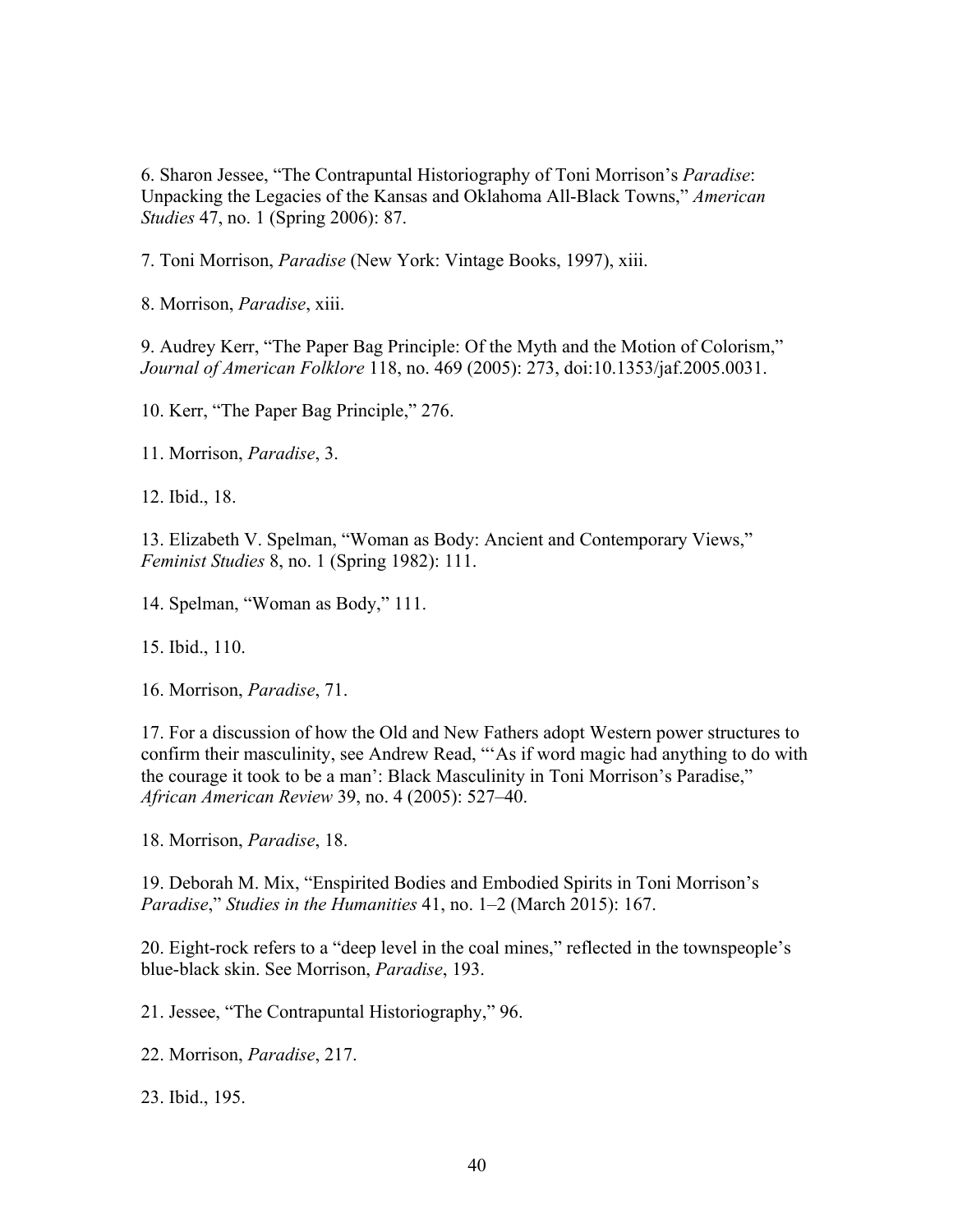24. Ibid., 61.

25. Ibid.

26. Ibid.

27. Ibid., 114.

28. Ibid., 196.

29. Ibid., 99.

30. Candice M. Jenkins, "Pure Black: Class, Color, and Intraracial Politics in Toni Morrison's *Paradise*," *MFS: Modern Fiction Studies* 52, no. 2 (2006): 280, doi:10.1353/mfs.2006.0049.

31. Morrison, *Paradise*, 59.

32. Ibid., 152.

33. Ibid., xv.

34. Ibid, 109.

35. Ibid.

36. Ibid.

37. Kerr, "The Paper Bag Principle," 273.

38. Shirley A. Stave, "Separate Spheres? The Appropriation of Female Space in *Paradise*," in *Toni Morrison:* Paradise, Love, A Mercy, ed. Lucille P. Fultz and Sarah Graham (London: Bloomsbury Publishing, 2013), 23.

39. Morrison, *Paradise*, 82.

40. Ibid., 53.

41. Stave, "Separate Spheres," 26.

42. Morrison, *Paradise*, 16.

43. Mix, "Enspirited Bodies," 172–3.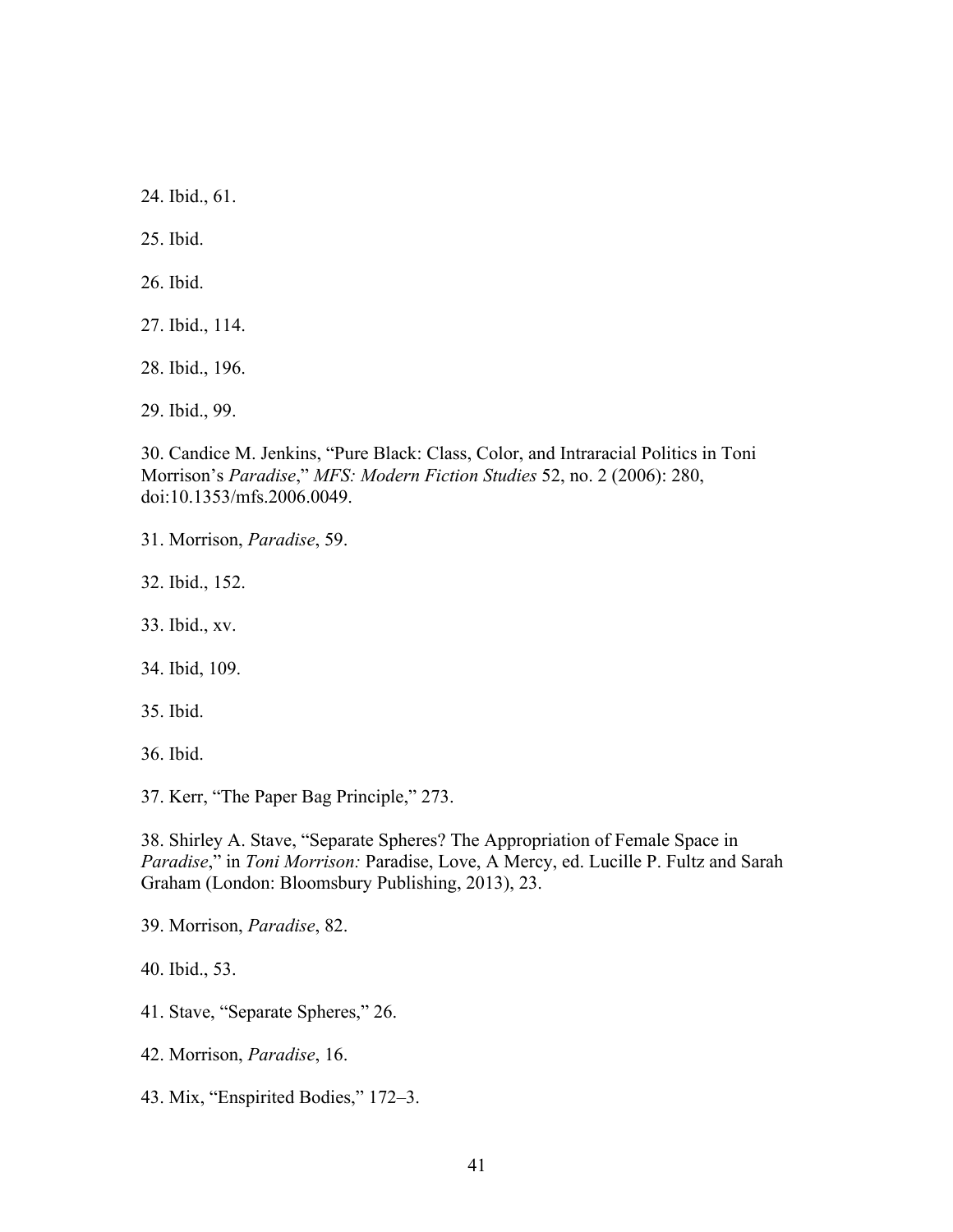44. Morrison, *Paradise*, 18.

45. Ibid., 5.

46. Ibid., 143.

47. Ibid., 156–7.

48. Ibid., 156.

49. Tamura Lomax, *Jezebel Unhinged: Loosing the Black Female Body in Religion and Culture* (Durham, NC: Duke University Press, 2018), xi.

50. Lomax, *Jezebel Unhinged*, xi.

51. Morrison, *Paradise*, 157.

52. Redding is known for soulful, romantic ballads such as "Try a Little Tenderness" and "These Arms of Mine." One of his albums is even titled *Love Man*.

53. Morrison, *Paradise*, 157.

54. Ibid., 8.

55. Hartman, *Wayward Lives*, 227.

56. Morrison, *Paradise*, 270.

57. See Noelle Morrissette, "'Both the Law and Its Transgression': Toni Morrison's *Paradise* and 'Post'-Black Feminism," in *Cultural Sites of Critical Insight: Philosophy, Aesthetics, and African American and Native American Women's Writings*, ed. Angela L. Cotten and Christa Davis Acampora (Albany, NY: SUNY Press, 2007), 145; and Sarah Appleton Aguiar, "'Passing On' Death: Stealing Life in Toni Morrison's *Paradise*," *African American Review* 38, no. 3 (2004): 515. It is also worth noting that the tonic could be something to help with symptoms of menstruation or early menopause, similar to what Lone prepared for Consolata. See Morrison, *Paradise*, 243.

58. Morrison, *Paradise*, 142.

59. Ibid., 196.

60. Hartman, *Wayward Lives*, 227.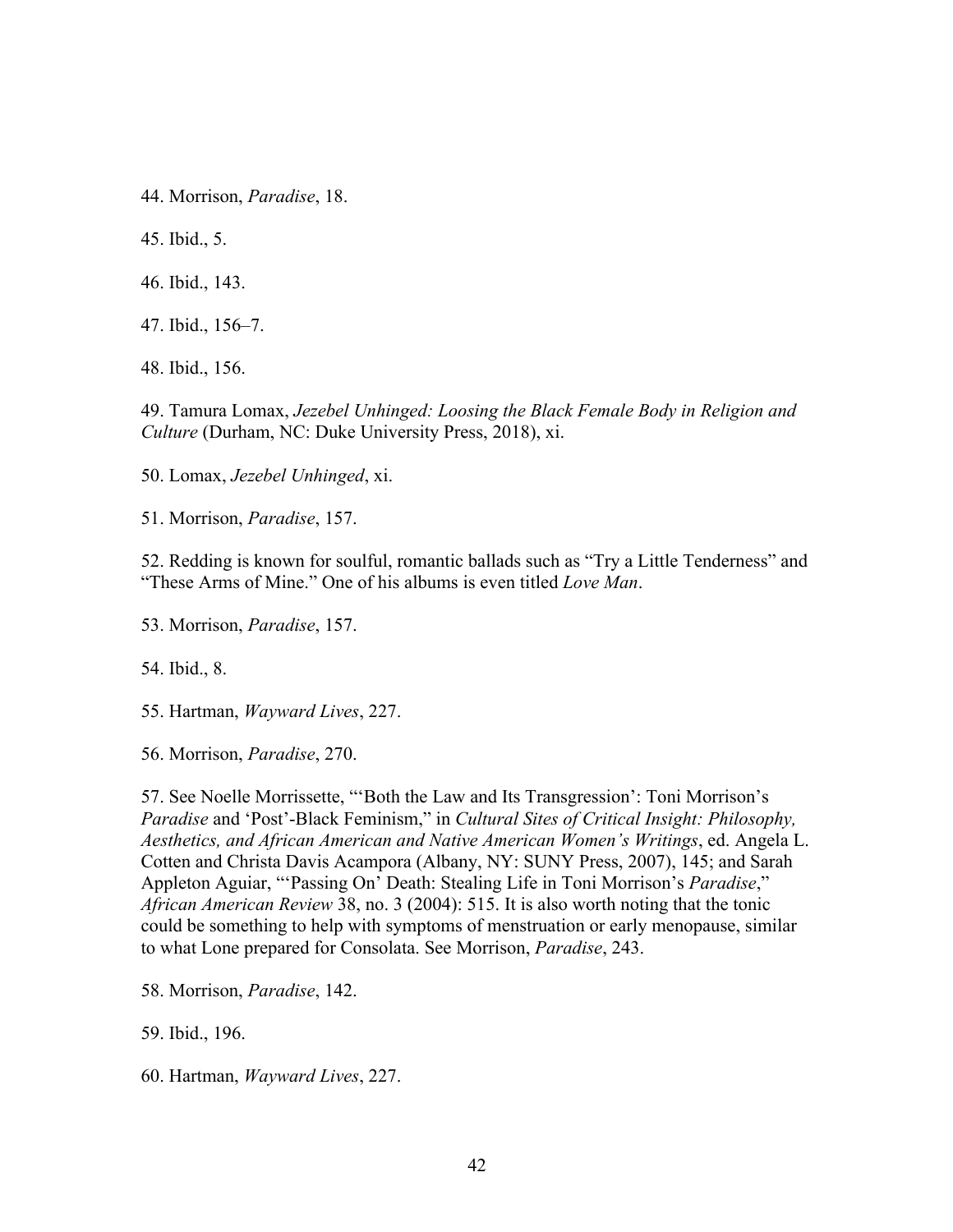- 61. Morrison, *Paradise*, 151.
- 62. Ibid., 152.
- 63. Hartman, *Wayward Lives*, 227.
- 64. Morrison, *Paradise*, 308, my emphasis.

65. Shari Evans, "Programmed Space, Themed Space, and the Ethics of Home in Toni Morrison's *Paradise*," *African American Review* 46, no. 2/3 (Summer/Fall 2013): 381.

- 66. Evans, "Programmed Space," 391.
- 67. Ibid., 382.
- 68. Morrison, *Paradise*, 3.
- 69. Ibid., 72.
- 70. Ibid., 225.
- 71. Mix, "Enspirited Bodies," 169.
- 72. Morrison, *Paradise*, 227, my emphasis.
- 73. Hartman, *Wayward Lives*, 227.
- 74. Evans, "Programmed Space," 392.
- 75. Morrison, *Paradise*, 227.
- 76. Spelman, "Woman as Body," 115.
- 77. Ibid., 120.
- 78. Morrison, *Paradise*, 263.
- 79. Ibid., 73.
- 80. Ibid., 74.

81. For more on the misnamed etching see Mix, "Enspirited Bodies," 169; and Stave, "Separate Spheres," 35.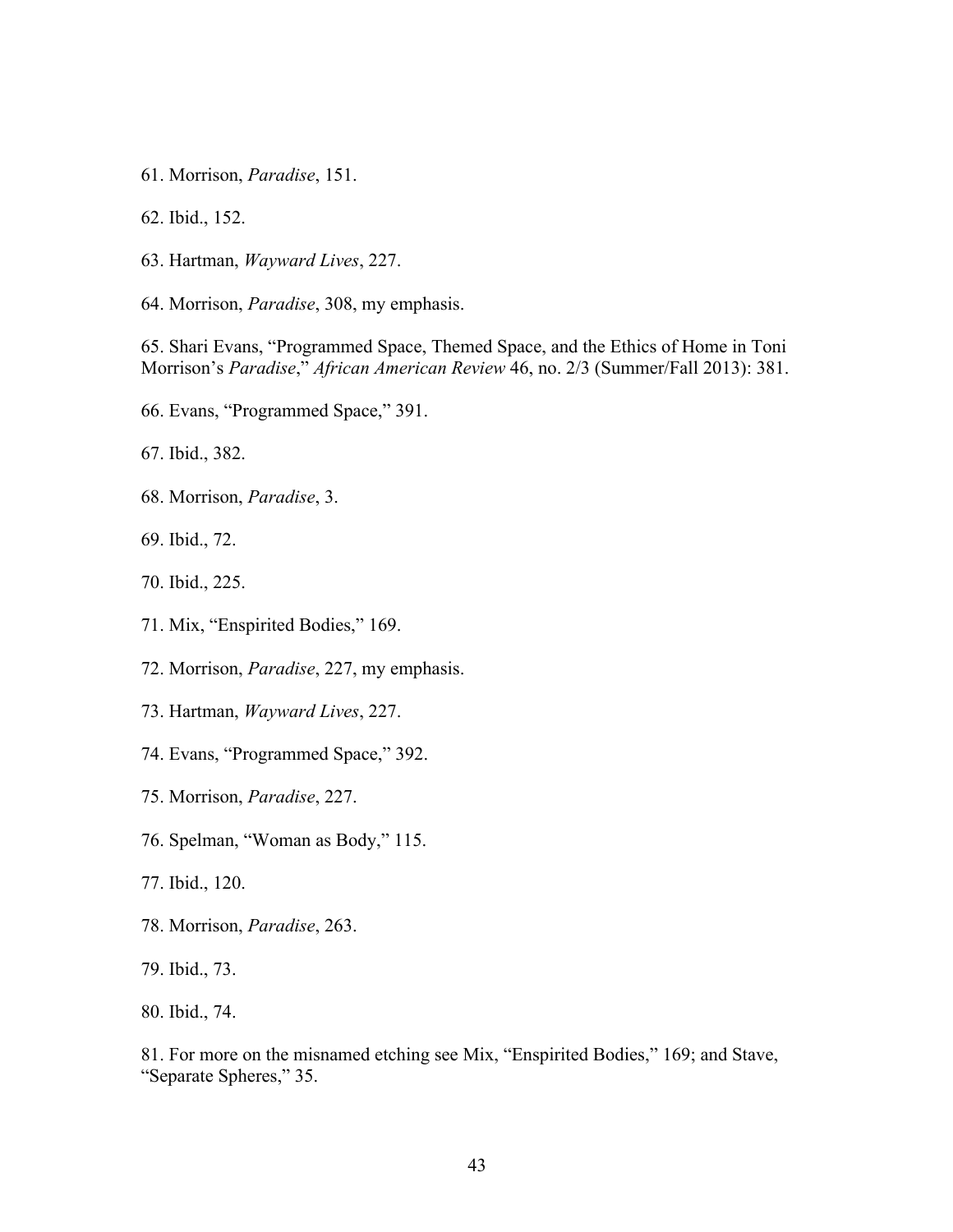82. "St. Agatha," Catholic Online, Your Catholic Voice Foundation, accessed March 16, 2021, https://www.catholic.org/saints/saint.php?saint\_id=14.

83. "St. Catherine of Siena," Catholic Online, Your Catholic Voice Foundation, accessed March 16, 2021, https://www.catholic.org/saints/saint.php?saint\_id=9.

84. Mix, "Enspirited Bodies," 169.

85. Ibid., 170.

86. Morrison, *Paradise*, 171.

87. Ibid., 26.

88. Mix, "Enspirited Bodies," 170.

- 89. Morrison, *Paradise*, 67.
- 90. Ibid., 256.
- 91. Ibid., 257.
- 92. Ibid., 53.
- 93. Ibid., 54.
- 94. Ibid., 261.
- 95. Ibid.
- 96. Ibid., 137.
- 97. Ibid., 138.
- 98. Ibid., 137.
- 99. Evans, "Programmed Space," 391.
- 100. Morrison, *Paradise*, 179.

101. Ibid.

102. Various critics have pointed out the ties to Candomblé—a Brazilian syncretic religion—within the text. Candomblé and Catholicism are sometimes practiced together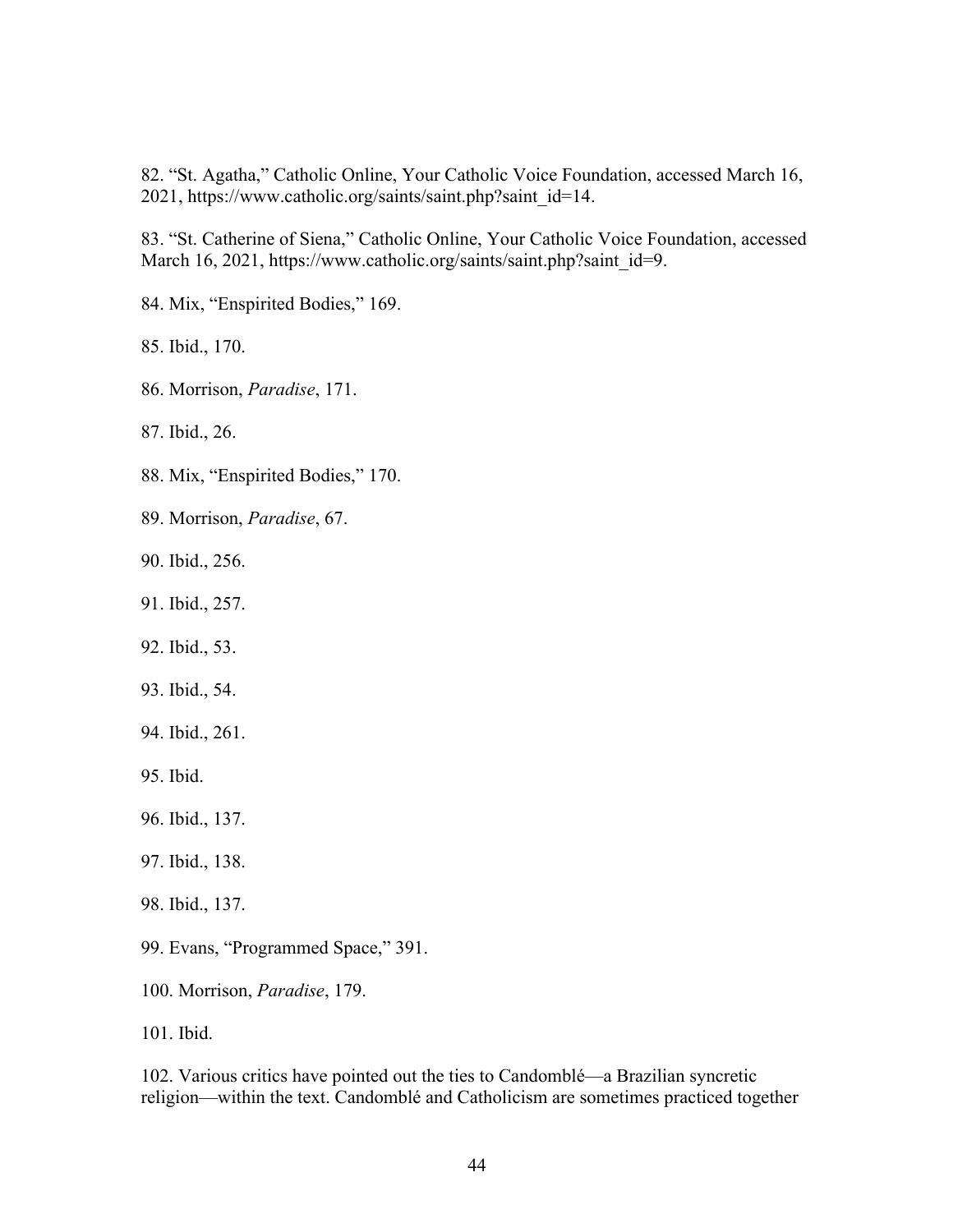in Brazil. The women could have been praying to the deities which corresponded to the saints depicted in the chapel's statues. For more on Candomblé in *Paradise*, see Jennifer Terry, "A New World Religion? Creolisation and Candomblé in Toni Morrison's *Paradise*," in *Toni Morrison and the Bible: Contested Intertextualities*, ed. Shirley A. Stave (New York: Peter Lang Publishing, 2006), 192–214, and Gurleen Grewal, "The Working Through of the Disconsolate: Transformative Spirituality in *Paradise*," in *Toni Morrison:* Paradise, Love, A Mercy, ed. Lucille P. Fultz and Sarah Graham (London: Bloomsbury Publishing, 2013), 40–54. For more on the intersections of Candomblé and Catholicism, see Robert A. Voeks, *Sacred Leaves of Candomblé: African Magic, Medicine, and Religion in Brazil* (Austin, TX: University of Texas Press, 1997), 59–63.

103. Morrison, *Paradise*, 71.

104. Stave, "Separate Spheres," 28.

105. Morrison, *Paradise*, 177.

106. Ibid.

107. Ibid., 258.

108. Ibid., 171.

109. Ibid.

110. Ibid., 260.

111. Ibid., 171. An incubus is a "demon in male form that seeks to have sexual intercourse with sleeping women." See "Incubus," Encyclopedia Brittanica, accessed March 16, 2021, https://www.britannica.com/topic/incubus.

112. Morrison, *Paradise*, 259.

113. Ibid., 171.

114. Ibid., 261.

115. Ibid., 222.

116. Ibid., 221–2.

117. "And now abideth faith, hope, charity, these three; but the greatest of these is charity." 1 Cor. 13:13, KJV.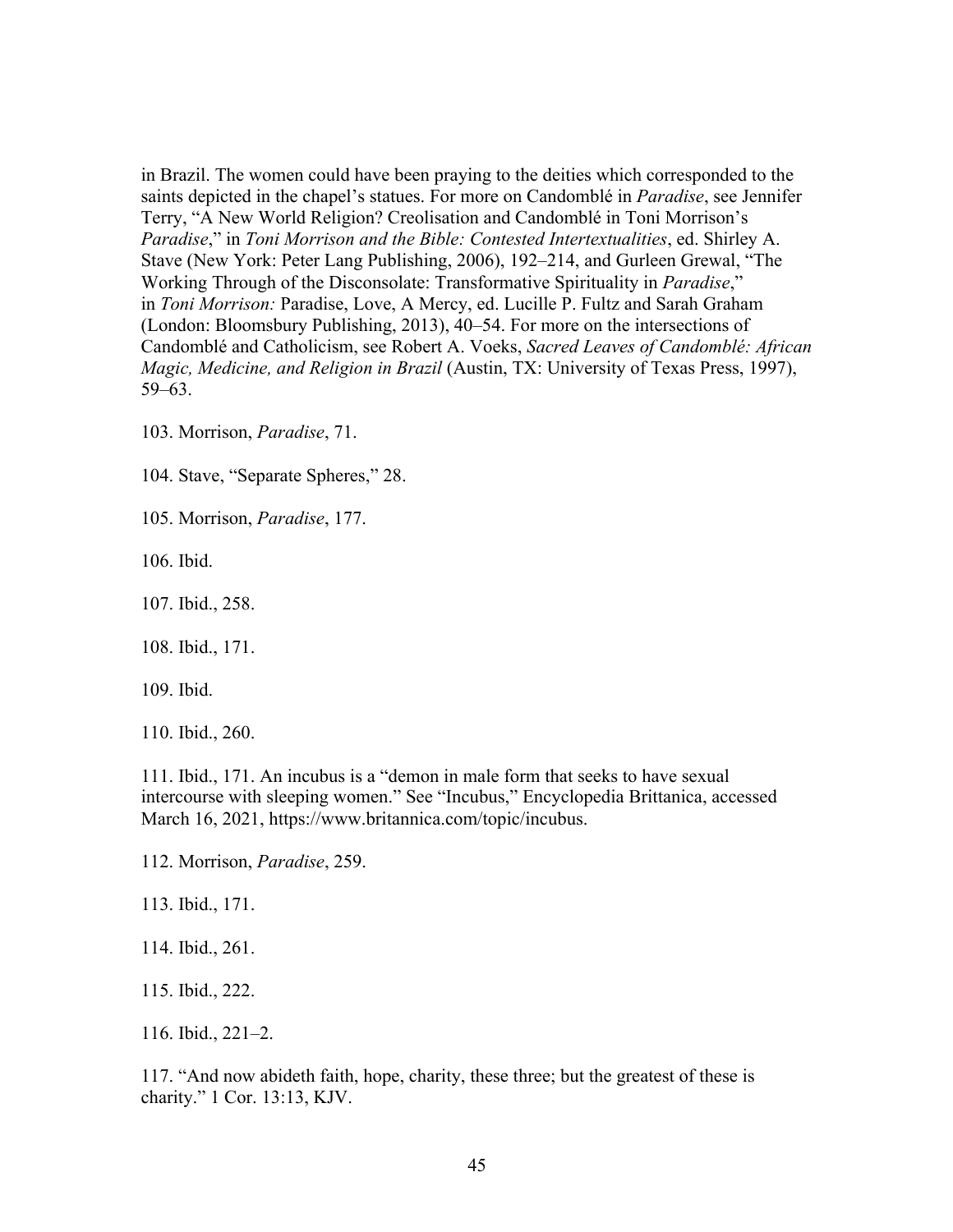118. Morrison, *Paradise*, 222.

119. Ibid.

120. Ibid., 8.

121. Ibid., 222.

122. Ibid., 221.

123. Mary Magna's name combines both Mary, mother of Jesus, and Mary Magdalene, a fallen woman in the Bible who becomes one of Jesus' close followers. "Mary" evokes purity, while "Magna" evokes sin or, possibly, redemption. Mary Magna is portrayed as a devout Catholic committed to her order. However, it is worth noting that she likely broke a rule (and the law) when she took in Consolata and two other children living on the street. She sent the other children to an orphanage, but kept Consolata to be her ward. See Morrison, *Paradise*, 223.

124. Ibid., 228.

125. Ibid., 4.

126. Ibid., 224.

127. Ibid., 225.

128. Ibid., 228.

129. Ibid., 224–5.

130. Ibid., 226. Consolata's memory could be related to a variety of celebrations, but due to the other ties to Candomblé in the novel, I believe Morrison is evoking Bahian *carnaval*. The Brazilian state's annual *carnaval* incorporates clothing and music associated with Candomblé and has been referred to as "Candomblé in the streets." For more, see Joseph M. Murphy, *Working the Spirit: Ceremonies of the African Diaspora* (Boston: Beacon Press, 1994), 57,

http://web.b.ebscohost.com.libproxy.clemson.edu/ehost/ebookviewer/ebook/bmxlYmtfX zQ2Mjk1X19BTg2?sid=028539bf-15dc-48aa-a0f8-61acc772e2b2@pdc-vsessmgr03&vid=0&format=EB&rid=1.

131. Morrison, *Paradise*, 228.

132. Ibid., 229.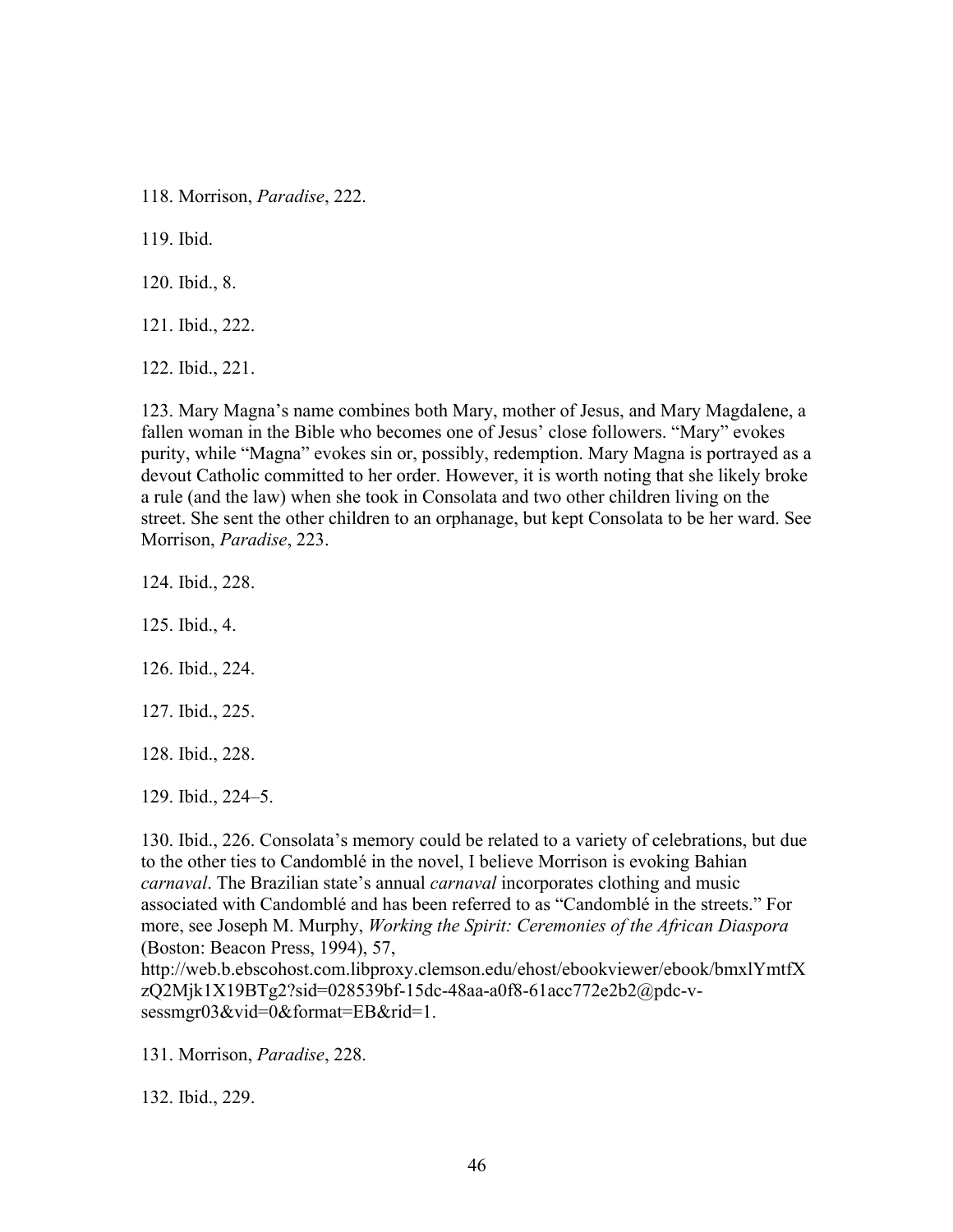133. Ibid., 240.

- 134. Mix, "Enspirited Bodies," 178.
- 135. Morrison, *Paradise*," 242.
- 136. Ibid., 240.
- 137. Ibid., 241.
- 138. Ibid., 242.
- 139. Ibid., 244.
- 140. Ibid., 247.
- 141. Ibid., 248.
- 142. Ibid., 251.
- 143. Ibid., 252.
- 144. Ibid.
- 145. Ibid., 231.
- 146. Ibid., 252.

147. Gurleen Grewal, "The Working Through of the Disconsolate: Transformative Spirituality in *Paradise*," in *Toni Morrison:* Paradise, Love, A Mercy, ed. Lucille P. Fultz and Sarah Graham (London: Bloomsbury Publishing, 2013), 49.

148. Morrison, *Paradise*, 247.

149. Ibid.

150. Ibid., 221.

151. Ibid., 262.

152. Mix, "Enspirited Bodies," 179.

153. Ibid., 170.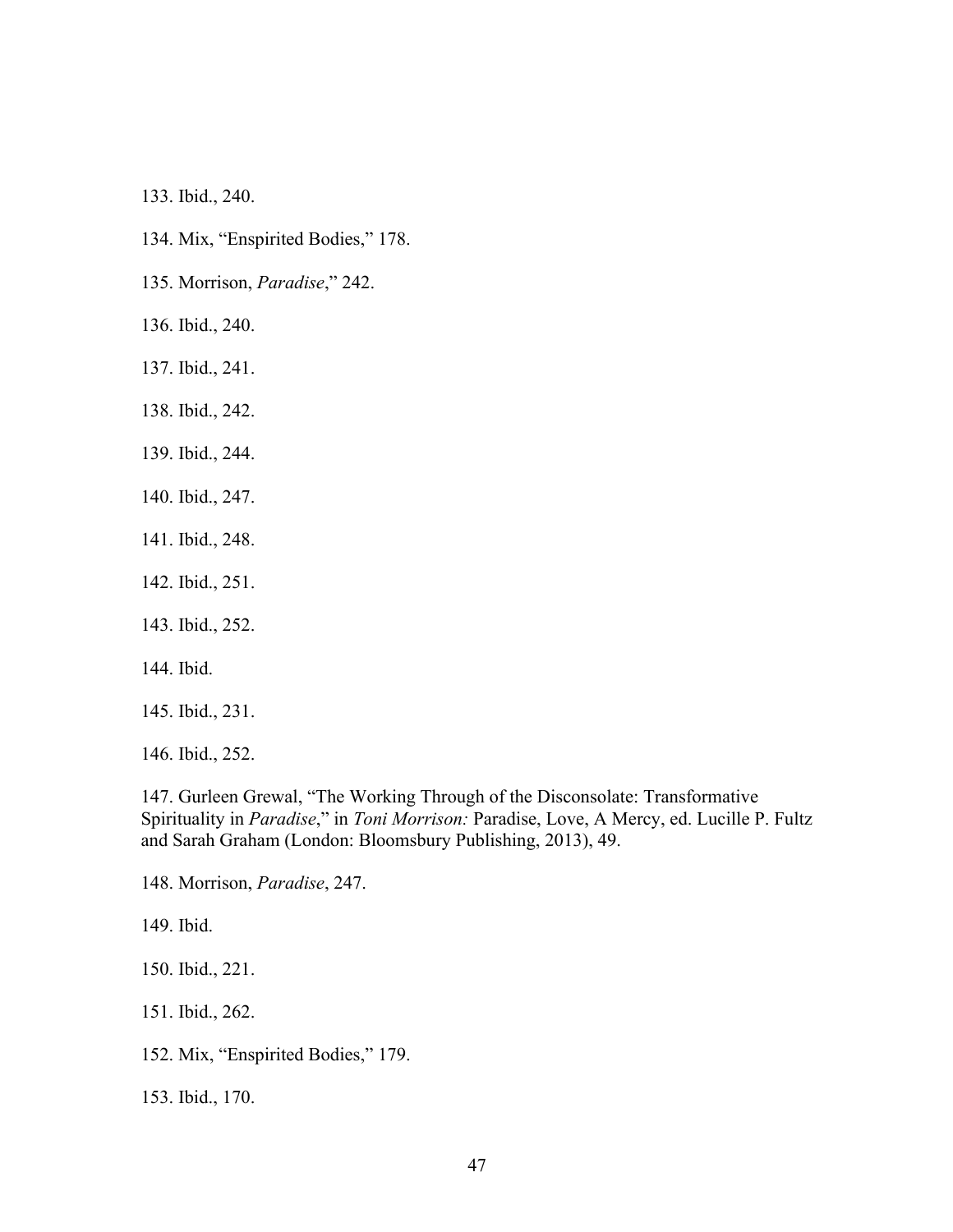154. Morrison, *Paradise*, 257.

155. Ibid., 263.

156. Ibid., 228.

157. Ibid., 264.

158. V. R. Dhiravamsa, *The Way of Non-Attachment: The Practice of Insight Meditation* (New York: Schocken Books, 1975), 2.

159. Dhiravamsa, *The Way of Non-Attachment*, 2.

160. Morrison, *Paradise*, 264.

161. Melanie R. Anderson, "'What would be on the other side?': Spectrality and Spirit Work in Toni Morrison's *Paradise*," *African American Review* 42, no. 2 (2008): 309.

162. Morrison, *Paradise*, 265.

163. Ibid., 264.

164. Ibid., 283.

165. Majda R. Atieh, "The Revelation of the Veiled in Toni Morrison's *Paradise*: The Whirling Dervishes in the Harem of the Convent," *MELUS* 36, no. 2 (Summer 2011): 99.

166. Atieh, "The Revelation of the Veiled," 101.

167. Ibid., 103.

168. Evans, "Programmed Space," 392.

169. Like the Convent, the Ruby men's guns are another phallic shape which further empowers the women.

170. Seongho Yoon, "Home for the Outdoored: Geographies of Exclusion, Gendered Space, and Postethnicity in Toni Morrison's *Paradise*," *CEA Critic* 67, no. 3 (Spring and Summer 2005): 78.

171. Grewal, "The Working Through," 54.

172. Morrison, *Paradise*, 318.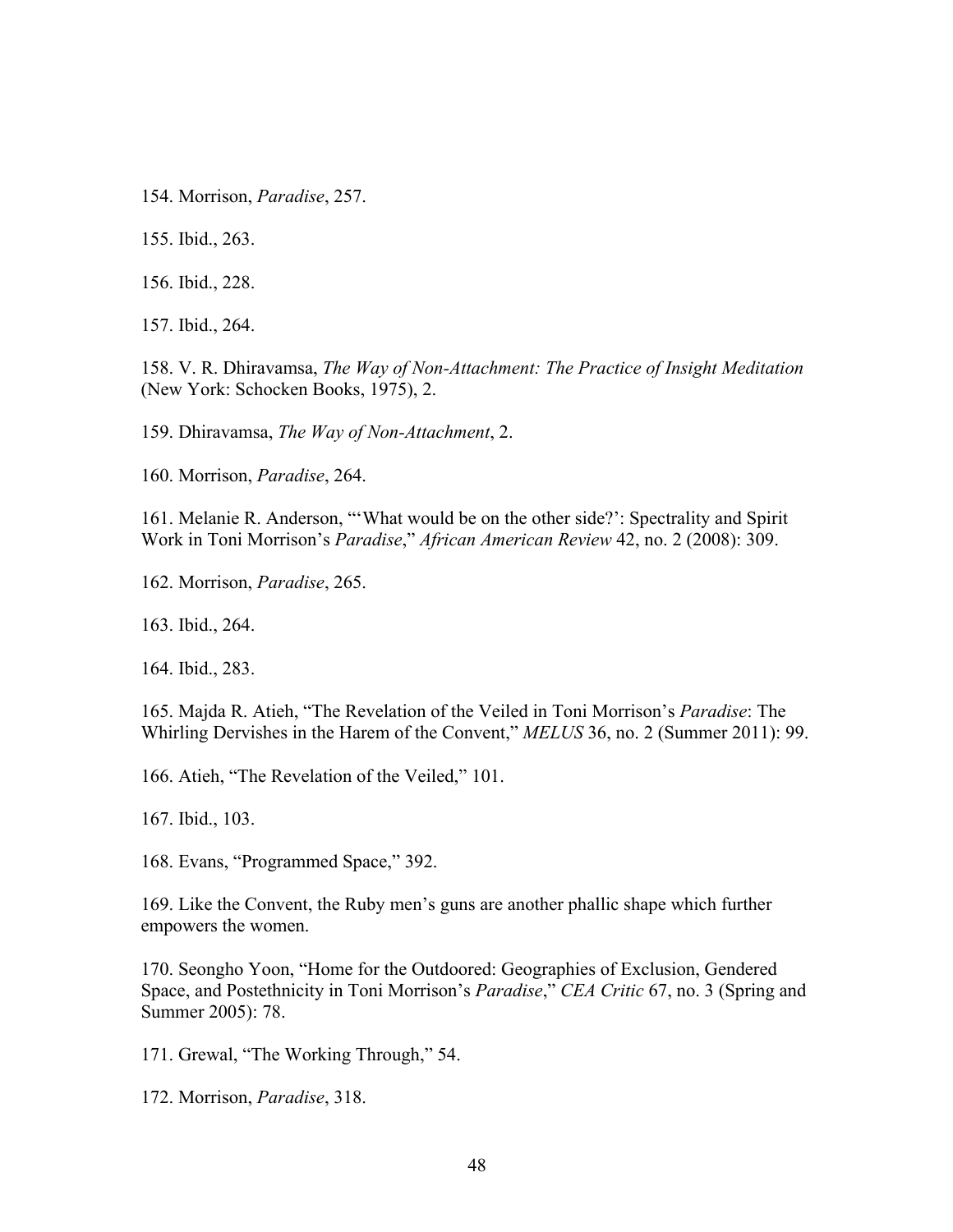173. Ibid., 308.

- 174. Mix, "Enspirited Bodies," 169.
- 175. Hartman, *Wayward Lives*, 228.
- 176. Morrison, *Paradise*, 318.

#### BIBLIOGRAPHY

- Anderson, Melanie R. "'What would be on the other side?': Spectrality and Spirit Work in Toni Morrison's *Paradise*." *African American Review* 42, no. 2 (2008): 307– 21.
- Atieh, Majda R. "The Revelation of the Veiled in Toni Morrison's *Paradise*: The Whirling Dervishes in the Harem of the Convent." *MELUS* 36, no. 2 (Summer 2011): 89–107.
- Catholic Online. "St. Agatha." Your Catholic Voice Foundation. Accessed March 16, 2021. https://www.catholic.org/saints/saint.php?saint\_id=14.
- --------"St. Catherine of Siena." Your Catholic Voice Foundation. Accessed March 16, 2021. https://www.catholic.org/saints/saint.php?saint\_id=9.
- Dhiravamsa, V.R. *The Way of Non-Attachment: The Practice of Insight Meditation*. New York: Schocken Books, 1975.
- Evans, Shari. "Programmed Space, Themed Space, and the Ethics of Home in Toni Morrison's *Paradise*." *African American Review* 46, no. 2/3 (Summer/Fall 2013): 381–96.
- Grewal, Gurleen. "The Working Through of the Disconsolate: Transformative Spirituality in *Paradise*." In *Toni Morrison:* Paradise, Love, A Mercy, edited by Lucille P. Fultz and Sarah Graham, 40–54. London: Bloomsbury Publishing, 2013.
- Hartman, Saidiya. *Wayward Lives, Beautiful Experiments: Intimate Histories of Riotous Black Girls, Troublesome Women, and Queer Radicals*. New York: W. W. Norton & Company, 2019.